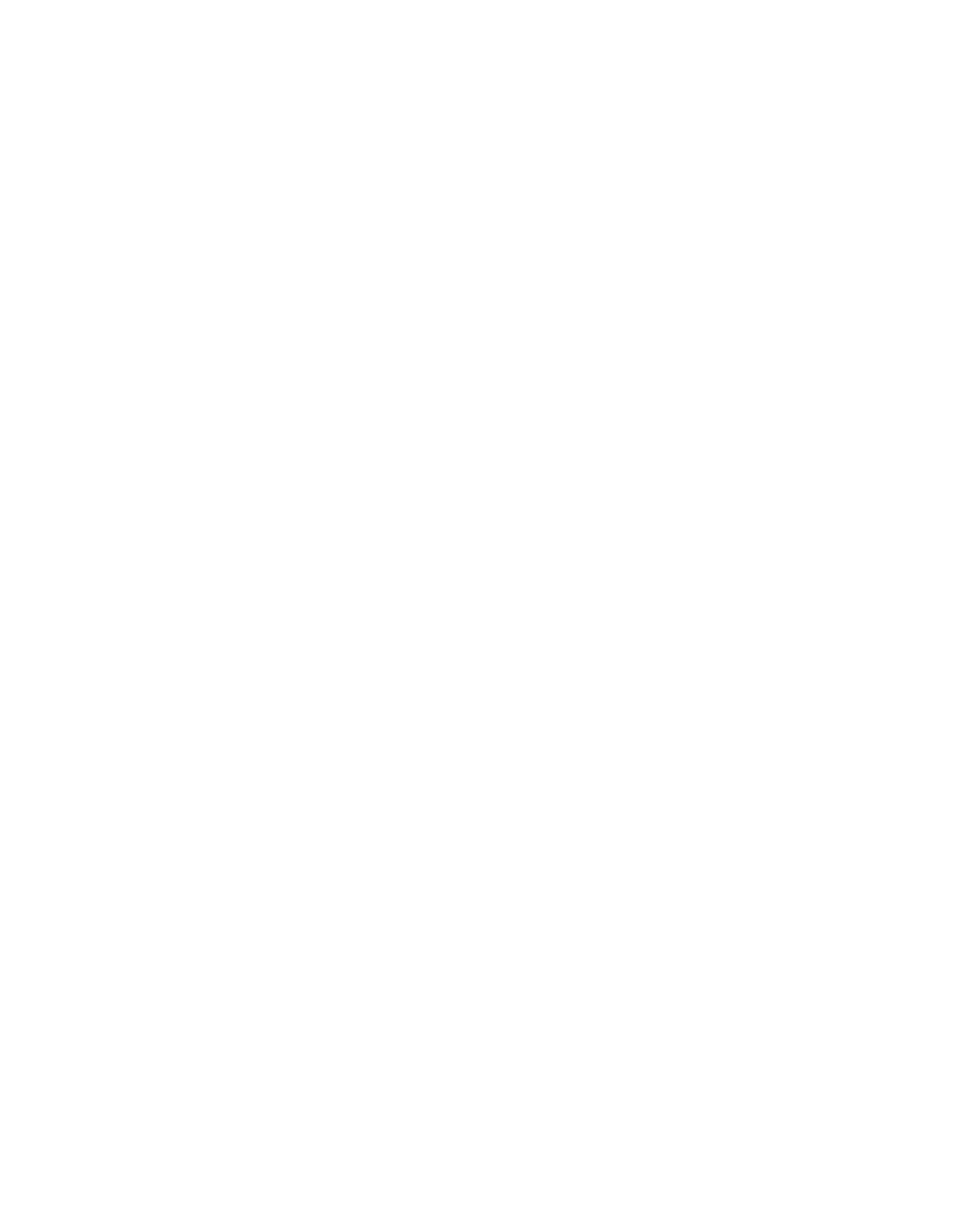## <span id="page-2-0"></span>**Foreword**

*This document was produced to encourage and facilitate the development of an entrepreneurial culture in schools by integrating entrepreneurship into the guidanceoriented approach to learning. Its purpose is to reflect on and raise awareness of the passion and enthusiasm that entrepreneurship, when combined with the guidanceoriented approach, can generate among students, and on what the entrepreneurial culture can contribute to academic and career guidance activities for students.*

*The vision of the Youth Entrepreneurship Challenge, launched by the Québec Government in 2004, was to intensify the development of an entrepreneurial culture among Québec's youth. The Challenge is an integral component of the Québec Government's Youth Action Strategy 2009-2014 that sets out all the Government's actions for youth.*

*This document is intended mainly for teachers, education consultants and guidance counsellors–in other words, members of the school team. Its purpose is to provide them with the tools they need to support students as they embark on the adventure of selfdiscovery and learn to bring their plans to fruition. It was produced by a multidisciplinary team that included teachers, guidance counsellors, education consultants and experts in the field of education.*

*Readers may read the entire guide or select those chapters that best address their needs and interests.*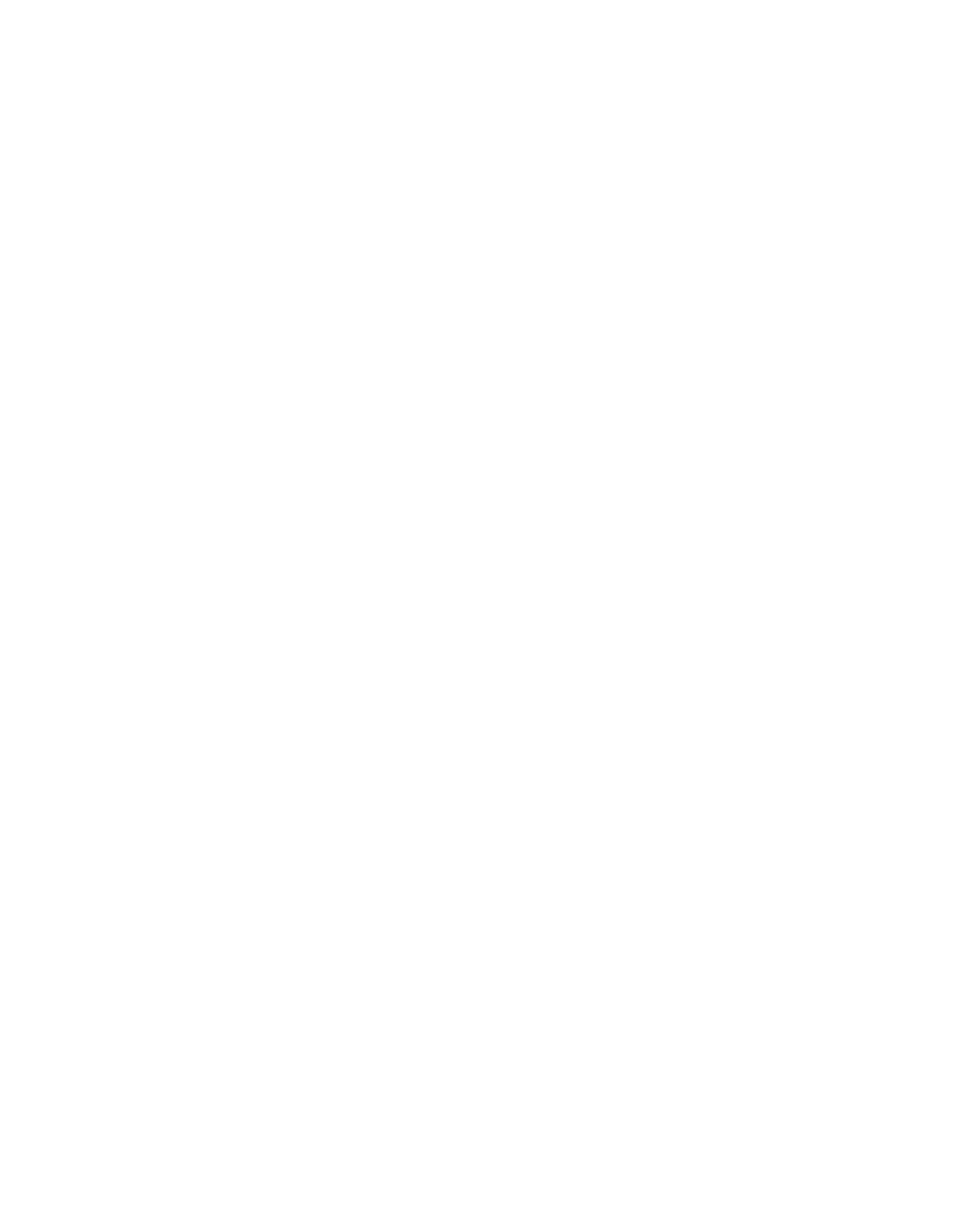# **Table of Contents**

| Positive spin-offs for students: self-knowledge, self-confidence and a sense of personal effectiveness         |     |
|----------------------------------------------------------------------------------------------------------------|-----|
|                                                                                                                |     |
|                                                                                                                |     |
| Chapter 2 - Why do entrepreneurship and the guidance-oriented approach to learning                             |     |
|                                                                                                                |     |
|                                                                                                                |     |
|                                                                                                                |     |
|                                                                                                                |     |
|                                                                                                                |     |
|                                                                                                                |     |
|                                                                                                                |     |
|                                                                                                                |     |
|                                                                                                                |     |
|                                                                                                                |     |
|                                                                                                                |     |
|                                                                                                                |     |
|                                                                                                                |     |
|                                                                                                                |     |
| Chapter 3 - What do students learn in entrepreneurship and in the guidance-oriented                            |     |
|                                                                                                                |     |
|                                                                                                                |     |
|                                                                                                                |     |
|                                                                                                                |     |
| 1. Students learn to develop their self-knowledge and awareness of their potential and how to fulfill it23     |     |
| 2. Students learn to adopt strategies related to planning and strengthen their sense of personal effectiveness |     |
|                                                                                                                | .24 |
| 3. Students learn to develop familiarity with the world of work, social roles and occupations and trades25     |     |
| What students learn in the Entrepreneurship program                                                            | .29 |
|                                                                                                                |     |
|                                                                                                                |     |
| Chapter 4 – The entrepreneurial experience and the entrepreneurial project33                                   |     |
|                                                                                                                |     |
| The entrepreneurial experience: to become familiar with certain aspects of entrepreneurship 35                 |     |
|                                                                                                                |     |
|                                                                                                                |     |
|                                                                                                                |     |
|                                                                                                                |     |
|                                                                                                                |     |
|                                                                                                                |     |
| The contribution of complementary educational services personnel: instigators of projects and experiences,     |     |
|                                                                                                                |     |
|                                                                                                                |     |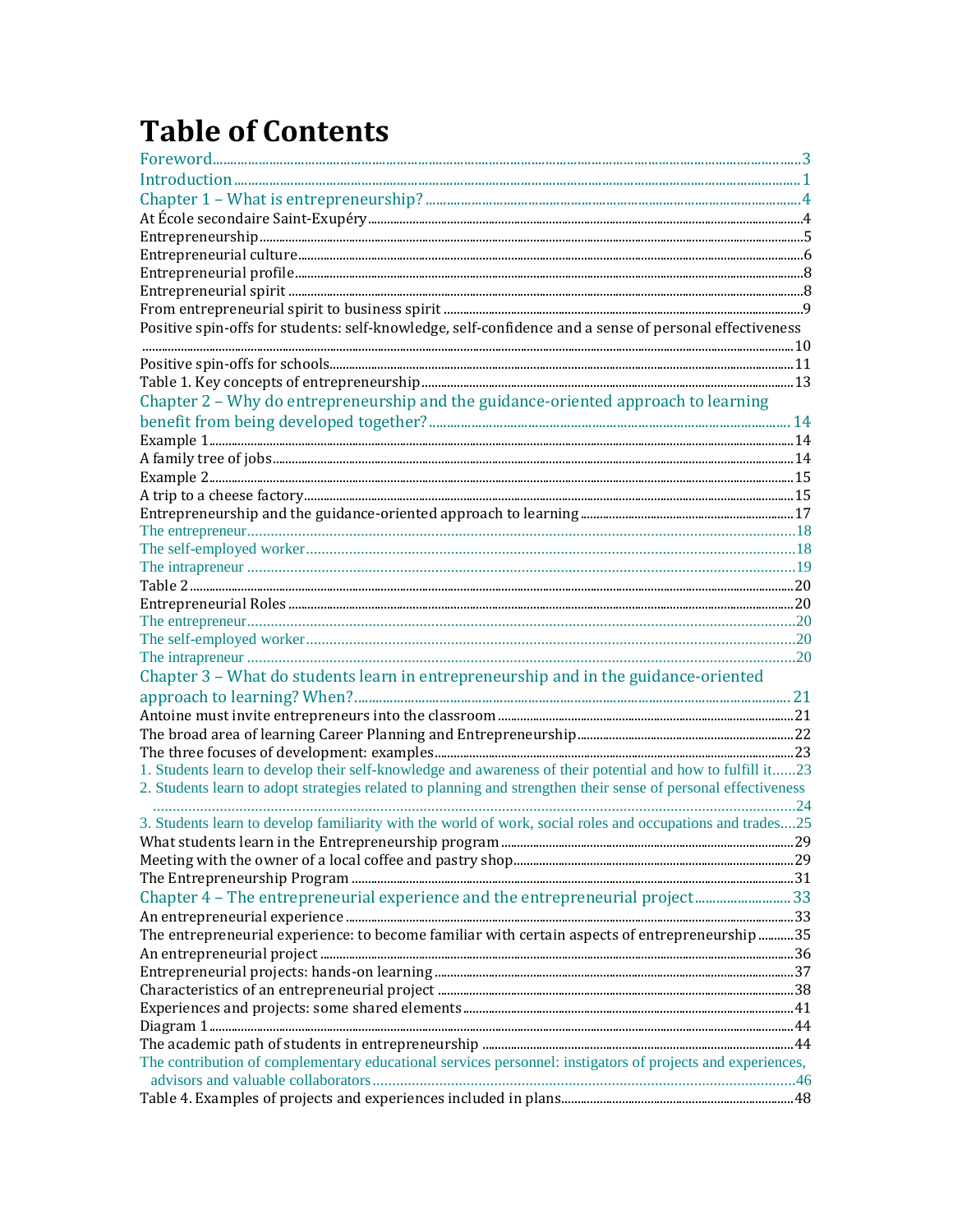| Building the guidance-oriented approach to learning and entrepreneurship into teaching practices 50 |  |
|-----------------------------------------------------------------------------------------------------|--|
|                                                                                                     |  |
|                                                                                                     |  |
|                                                                                                     |  |
|                                                                                                     |  |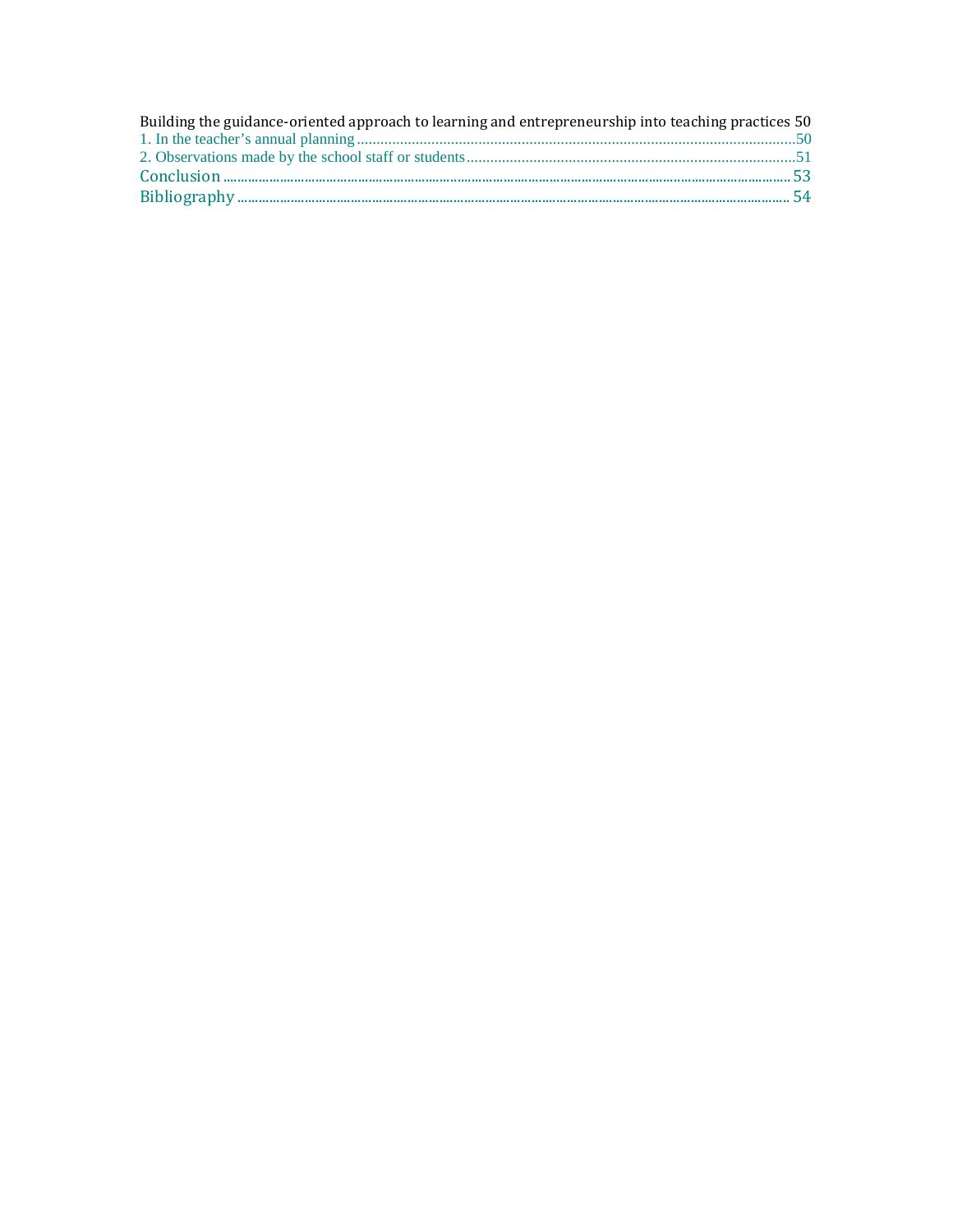<span id="page-6-0"></span>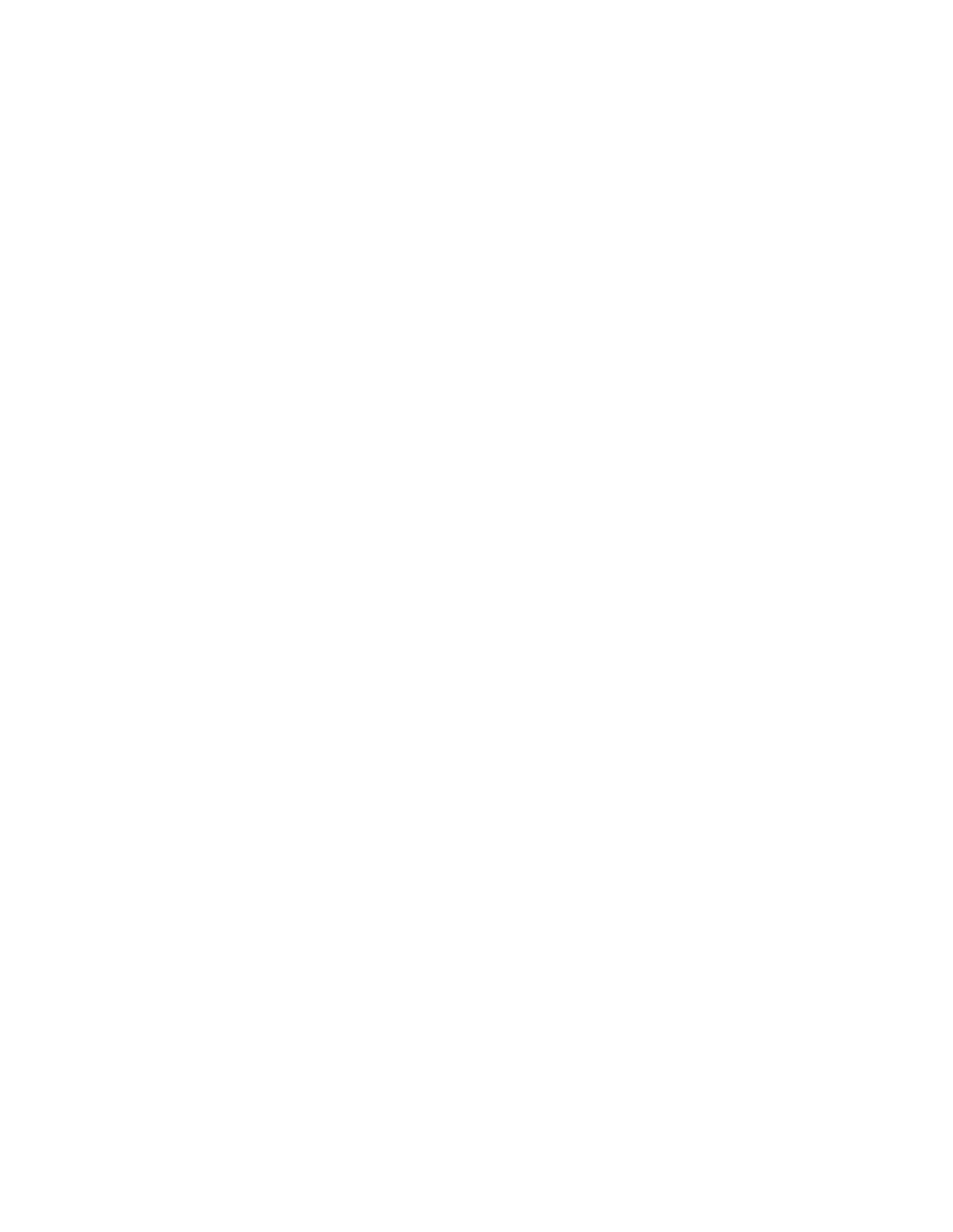## **Introduction**

#### **Why entrepreneurship?**

There is an increasing amount of evidence that there is a close connection between entrepreneurial activity and subsequent economic growth within a territory. New ventures not only help to support job creation, but also to renew national and regional industrial structures (the term "industrial structure" refers to the type of industry in a region or province, and the relationship between it and different sectors, for example, the relationship between agriculture, industry and service).

There is no doubt that entrepreneurship generates wealth and economic growth. It is also certain that the anticipated shortage of new entrepreneurs will hinder Québec's efforts to:

- $\triangleright$  maintain the employability (i.e. the ability of an employee to obtain or keep a job) of Québec's population
- $\triangleright$  maintain the variety of available jobs
- $\triangleright$  renew and diversify the industrial structure through innovation
- $\triangleright$  support local and regional development
- $\triangleright$  counter poverty and offer social outlets

Support is therefore essential, not only to help young people recognize the career opportunities available to them in a context of change, but also to provide Québec with a dynamic, competent new generation of workers. Schools provide an excellent forum for this type of awareness initiative, and the educational community

is a valuable ally in fostering the emergence of an entrepreneurial culture.

#### **Québec's current situation**

Québec needs people able to treat social problems as challenges, unmet needs and opportunities for development. Although Québec's entrepreneurial future seems brighter in 2011 than in 2010, many challenges nevertheless remain, such as the fact that Québec has 1.7 times fewer entrepreneurs than the rest of Canada (Québec Entrepreneurship Index 2011).

The popular perception in Québec is that entrepreneurship is well structured and flourishing. The real situation, however, is somewhat different:

- $\triangleright$  a declining rate of entrepreneurship throughout Canada in the last 20 years
- $\triangleright$  fewer entrepreneurs in Québec
- $\triangleright$  a very low rate of venture creation
- $\triangleright$  a slightly lower survival rate among Québec firms than among firms in OECD (Organisation for Economic Cooperation and Development) countries

#### **Why entrepreneurship in schools?**

Entrepreneurship is increasingly perceived as a desirable career choice (62.6% of people in Québec, compared to 46.6% in the rest of Canada). $^1$  $^1$  The actions taken in schools since 2004 have clearly influenced this perception. It is important to remember that the desire to become an

j

<sup>1</sup> Fondation de l'Entrepreneurship (FDE), *Québec Entrepreneurship Index*

<sup>[</sup>http://www.entrepreneurship.qc.ca/recherches-et-analys es/indice-entrepreneurial-quebecois].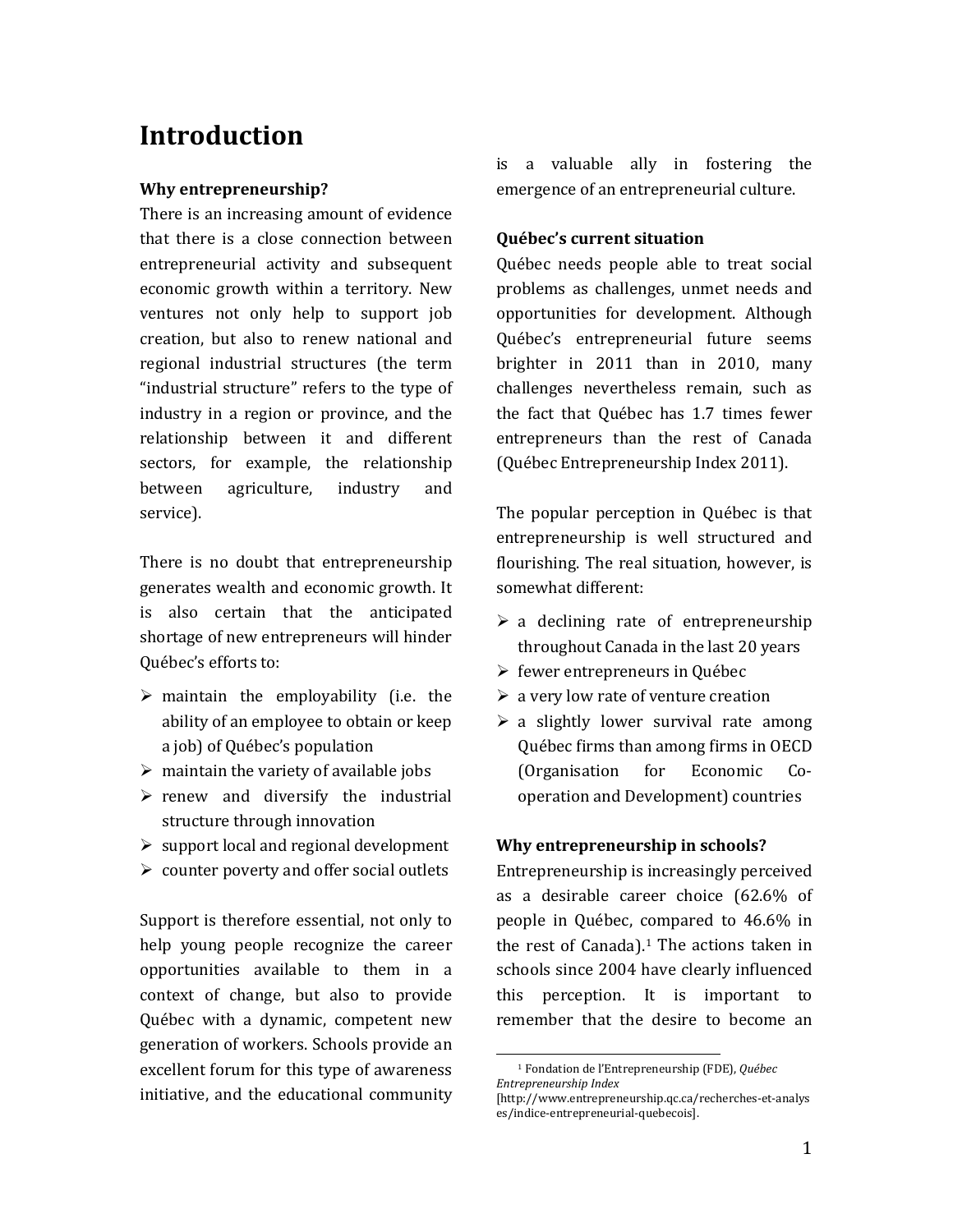entrepreneur can be developed at a young age, hence the importance of awakening the entrepreneurial potential of as many Quebeckers as possible.

There are many stakeholders who play a role in stimulating an entrepreneurial culture, including families, friends, relatives, schools, elected representatives, government, the media, support agencies, private business service providers, mentors and entrepreneurs themselves.

Research has revealed a number of benefits for students and teachers alike. The first chapter of this document provides more information on this topic.

## **Why entrepreneurship and the guidance-oriented approach to learning?**

## **For self-knowledge and knowledge of the world of work**

It is important to ask ourselves how entrepreneurship, combined with the guidance-oriented approach to learning in schools, can help foster personal development and a sense of identity among today's youth. For students, learning to know themselves as people and finding their place in the vast and constantly changing world of work is no simple task. Most do not know themselves well enough, and know very little about the world of work other than what they are able to observe in their everyday lives, from jobs held by friends and family, or from the social media. By combining entrepreneurship with the guidance-oriented approach to learning, schools will help them forge their own identities by putting them to work, giving

them the chance to experiment and make appropriate choices, and challenging them in tasks that will allow them to differentiate between what they are able to do easily and what is more difficult for them. These are just some of the ways in which schools can help their students achieve personal and professional fulfillment.

## **Experiencing entrepreneurship at school**

Schools should therefore give their students opportunities to familiarize themselves with the world of entrepreneurship, learn to know themselves better, consider their own suitability for entrepreneurship and forge contacts with their community. Opportunities such as these help students develop their ability to take action and achieve fulfillment through their projects. They also enhance the general career-guidance process begun in previous years with the guidance-oriented approach to learning. Support from guidance counsellors is therefore vital, and can play a significant role in ensuring that the students' entrepreneurial experiences are consistent with their grade level and identity-related needs.

Many of the examples given in this Guide illustrate the importance of collaboration between teachers and other professionals in helping to optimize learning and allowing students to achieve their goals.

In short, every possible step must be taken to help students learn about and recognize themselves as people, develop their capacities to the fullest, and discover different occupations and trades, so that they are able to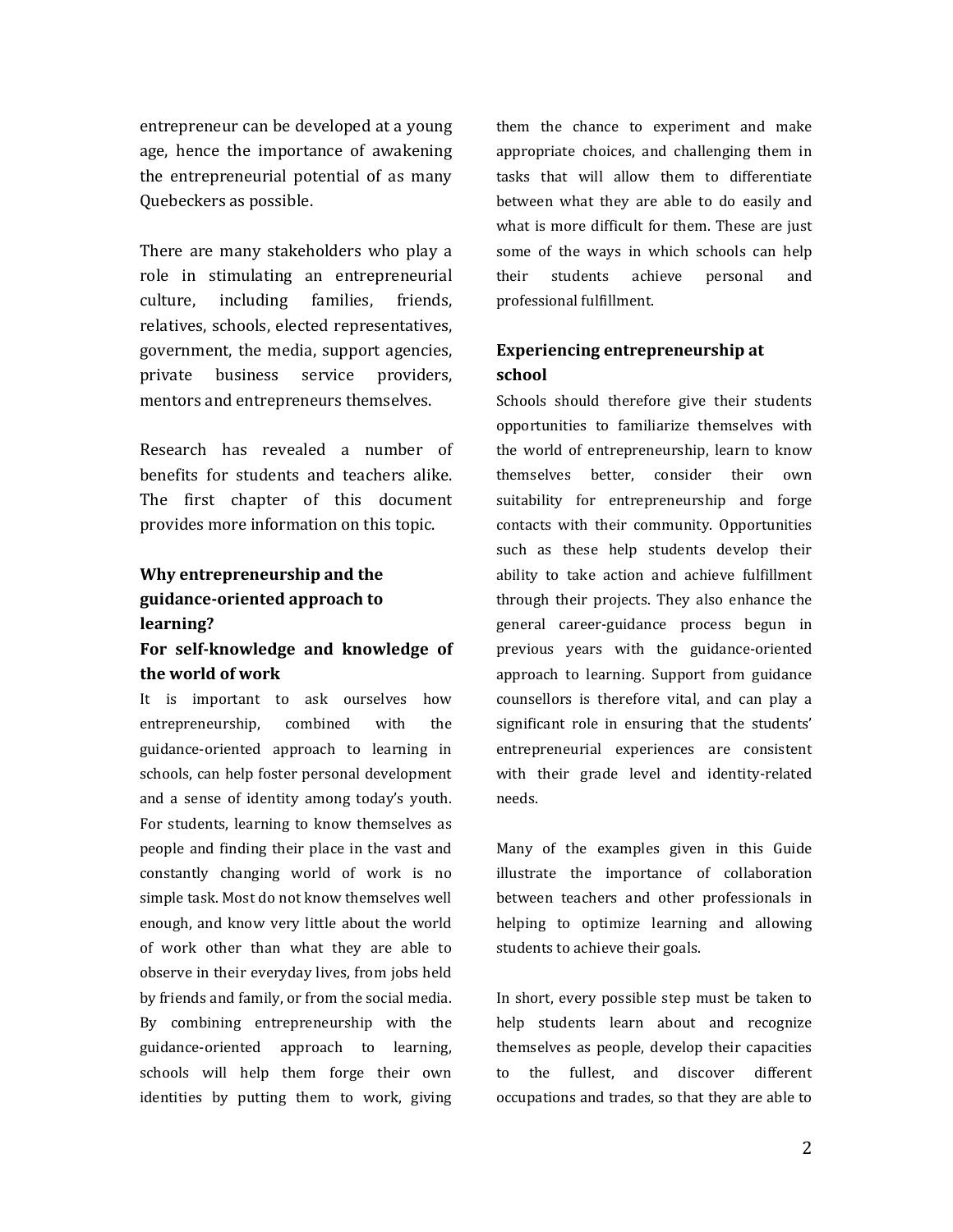seize opportunities available to them on the job market and make suitable, informed career

choices.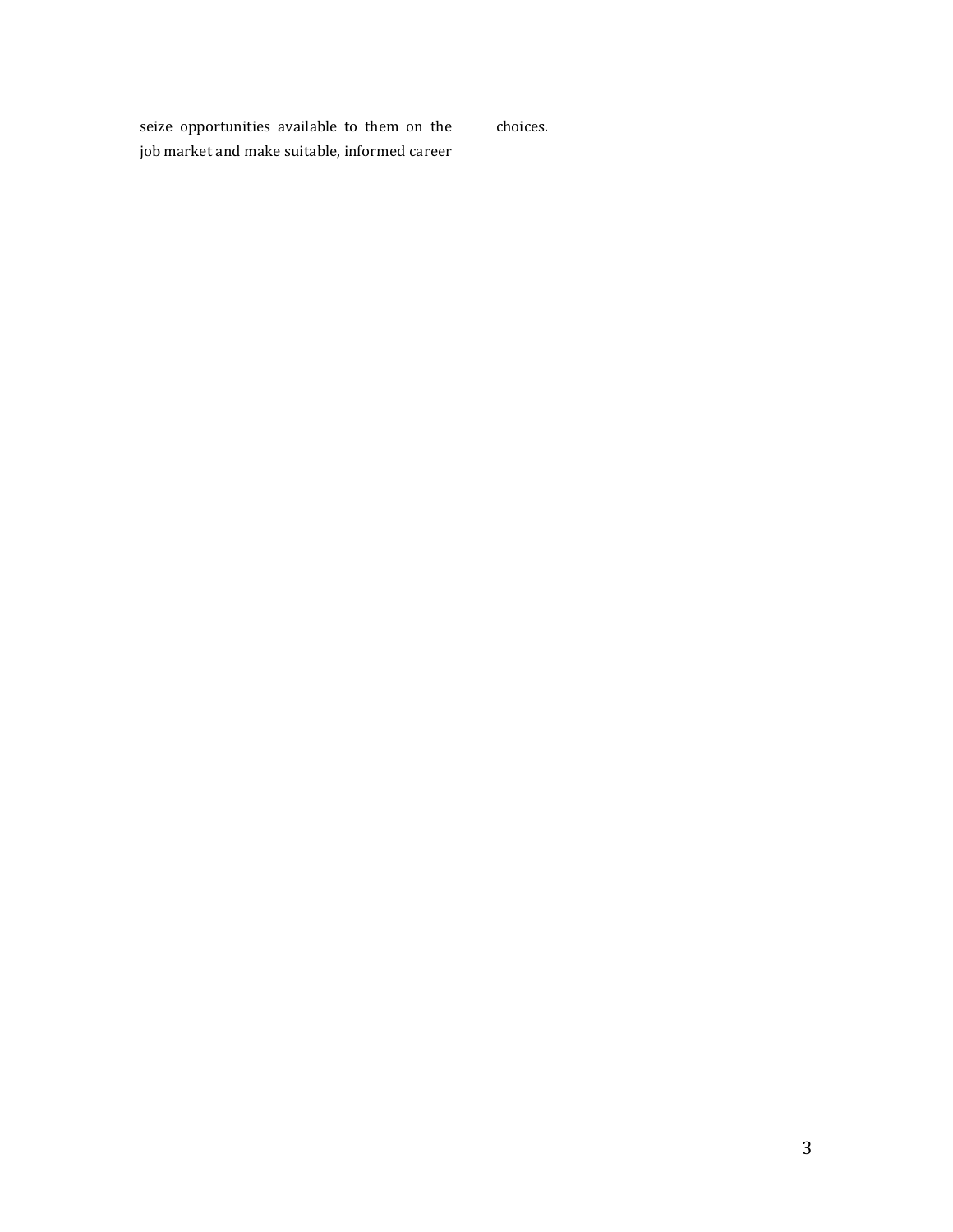## <span id="page-10-0"></span>**Chapter 1 – What is entrepreneurship?**

## <span id="page-10-1"></span>*At École secondaire Saint-Exupéry*

*The Secondary I students at École secondaire Saint-Exupéry have launched a second-hand clothing store where people can buy trendy and inexpensive second-hand clothes in good condition. The garments to be sold are collected throughout the region by the students themselves and by community organizations, and the inventory is renewed regularly. Many students are involved, in the store and behind the scenes, in advertising, sales, administration and every other aspect of the store's operations.*

*The decision to open this store came as no surprise, either to the students or to their parents. The students had already been exposed extensively to an entrepreneurial culture at École primaire Petit-Prince and had come to understand, through activities and events, that values and aptitudes such as creativity and commitment were highly valued at their school. These values and aptitudes were integral parts of the projects that the students had carried out and sometimes even devised for themselves, including a community garden behind the school, healthy snacks prepared by students and financed by local businesses, and a calendar designed to make students aware that certain animal species were in danger of extinction.*

<span id="page-10-2"></span>*However, not all the entrepreneurial initiatives taken by the elementary school students involved launching a business. More often than not, the students chose projects they felt were important, such as a very successful Halloween party that took several weeks to prepare. It was their project! They started it, and saw it through to completion. Their teachers recognized their entrepreneurial spirit and suggested that they might eventually develop this spirit even further. Thomas, like many students in the Elementary 4 class, already knew what the entrepreneurial spirit was: "It's when your good idea doesn't just stay in your head, it becomes real. It's like when someone said the town library could have a book of stories written and illustrated by students from our school. In September, it was just a thought. In June, it was real."*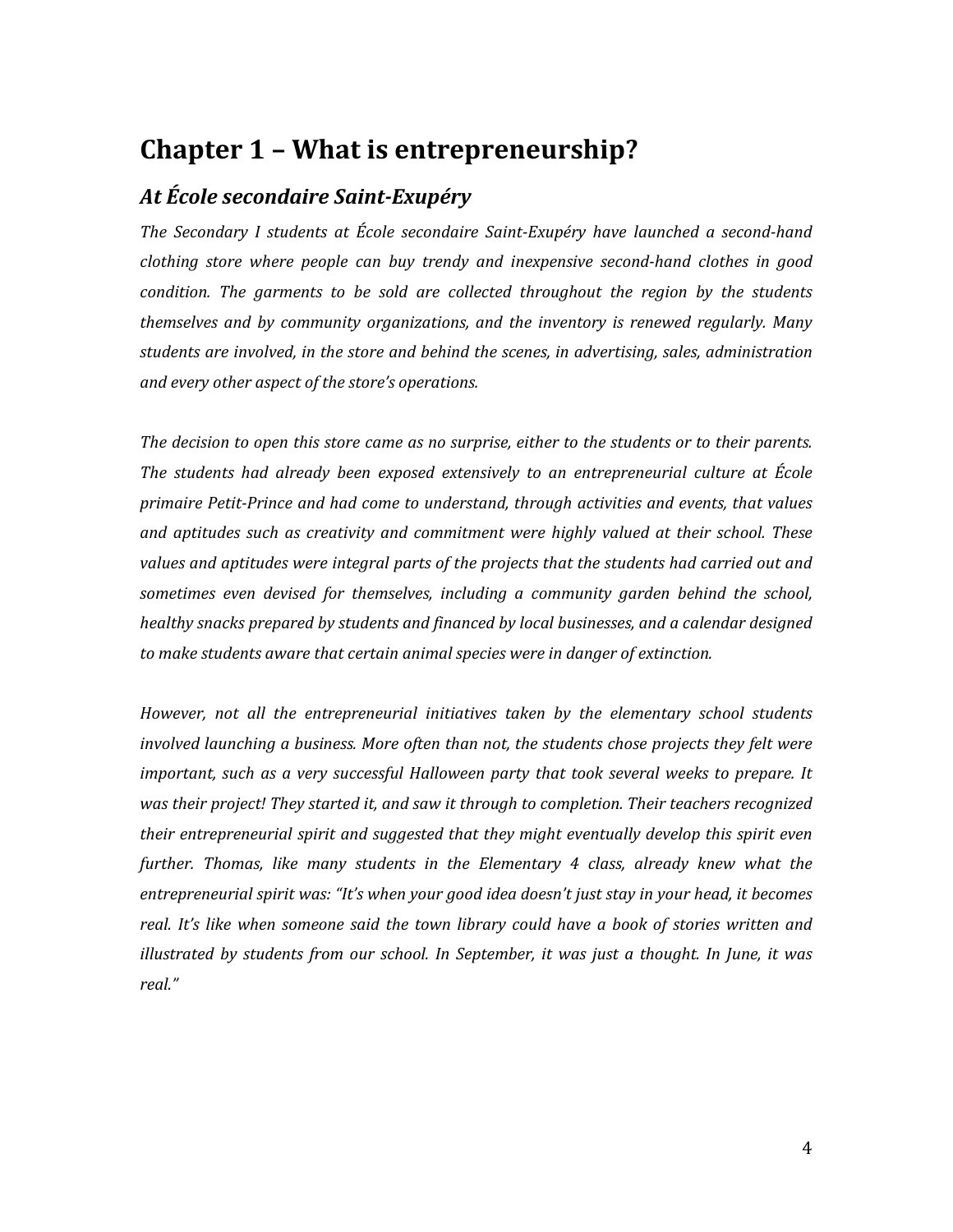To understand what École primaire Petit-Prince and École secondaire Saint-Exupéry do in terms of entrepreneurship, it is important to explain the various terms that are used in the first chapter.

## <span id="page-11-0"></span>*Entrepreneurship*

"Entrepreneurship refers to the appropriation and management of human and material resources with a view to finding, offering and implementing solutions that meet the needs of groups or individuals. Entrepreneurship involves an attitude that pushes individuals or groups to undertake a new activity and take steps to realize a dream or desire, with due consideration for the inherent risks".[2](#page-10-2)

[*translation*]

Beyond the economic standpoint and the popular perception that associates entrepreneurship with the idea of "launching a business," entrepreneurship is an elaborate concept that requires an individual to:

- adopt a position with regard to a given situation (e.g. it is unacceptable for students to come to class in the morning on an empty stomach)
- use strategies to recognize and examine a problem (e.g. why students come to school without eating)
- identify methods and potential solutions that will allow a project to succeed (distribute a leaflet entitled *A good, quick breakfast: You can do it*)

Entrepreneurship in its broader sense should allow students to recognize challenges in everyday life, and develop and consolidate their self-awareness and knowledge of what to do and how to do it, so that they are able to take action and achieve fulfillment through their projects.

Entrepreneurship in schools is therefore aimed at all students, regardless of the roles they intend to play in their lives. Not only will students learn to identify unmet needs or dreams and goals to be achieved, but they will also see that by developing the desire to carry out a project, they are also learning to commit to and complete something. In other words, entrepreneurship can be a way to encourage students to become more motivated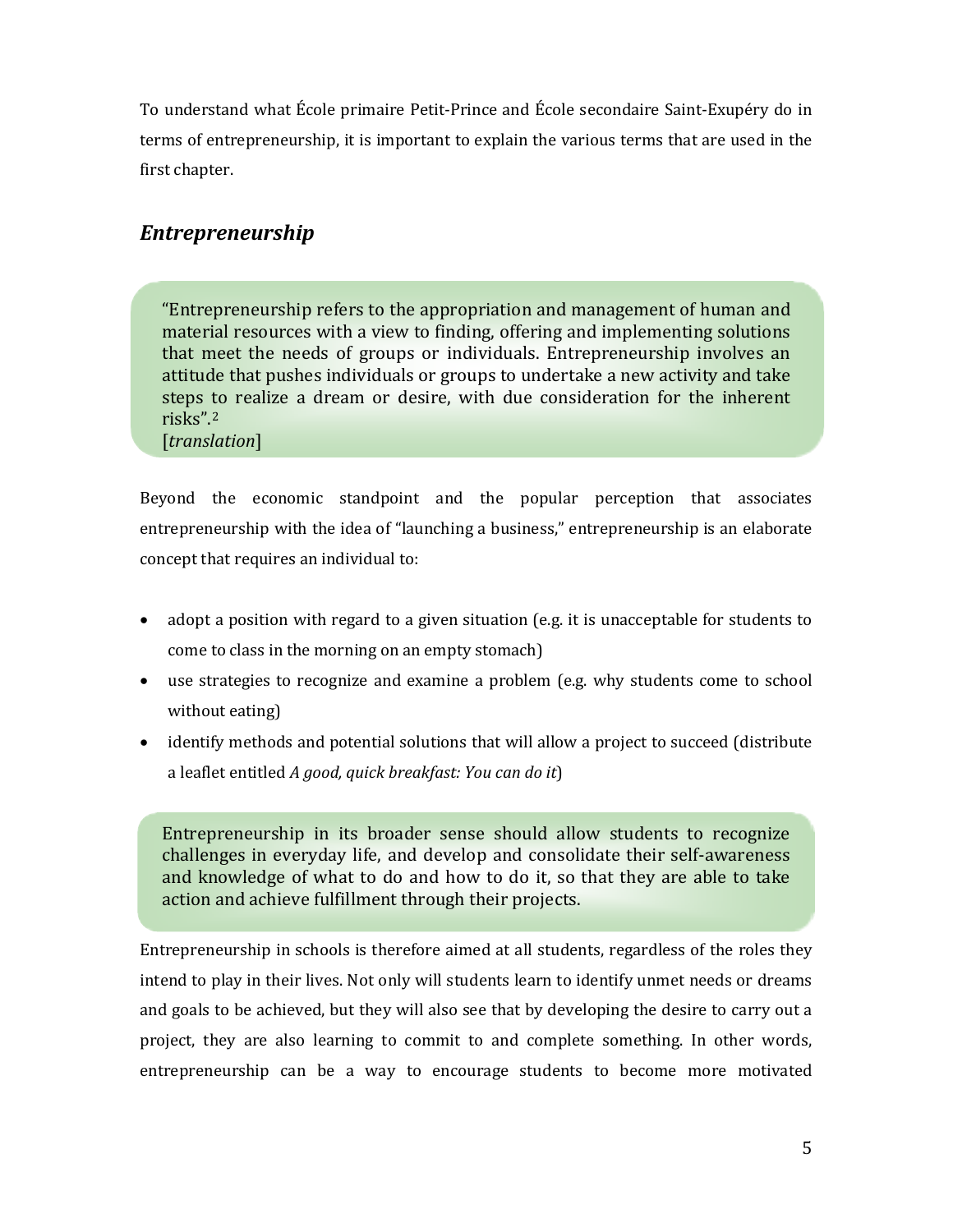academically and persevere both at school and in life in general. For this to be possible, schools must develop an "entrepreneurial culture," by providing students with different opportunities to learn more about entrepreneurship and about themselves (their "entrepreneurial profile"), and develop their "entrepreneurial spirit." It is therefore important to foster an entrepreneurial culture in schools and encourage students to develop their entrepreneurial profile and their entrepreneurial spirit.

## <span id="page-12-0"></span>*Entrepreneurial culture*

 $\overline{a}$ 

#### **An entrepreneurial culture is**

a set of values, convictions, know-how, self-awareness and the ability to respond, which shapes the behaviour of school staff and students towards entrepreneurship.

- **Values and convictions**: certainties, opinions, firm beliefs (for example, regarding school as an essential element of success, being sure they will eventually achieve goals, and being convinced they are able to influence or change the course of a life)
- **Know-how:** the practical skills that allow them to perform certain tasks (e.g. use a cash register, tag clothing, arrange clothing in a store window to attract customers)
- **Self-awareness:** personal qualities, "behavioural" knowledge (e.g. effort, creativity, independence, perseverance, resourcefulness, determination, leadership, solidarity)
- **Ability to respond:** action-related knowledge (e.g. applying strategies, working towards results, taking the initiative, assuming responsibility, using financial, human, material or technical resources)

Entrepreneurial culture resembles other cultures with which we are all familiar, such as musical, economic, scientific and artistic cultures. Having a musical culture means being familiar with the world of music (knowledge), as well as being interested in and ascribing importance to it (values and convictions). A musical culture emerges when students are placed in a musical environment. In addition, a musician's musical culture is composed of what he or she knows, likes and is able to do with his or her instrument. Similarly, entrepreneurial culture is composed of knowledge about entrepreneurship in its broader sense, and a positive attitude towards it. Entrepreneurial culture is what allows people to transform ideas into action (know-how, self-awareness and ability to respond), for example

<sup>2</sup> Québec. Ministère de l'Éducation, du Loisir et du Sport (MELS). *Portfolio sur support numérique*  http://www.mels.gouv.qc.ca/drd/tic/portfolio.html.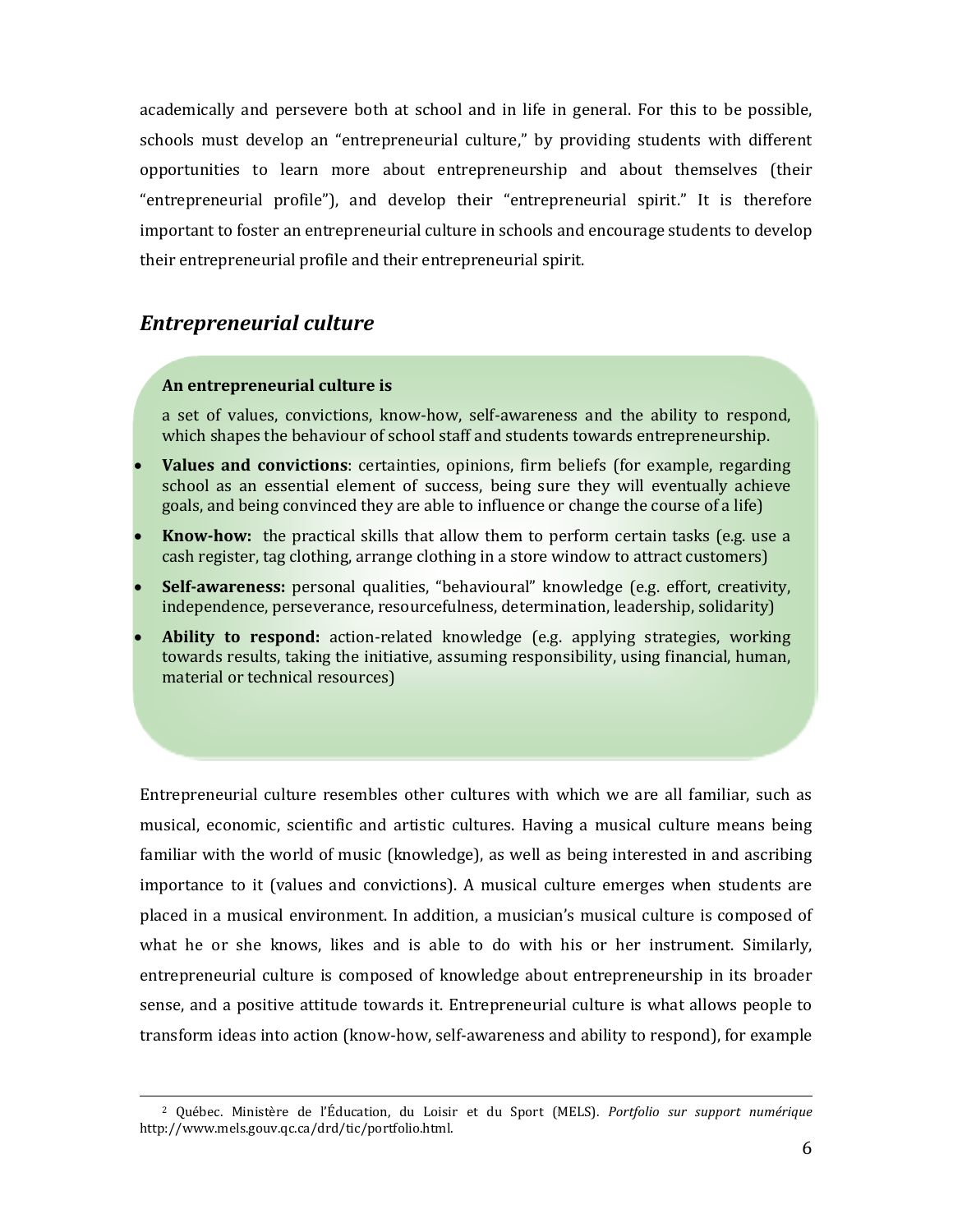by setting up a clothing store at school or helping reduce the number of students who come to class on an empty stomach.

#### **Bringing a culture to life through projects**

The examples given at the beginning of this chapter show that an entrepreneurial culture is developed through the creative force of individuals and their community, through initiative and commitment to an entrepreneurial project, be it academic (homework help), sporting (school Olympics), cultural (school radio) or professional (second-hand clothing store, small appliance repairs) in nature. The more the school encourages the development of this culture within its walls, the better able students will be to commit to projects, not only at school but also in their personal lives and in the community. An entrepreneurial culture at school helps to create a dynamic between school and community, forging a relationship that may extend well beyond the classroom. Adults who have an entrepreneurial culture can help individual students to discover themselves as people, and to learn about what is available to them, through entrepreneurship in particular. It is the set of entrepreneurial actions organized by a school that will foster the creation of a true entrepreneurial culture and ultimately make a difference.

#### **Bringing a culture to life through people**

A school's entrepreneurial culture is visible through the large number of staff members involved in it, providing opportunities for students to obtain entrepreneurial experience and to think about and act on problems or needs connected to their own concerns. Not only does the emergence of an entrepreneurial culture at school allow students to consider the world around them, but it also fosters the development of an "entrepreneurial profile" and an "entrepreneurial spirit," and provides students with opportunities to learn more about entrepreneurship and view it as a means of entering the labour market.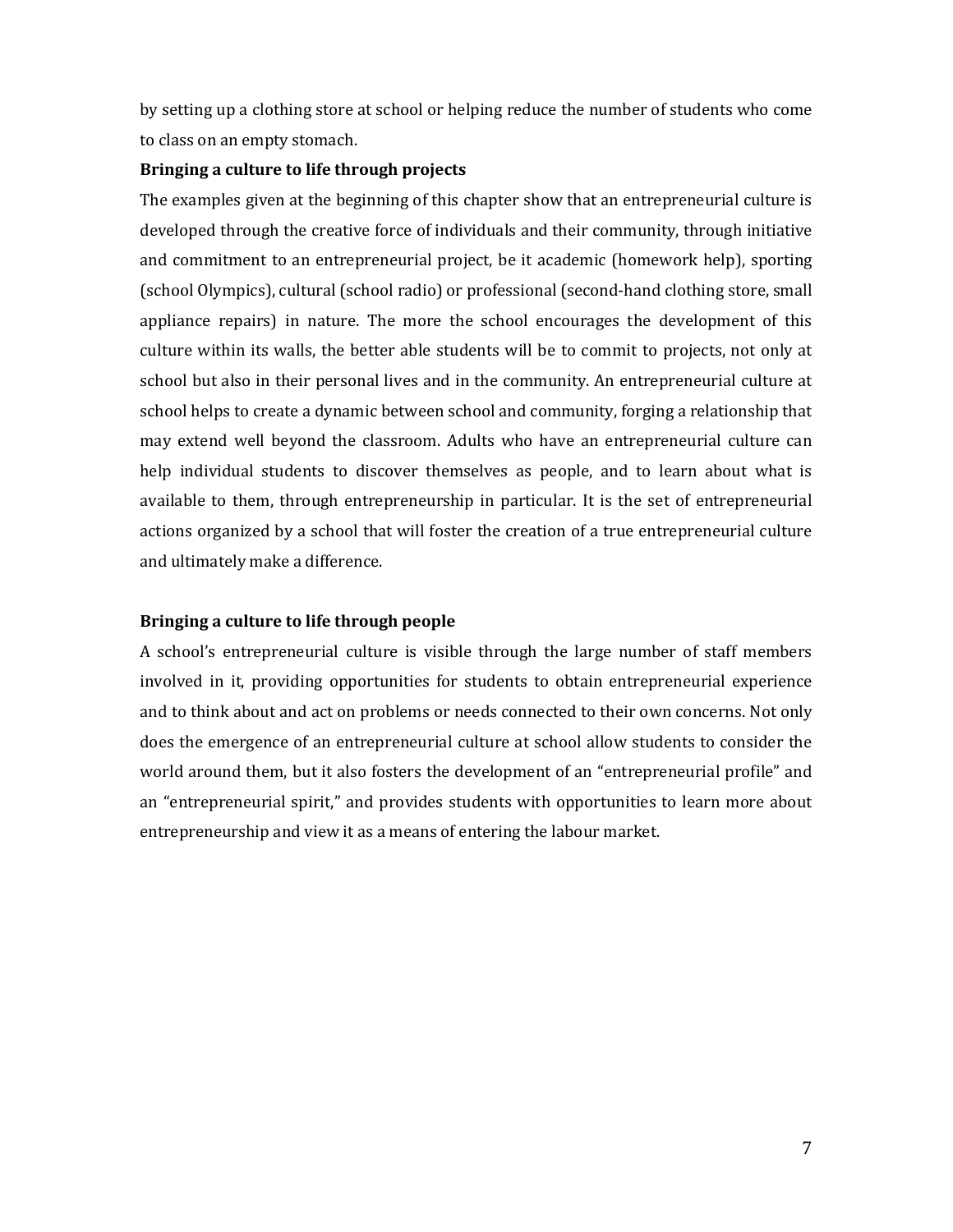## <span id="page-14-0"></span>*Entrepreneurial profile*

### **An entrepreneurial profile is**

• a set of qualities, attitudes, values and abilities that allow students to bring a dream or idea to fruition, in order to achieve something

An entrepreneurial profile is a set of characteristics conducive to action, which generates the will and commitment to do something, and helps trigger a series of actions through which students complete what they have started. It includes qualities, attitudes and values such as the ability to take action, an open attitude to change, a willingness to work hard, creativity, independence, perseverance, a sense of responsibility, leadership and solidarity. Entrepreneurial qualities and attitudes differ from aptitudes, which are also part of the entrepreneurial profile, but which refer more to the idea of "doing something": applying strategies, working towards results, tolerating uncertainty and using appropriate resources, whether they be personal, financial, human, material, documentary or technical in nature.

*Mélanie is in Secondary I. She knows she still has a lot to learn about entrepreneurship. She is not sure that she wants to be an entrepreneur when she finishes her studies, but she can already identify some aspects of her entrepreneurial profile: "I'm capable of acknowledging that another idea is better than mine. When I start something, I never miss a meeting unless I have the 'flu or something similar. I'm a leader. If I say something's worth doing, there are people who'll do it, because I was the one who said it. My Elementary 6 teacher made me realize that."*

## <span id="page-14-1"></span>*Entrepreneurial spirit*

#### **Entrepreneurial spirit is**

• the gradual, ongoing development of a student's ability to commit to, undertake and complete projects

<span id="page-14-2"></span>"Entrepreneurial spirit" is a core element of entrepreneurial culture. "Entrepreneurial spirit is related to action. It is different from business spirit in that it does not necessarily involve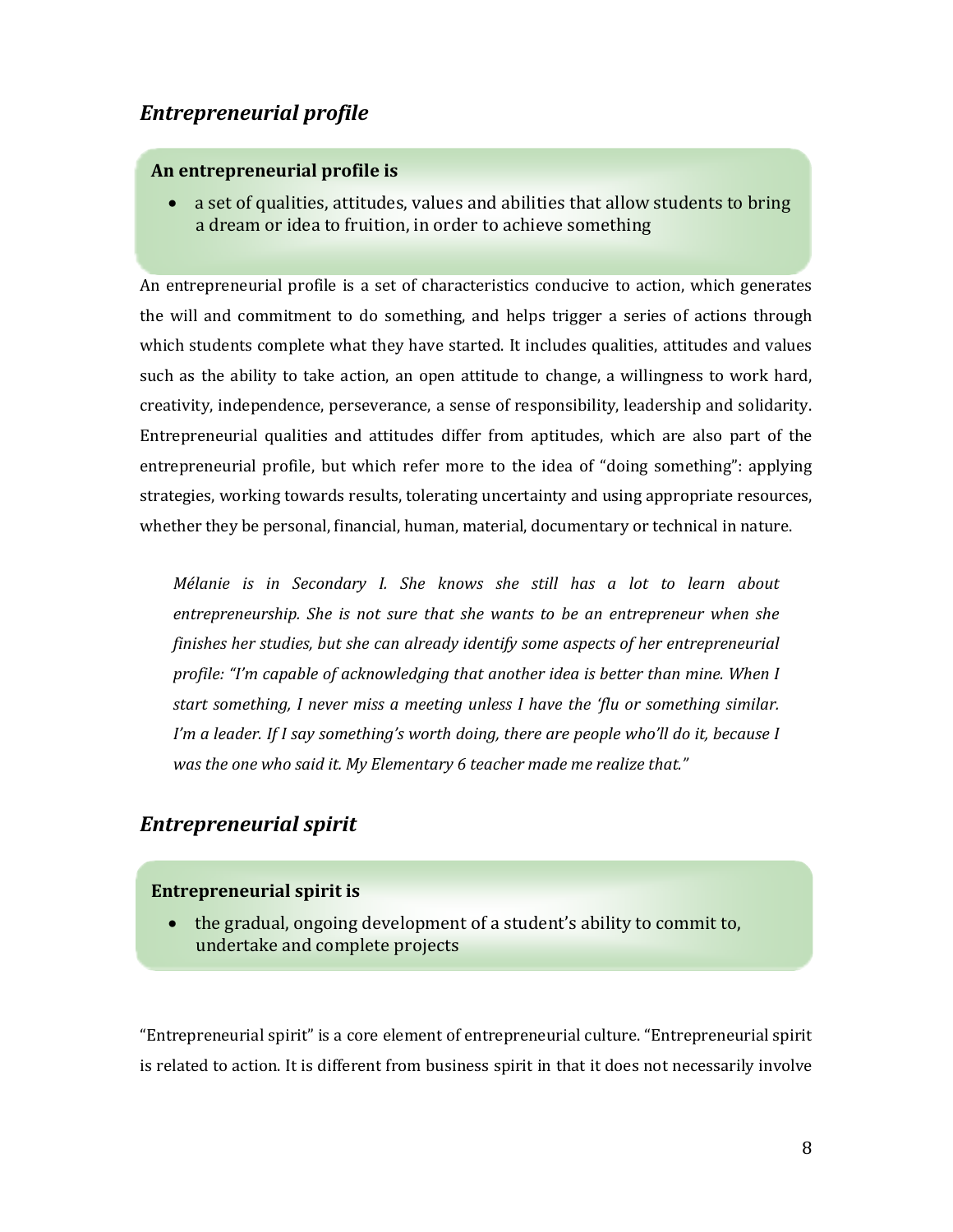starting up a business or trying to make a profit."[3](#page-14-2) Entrepreneurial spirit therefore refers to the gradual, ongoing development of the student's ability to commit to, carry out and complete projects. In other words, students are encouraged to "want to do" things, to move forward, create, innovate and be enterprising. It is a way of developing a student's passion for projects that satisfy his or her wishes and interests.

In some ways, entrepreneurial spirit becomes both an attitude and a skill that leads individuals to take initiatives and direct their own futures, viewing fears and obstacles as challenges to be met. For students, this means becoming aware of the elements that help to build their self-confidence and that push them to take action and overcome challenges. It is a way of consolidating and taking advantage of their entrepreneurial characteristics.

## <span id="page-15-0"></span>*From entrepreneurial spirit to business spirit*

*As Thomas (an Elementary 4 student) pointed out at the beginning of this chapter, entrepreneurial spirit is "when your good idea doesn't just stay in your head, it becomes real.*  It's like when someone said the town library could have a book of stories written and *illustrated by students from our school. In September, it was just a thought. In June, it was real".*

#### **Business spirit is**

• an individual's ability to take risks and invest in an enterprise in order to innovate and contribute creatively by using personal, human, financial and other resources as effectively as possible

When students develop their entrepreneurial spirit, recognize their own entrepreneurial characteristics and begin to understand the world of entrepreneurship, they are in a position to consider entrepreneurship as a means of entering the labour market, and they may either choose a career accordingly or seize opportunities to take entrepreneurial action during their careers.

Because business spirit is more closely associated with venture creation, students who develop entrepreneurial spirit may envisage this as a realistic career choice for themselves. Some students have strong entrepreneurial characteristics and may show an interest in

<span id="page-15-1"></span> <sup>3</sup> Québec, Ministère de l'Éducation, du Loisir et du Sport, *Entrepreneurship*. (Québec: Gouvernement du Québec, 2009), 1.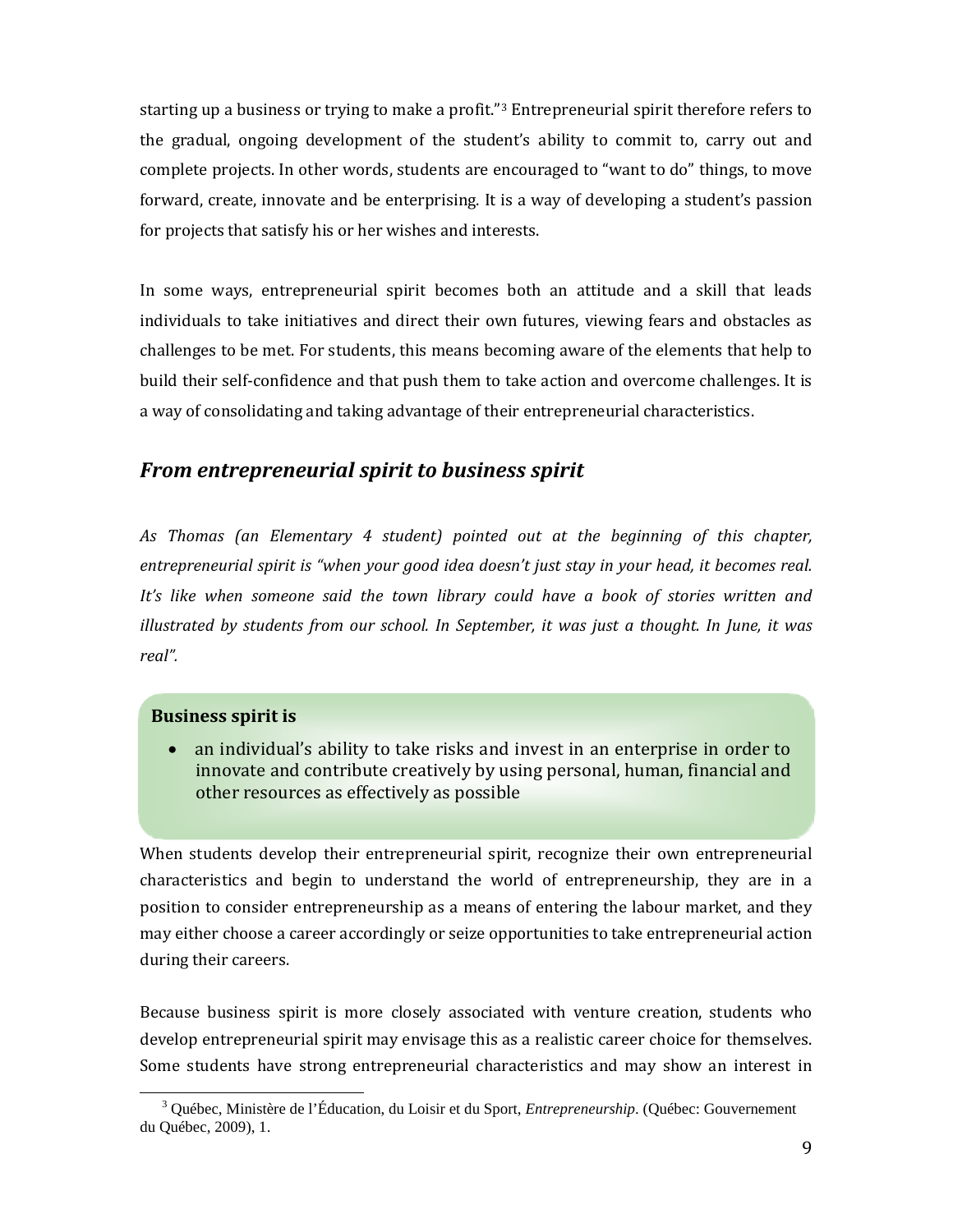entrepreneurship as a career while they are at school. By developing their business spirit, they will be in a better position to put their entrepreneurial profile to use as entrepreneurs and to contribute to their community.

## <span id="page-16-0"></span>*Positive spin-offs for students: self-knowledge, self-confidence and a sense of personal effectiveness*

By placing students in an entrepreneurial culture and helping them to develop their entrepreneurial profile and examine their entrepreneurial characteristics (qualities, attitudes, values, aptitudes, etc.), schools also encourage them to develop their personal identity and get to know themselves as people, which is one of the aims of the guidanceoriented approach to learning.[4](#page-15-1) A positive self-image is an important element of motivation and perseverance at school. The more confident students are in their ability to succeed, the more enthusiastic they will be about their projects, education and future careers. In other words, they develop a sense of personal effectiveness, and become more confident in their ability to take action and complete their projects.

### **Learning to overcome obstacles**

Entrepreneurial culture is also a way to help students develop their ability to face up to and overcome obstacles. Although being enterprising inspires action, commitment and effective use of resources, it can also make students feel that they must give up a certain sense of security, learn to tolerate uncertainty and step outside their comfort zone.

It can sometimes be difficult for students to excel, carry out and complete projects, and question and redefine themselves. The more supported they feel and the better equipped they are, the more effective they can be, and the more likely they are to succeed in their projects, both at school and at work. It is therefore important for students to develop their "entrepreneurial spirit."

If students are encouraged, they will become more confident in themselves and their ability to succeed and persevere with different tasks, including their school work.

<span id="page-16-1"></span><sup>&</sup>lt;sup>4</sup> The aims of the guidance oriented approach to learning are presented in Chapter 3.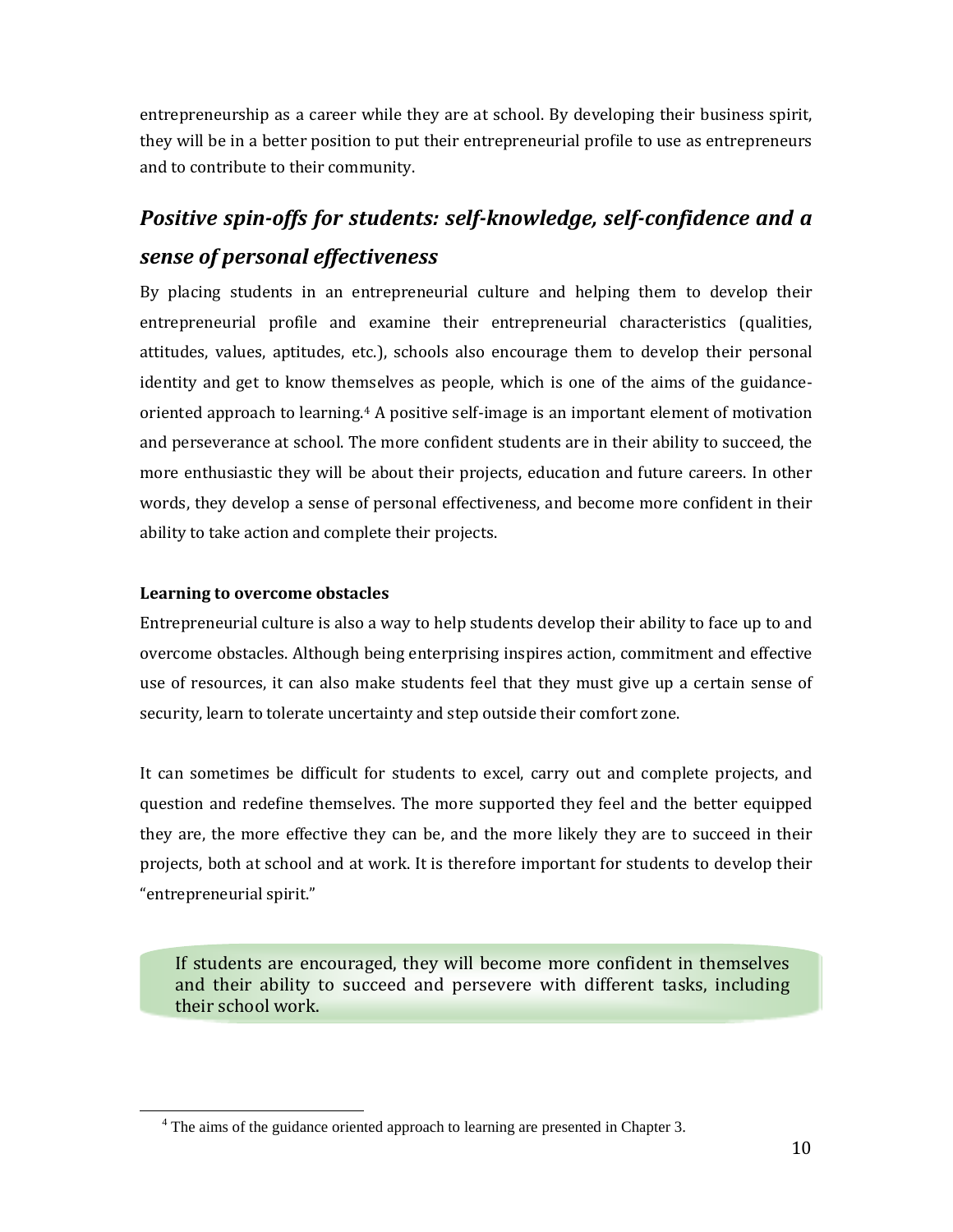#### **Research**

According to Lévesque and Boudreau (2005), entrepreneurship is a value-added educational approach focused on children and teachers interacting with the environment, which addresses important elements such as entrepreneurial competencies (being enterprising, creating, innovating, having a sense of responsibility, being independent), entrepreneurial strengths (drive, dynamism and determination), entrepreneurial roles (defined as instigators, producers or managers of projects) and entrepreneurial values (selfconfidence, leadership, respect for others, team spirit, solidarity, tenacity, etc.).

Similarly, in a study of entrepreneurial projects in schools, Lapointe, Labrie and Laberge (2010), from the Centre de recherche et d'intervention sur la réussite scolaire (CRIRES), noted that this type of project appears to have a positive impact on academic success, especially on the ability to work as part of a team, and on self-confidence, self-esteem and the sense of responsibility. The researchers' questions were concerned with the impact of entrepreneurial projects on academic success (perseverance, improved academic results, motivation, and attitude towards knowledge and lifelong learning) and personal success (self-confidence, sense of personal effectiveness, independence, sense of responsibility, creativity, respect for others). With regard to academic success, the study also highlighted the enjoyment of learning triggered by the interactive, concrete, meaningful nature of learning, a reduction in stress relating to career choice and an increase in intrinsic and extrinsic motivation among students. In addition, based on other research, the authors noted that entrepreneurial projects are more likely to facilitate academic and personal success, especially "when the pedagogical approaches used by teachers allow for independence and responsible participation by all students, and student accountability for their projects, while still reassuring them that they are entitled to make mistakes" (p. 8, [*translation*]).

## <span id="page-17-0"></span>*Positive spin-offs for schools*

 $\overline{a}$ 

Students are not the only ones to benefit from the positive impacts of entrepreneurship as part of the guidance-oriented approach to learning. According to a Valoris<sup>[5](#page-16-1)</sup> study,

<sup>5</sup> Valoris is a Québec Entrepreneurship Contest initiative designed to encourage entrepreneurial projects by elementary and secondary school students in disadvantaged areas of Québec, with the goal of enhancing their self-worth through action.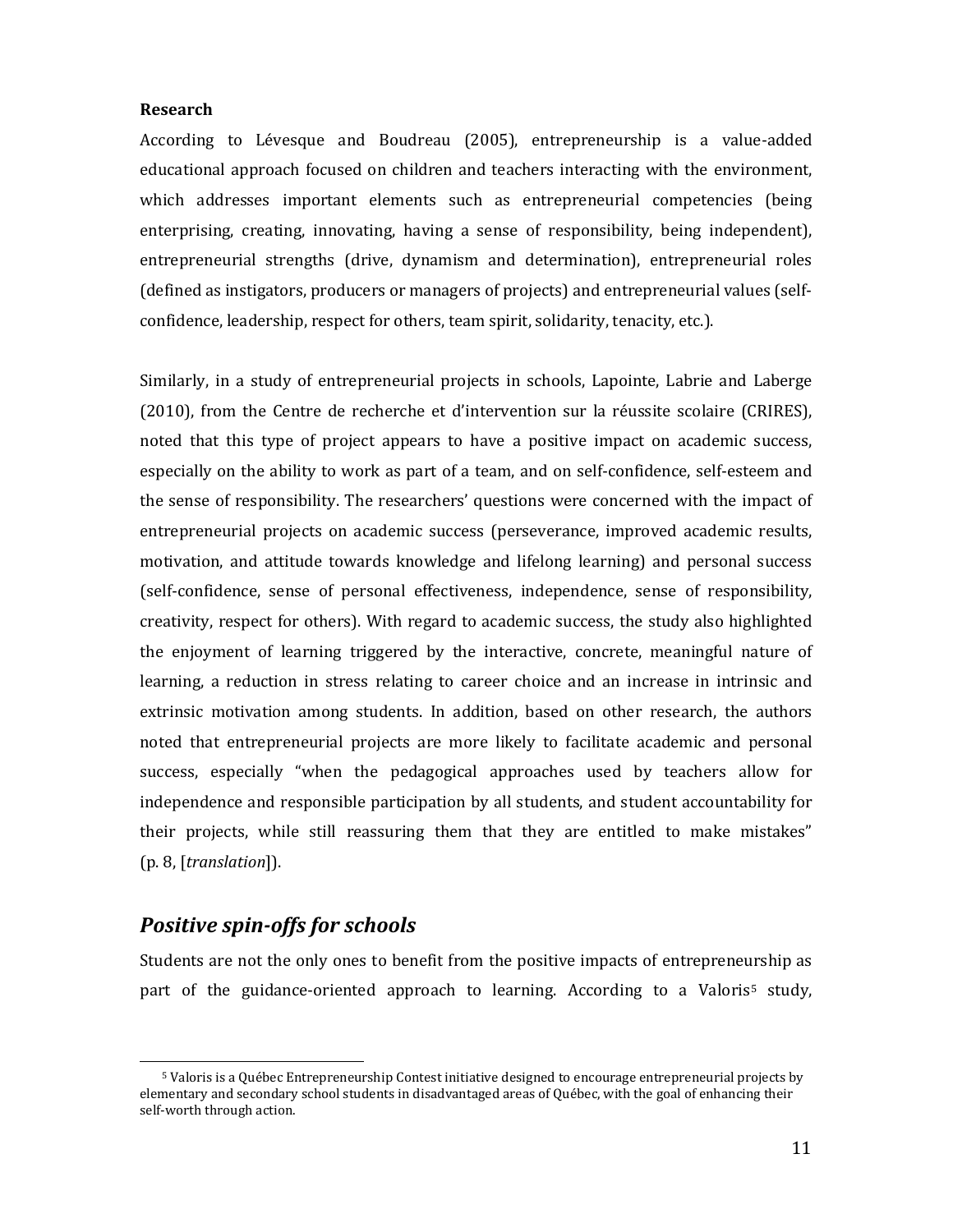entrepreneurship also has many potential spin-offs for school staff and the school itself, ranging from professional motivation to the development of entrepreneurial qualities.

### **Professional motivation**

- Roughly 91% of the teachers interviewed for the study said the fact of being involved in an entrepreneurial project at school increased their enjoyment of teaching.
- All the teachers interviewed said that being involved in an entrepreneurial project had motivated them.

### **Adjustment of teaching practices**

- Eighty-three percent of the teachers interviewed said that carrying out an entrepreneurial project had enabled them to achieve their teaching goals in a different way.
- All the teachers interviewed felt that the entrepreneurial project had made it easier for them to incorporate educational content in a way that gave meaning to the students' learning.

### **Better class management**

- Some 56% of the teachers interviewed said that carrying out an entrepreneurial project had helped them improve their class management.
- More than 93% of the teachers interviewed said that carrying out an entrepreneurial project had brought the students together around a shared goal.

### **Development of entrepreneurial qualities**

• The three qualities the teachers said they had developed were resourcefulness, leadership and perseverance.

Entrepreneurship as part of the guidance-oriented approach to learning in schools can be beneficial not only to students but also to teachers, in terms of personal development, class management and student behaviour.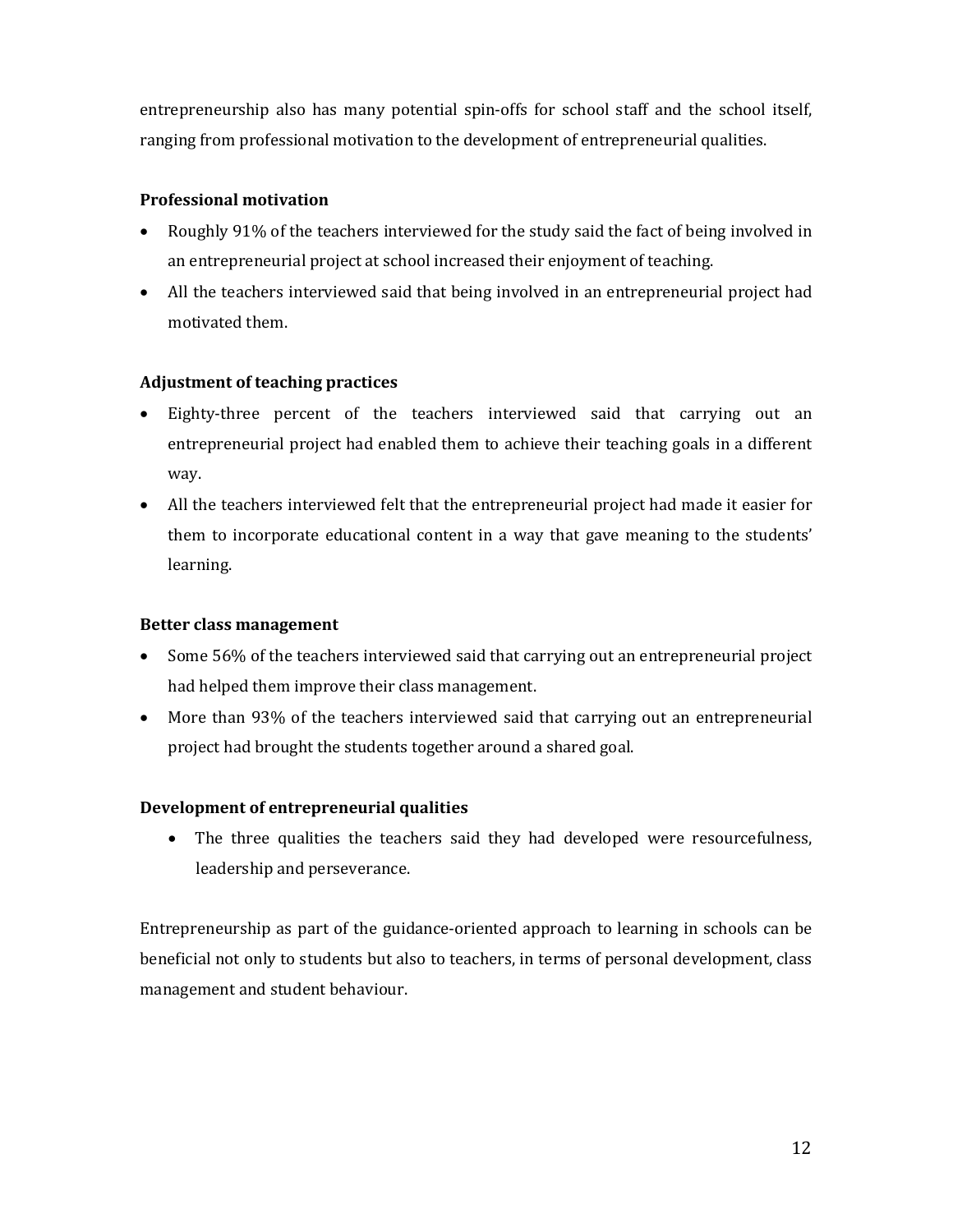|                                   | What is it?                                                                                                                                                                   | How is it<br>manifested?                                                                                                                                                                                                         | Positive impacts?                                                                                                                                                                                                                                           |
|-----------------------------------|-------------------------------------------------------------------------------------------------------------------------------------------------------------------------------|----------------------------------------------------------------------------------------------------------------------------------------------------------------------------------------------------------------------------------|-------------------------------------------------------------------------------------------------------------------------------------------------------------------------------------------------------------------------------------------------------------|
| <b>Entrepreneurial</b><br>culture | • A set of values,<br>convictions, know-<br>how, self-<br>awareness and the<br>ability to respond<br>• An environment<br>conducive to the<br>emergence of<br>entrepreneurship | • Student commitment<br>to projects<br>• Staff desire to help<br>students develop their<br>entrepreneurial<br>qualities                                                                                                          | • Brings the entire school<br>staff together around a<br>shared vision<br>• Ensures the consistency<br>and compatibility of<br>different guidance<br>interventions<br>• Develops<br>complementarity of<br>action<br>• Forges contacts with the<br>community |
| Entrepreneurship                  | • An attitude and<br>skill allowing<br>students to bring<br>their dreams and<br>desires to fruition                                                                           | · Identification of a<br>problem or need<br>(trendy, inexpensive<br>clothing)<br>• Identification of a<br>potential solution<br>(second-hand clothing<br>store)<br>• Carrying out a project<br>(set up and operate<br>the store) | • Develops motivation and<br>perseverance                                                                                                                                                                                                                   |
| <b>Entrepreneurial</b><br>profile | • A set of qualities,<br>attitudes, values<br>and abilities                                                                                                                   | • Transformation of an<br>idea into a project                                                                                                                                                                                    | • Recognition of one's own<br>entrepreneurial<br>characteristics<br>• Trust in oneself<br>• A sense of personal<br>effectiveness<br>• A positive self-image                                                                                                 |
| Entrepreneurial<br>spirit         | • The ability to<br>commit                                                                                                                                                    | • Carrying out projects                                                                                                                                                                                                          | • Development of proactive<br>attitudes<br>• Taking risks                                                                                                                                                                                                   |
| <b>Business spirit</b>            | • The ability to take<br>risks, innovate<br>and make effective<br>use of available<br>resources                                                                               | • The ability to create a<br>for-profit or social<br>economy business<br>• The ability to carry out<br>projects                                                                                                                  | • Development of the<br>desire to launch a<br>business<br>• More familiarity with the<br>world of<br>entrepreneurship                                                                                                                                       |

## <span id="page-19-0"></span>*Table 1. Key concepts of entrepreneurship*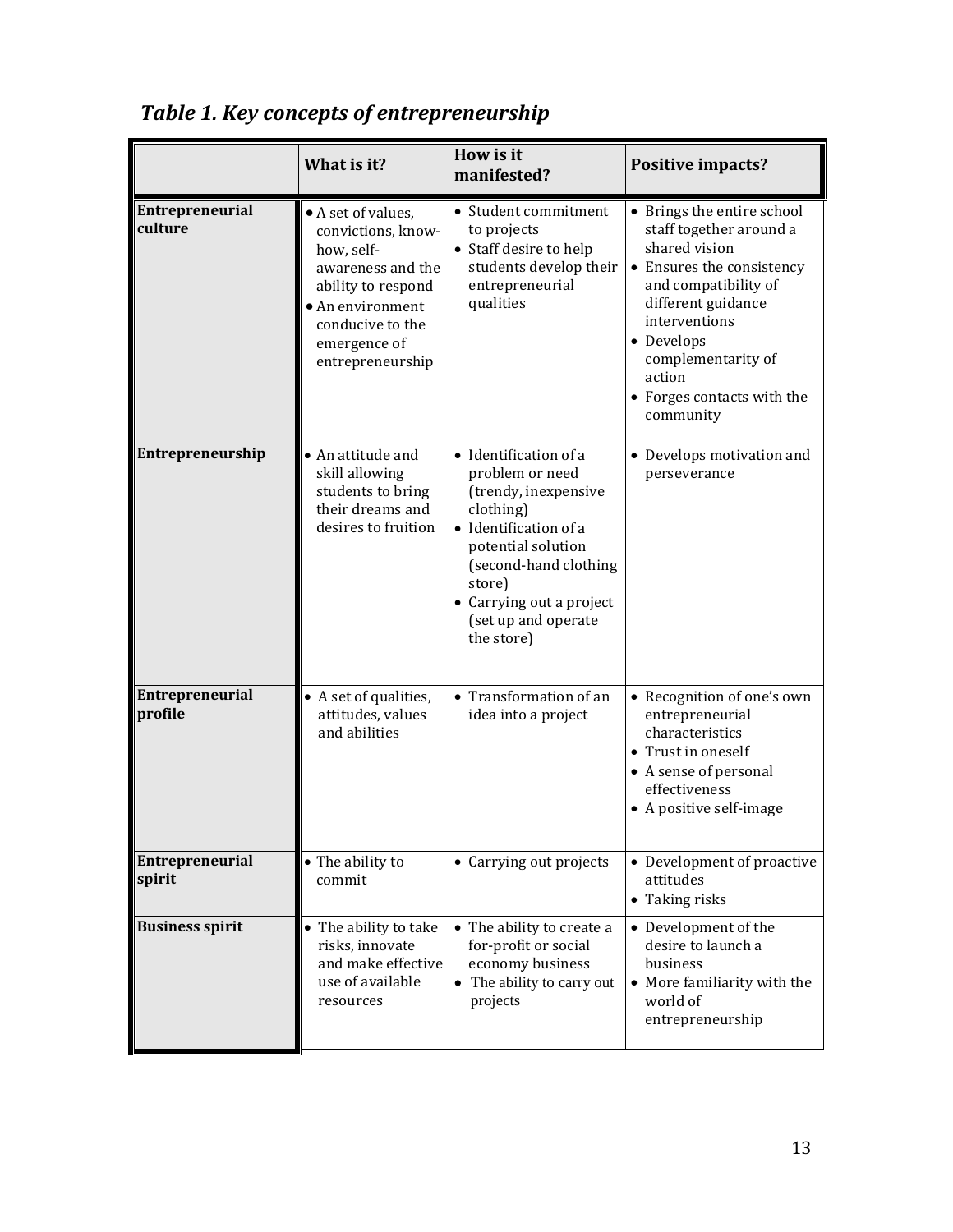## <span id="page-20-0"></span>**Chapter 2 – Why do entrepreneurship and the guidanceoriented approach to learning benefit from being developed together?**

## <span id="page-20-1"></span>*Example 1*

## <span id="page-20-2"></span>*A family tree of jobs*

*As one of the activities forming part of the guidance-oriented approach to learning, a school's guidance counsellor asked Elementary 6 students to prepare a family tree of jobs. The teachers took an active role in this task, incorporating it into their classes in language of instruction and geography, history and citizenship education. Thanks to the combined expertise of the teachers and the guidance counsellor, the students each drew up their own family trees, with the names of their parents, uncles, aunts, grandparents and any brothers and sisters who worked, along with their respective jobs. They were also asked to name or draw one or two qualities associated with each job.*

*The students then presented their "job trees" to the class.*

*Nathan, in Ms. Monique's class, found it hard to understand exactly what his uncle (an actuary) did, although he knew the uncle in question was good at mathematics. Gabrielle was surprised to learn that hospitals offered intensive care for babies. She did not know that children could be born with heart problems and other diseases. She was impressed that her Aunt Sylvie took care of sick children, and told the other students: "My dad says my aunt's calmness is Olympian." The teacher explained what the term meant, and why this particular quality is useful to people working in a hospital.*

*Thanks to the presentations, the students learned that certain qualities are essential to a given job. "If you don't like working with people, you shouldn't become a bus driver," said Charles-Olivier. "You'd be better off driving a truck on your own." The students were also fascinated by the number of different jobs available. "There are so many different jobs. In the same family, you can have an actuary, a hairdresser, a hospital equipment mechanic and an advertising copywriter," said Camille.*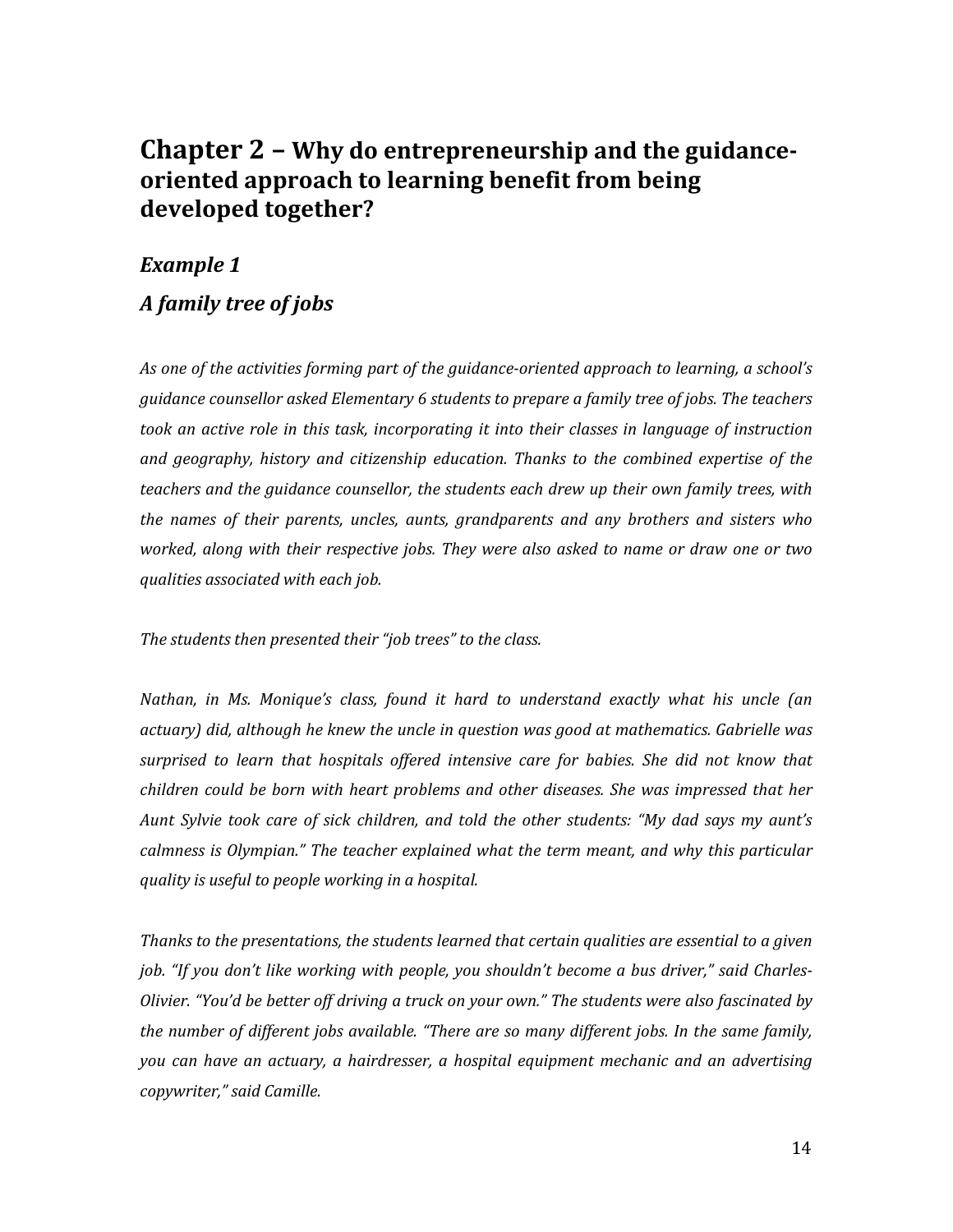## <span id="page-21-1"></span><span id="page-21-0"></span>*Example 2 A trip to a cheese factory*

*The pride and joy of this village was its cheese factory, opened seven years ago. It produced three different cheeses. The children did not particularly like the blue cheese, but they loved the other two. They also knew the company founder was a local man, and some even knew where he lived.*

*To raise the students' awareness of entrepreneurship within the community, the Elementary 6 teacher took them on a guided tour of the cheese factory, with its founder, a local entrepreneur. During the visit, the students not only learned how the idea to create a cheese factory was developed, but they also discovered the range of occupations and trades needed to create, manufacture, advertise and distribute cheese.*

*When they were taken into the refrigerated truck used to deliver the cheese, the students met the truck driver. In the factory, they were surprised to learn that the company had a product packaging specialist. In the office, they met the graphic designer responsible for designing the label for a fourth cheese to be marketed the following year. She explained that she was selfemployed and that, in her job, it was not enough to be able to draw; she also had to listen to her customers, since it was their ideas that she would be illustrating. In addition, she told them that it often took several attempts to create something new. "I was the person who designed the blue cheese label. The design that was chosen was my seventeenth attempt!"*

#### **Two different activities, several common aspects**

In both of the above activities–the job tree and the trip to the cheese factory–students became aware of the range of occupations and trades available, and the qualities needed for them. And yet, from the point of view of the teachers, these activities each had different goals. The first was concerned with academic and career guidance while the second was designed to raise awareness of the presence of entrepreneurship in the community. The two activities are, however, related. The first raised awareness of entrepreneurship in the students' own environment; the second, focussed on entrepreneurship, introduced the students to new occupations. These activities demonstrate that entrepreneurship and the guidance-oriented approach to learning can be integrated harmoniously. This chapter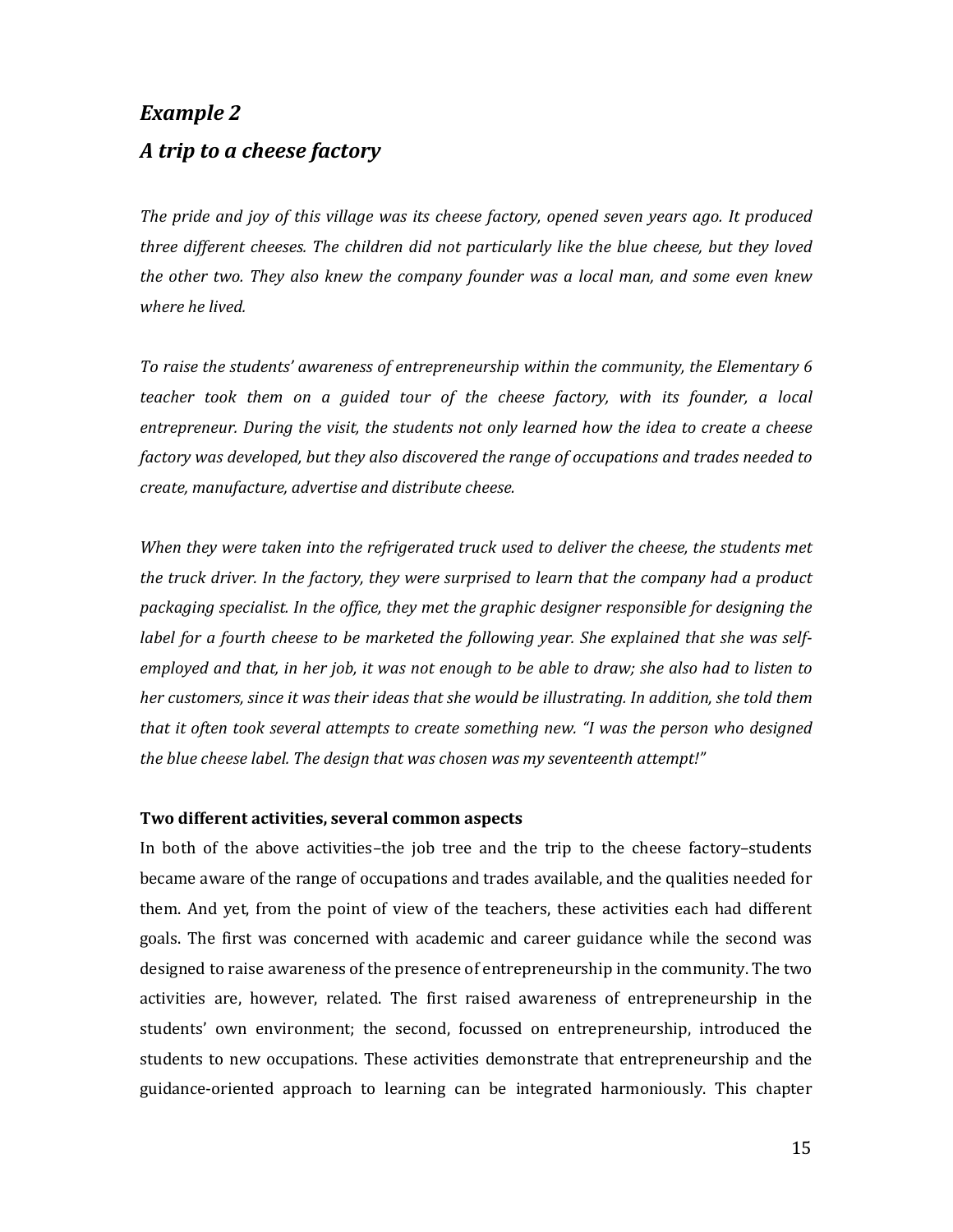explains why both schools and students benefit when the guidance-oriented approach to learning and entrepreneurship are developed together.

## **The guidance-oriented approach to learning: a reminder**

"A guidance-oriented approach is a concerted approach by a school team and its partners, in which objectives are set and services (individual and collective), tools and pedagogical activities are implemented to guide students in their identity development and career planning. These activities and services are *integrated* into the school's success plan and its educational project; they are not simply a series of isolated actions in which the school team is not closely involved.

 (Source: MELS, *Making Dreams Come True: Achieving Success through the Guidance-Oriented Approach*, 2002, 18)

The guidance-oriented approach therefore encourages schools to provide students with means and opportunities to discover develop and exploit their talents and aptitudes. To do this, students must be able to design projects through which they can forge their own identity. Schools must therefore allow students to grasp the relationship that exists between their learning in school and the society they live in, particularly the world of work. (Based on: MELS, *Making Dreams Come True: Achieving Success through the Guidance-Oriented Approach*, 2002, 4)

### **Basically, the main objectives of the guidance-oriented approach in schools are:**

- To guide students in developing their self-knowledge, potential and the means to take advantage of that potential (competencies, characteristics, etc.)
- To give students opportunities to explore the world of work (social roles, trades and occupations)
- To help students develop their ability to make enlightened choices at school, including the choice of a career

<span id="page-22-0"></span>The guidance-oriented approach to learning is designed to offer collective and personalized support for students as they develop their identity, make decisions and explore the school system and the world of work. It forms the basis of a structured, ongoing support system for students—in other words, a system that is planned from elementary school to the end of secondary school. As a result, students are able to find meaning in their academic path and are better able to complete projects and develop both personally and professionally.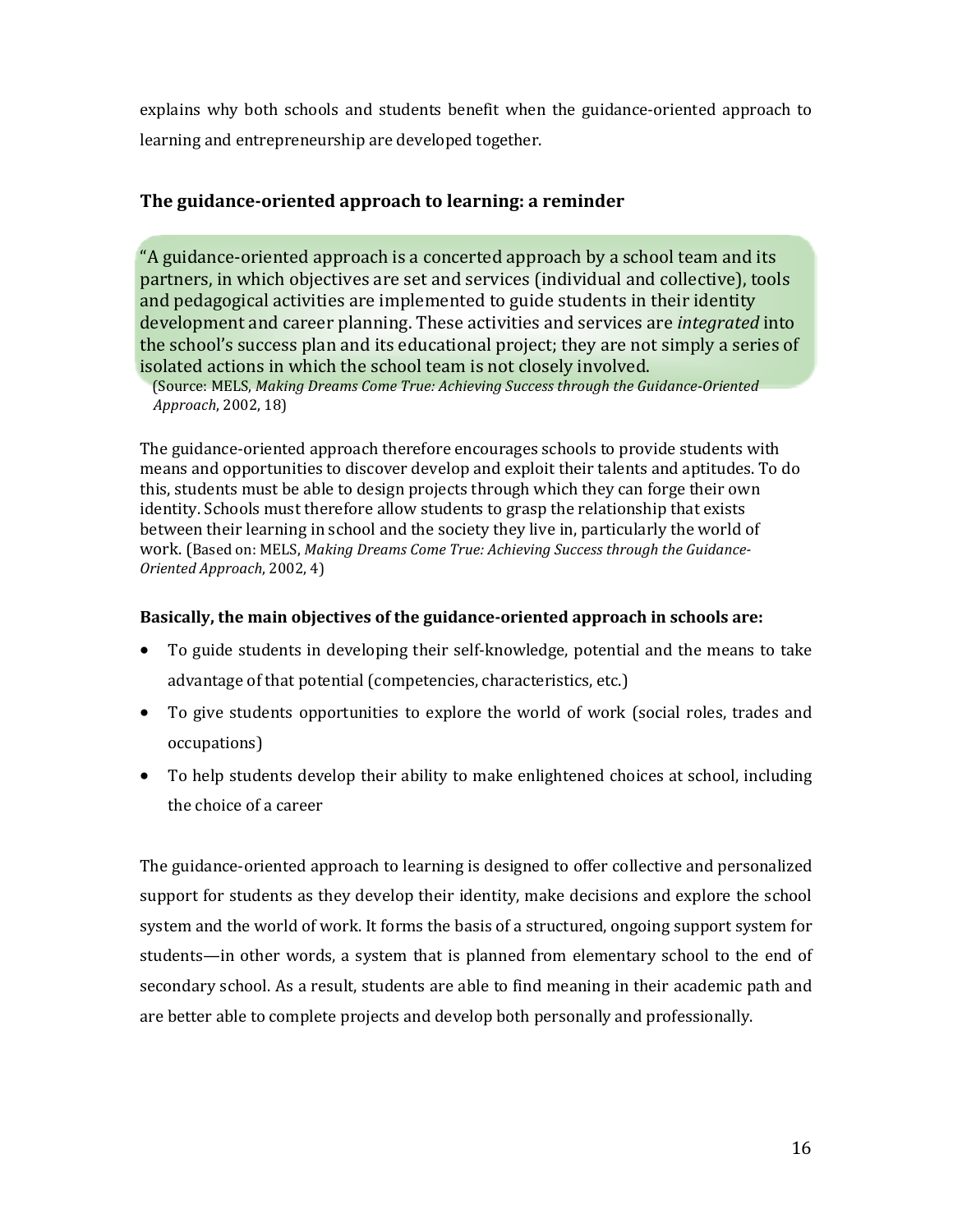## <span id="page-23-0"></span>**Entrepreneurship and the guidance-oriented approach to learning**

In the earlier examples, students explored different occupations and trades, along with the qualities and aptitudes needed for each, and discovered the different facets of a company, including the jobs it offers, the employees' responsibilities and the different roles in entrepreneurship. They were also able to see whether some of the workers' aptitudes and personal traits matched their own, and to explore their own entrepreneurial profiles and learn more about themselves as people.

Entrepreneurship allows students to undertake and complete projects focused on selfachievement and integration into society, in accordance with the pedagogical aim of the broad area of learning, *Career Planning and Entrepreneurship*, and is therefore directly related to the objectives of the guidance-oriented approach to learning. Entrepreneurship provides students with many different opportunities to develop their personal and professional identity, by allowing them to examine their entrepreneurial profiles, design and complete projects, and understand more about the labour market, in particular by trying out different entrepreneurial roles. Entrepreneurship therefore becomes part of the guidance-oriented approach to learning, completing and enriching it by bringing the students into contact with the world of work, which helps them to develop their entrepreneurial profile, to turn their reflections into reality and to increase their ability to achieve their full potential.

Through their involvement in entrepreneurial projects, $6$  the students learn more about themselves as people (in terms of their entrepreneurial profiles), become more independent, and gain more confidence in their own abilities. Entrepreneurship, like the guidance-oriented approach to learning, raises the idea that students, through their involvement, consider their own position in the entrepreneurial world around them, and forge contacts with the community and the world of work. Entrepreneurship therefore encompasses enough of the concerns of the guidance-oriented approach to allow both concepts to be addressed at the same time in the classroom.

By integrating entrepreneurship into the guidance-oriented approach, schools are able to ensure consistency between the students' entrepreneurial experiences, identity development and discovery of the educational system and the world of work.

<span id="page-23-1"></span> <sup>6</sup> and also in entrepreneurial experiences, defined in Chapter 4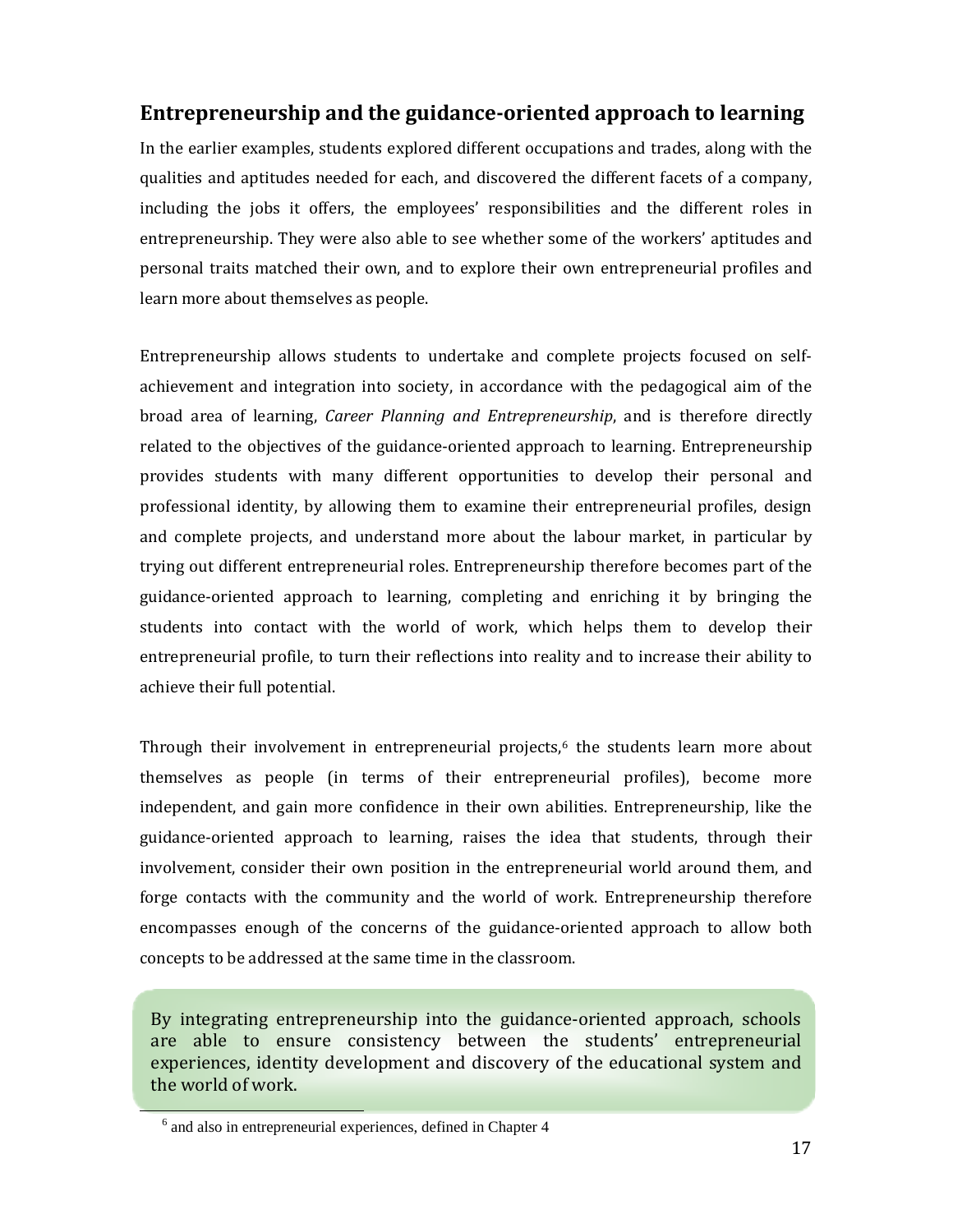Entrepreneurship, like the guidance-oriented approach, involves undertaking and completing a project, and fosters success by giving meaning to the project. If students are able to develop an entrepreneurial spirit, they can develop attitudes conducive to personal success and success in their chosen career. For example, they will be better able to seize opportunities for promotion or development and be proactive, determined and persevering, since they will have greater confidence in their ability to be enterprising.

## **Entrepreneurial roles**

As mentioned in the cheese factory example at the beginning of this chapter, people are called upon to play different roles throughout their lives, and these roles are similar in many respects to the different types of involvement mentioned in the *Entrepreneurship* program. Whether as intrapreneurs, contributing to the success of a business or project through our commitment without assuming any of the risk, or as entrepreneurs and selfemployed workers, heading companies or projects and assuming full responsibility for them, we must all contribute in our own way to the development of our community. In all three cases, "the individual takes initiatives, contributes to the enrichment of his or her community, and assumes social responsibility."[7](#page-23-1) More specifically, the types of entrepreneurial involvement are defined as follows.

### <span id="page-24-0"></span>**The entrepreneur**

Entrepreneurs are people who develop and launch an enterprise, and manage human, financial and material resources in order to develop it in accordance with the goals they have set. This requires management skills, as well as the ability to analyze and make decisions, tolerate financial insecurity and deal with difficulties in meeting certain deadlines. Entrepreneurs are involved in every aspect of the enterprise, including finding customers, gaining the trust of suppliers and creditors, and building a business network. An entrepreneur develops a network or structure that allows the company to make money even if he or she is not there.

### <span id="page-24-1"></span>**The self-employed worker**

Self-employed workers provide specific services. Their role is similar to that of an entrepreneur, in that they must also manage financial and material resources to carry out their projects and meet their goals. Although they rarely have to manage human resources,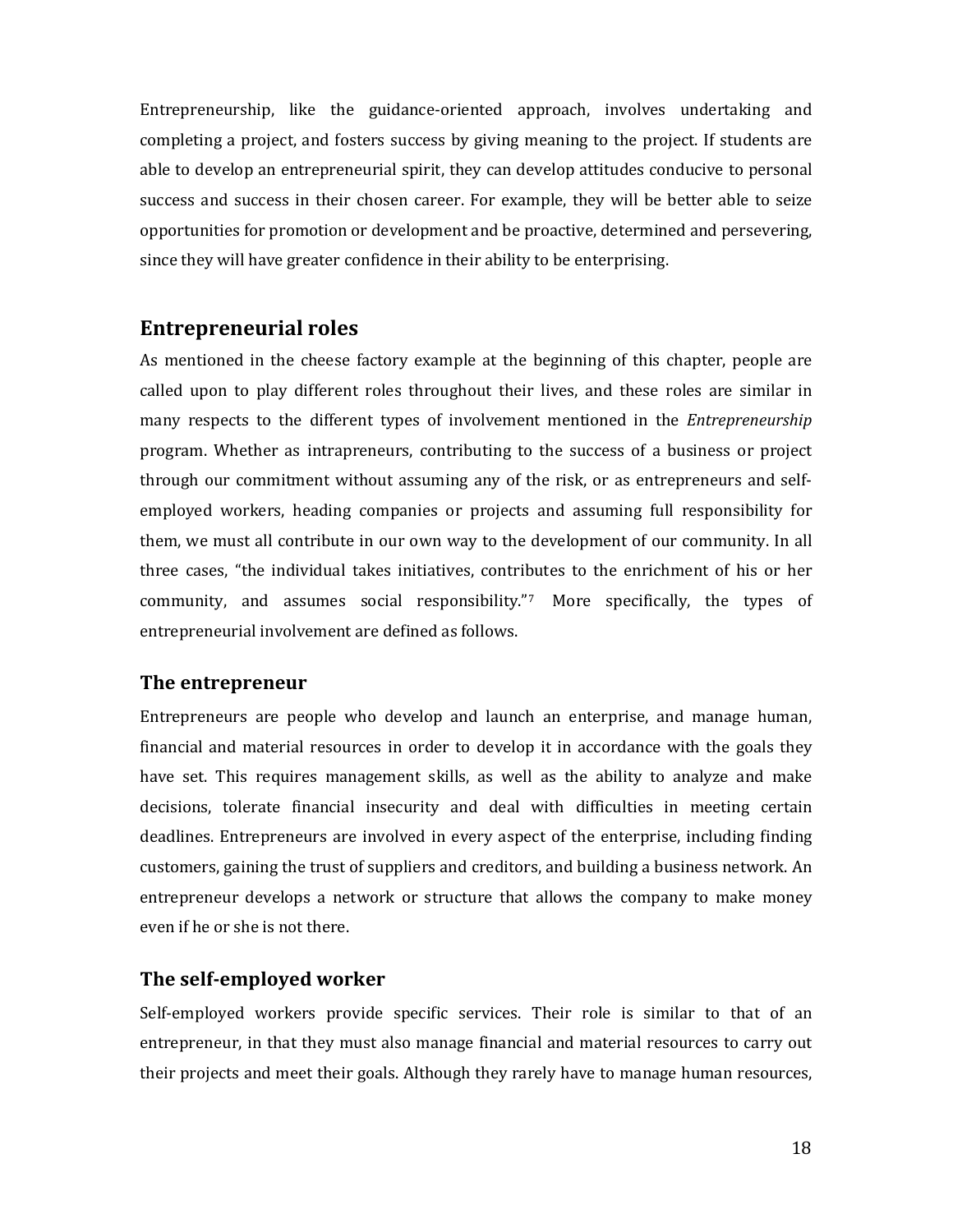they do need management skills and must be able to analyze and make decisions, tolerate financial insecurity and deal with difficulties in meeting certain deadlines. Like entrepreneurs, they are involved in every aspect, including finding customers, gaining the trust of suppliers and creditors, and building a business network. Self-employed workers do not make money if they do not work. The number of projects or clients the self-employed worker has determines his or her income.

### <span id="page-25-0"></span>**The intrapreneur**

 $\overline{a}$ 

Intrapreneurs are responsible for implementing different types of innovations within organizations. They are employees who have the ideas, mindset and drive to take action, but who allow the organization to establish the basic framework. They must be creative in using the resources available to them. They take certain risks, but share them with the organization. They need to know how to earn the trust of their employer and report on what they have done. In the example presented above, the cheese packaging specialist may be an intrapreneur in the way he is productive (e.g. by proposing new methods or identifying better packaging products), in the way he works with the rest of the team, or in the creativity he shows (e.g. by being innovative and finding more productive packaging methods). The intrapreneur will receive resources from the company (both financial and material) if his or her ideas are deemed valuable.

<sup>7</sup> Québec, Ministère de l'Éducation, du Loisir et du Sport, *Entrepreneurship* (Québec: Gouvernement du Québec, 2009), 5.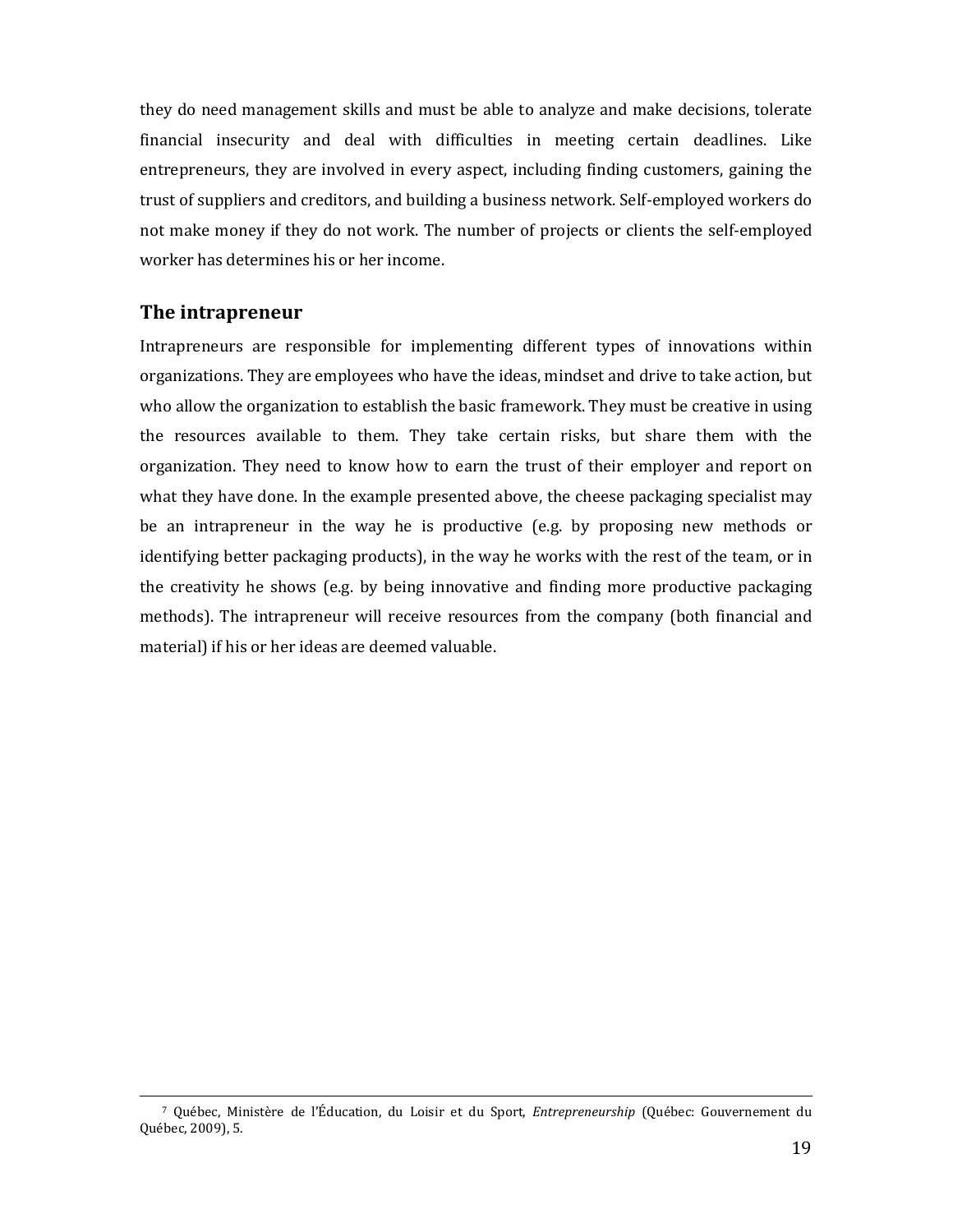## <span id="page-26-0"></span>*Table 2*

## *Entrepreneurial Roles*

### <span id="page-26-2"></span><span id="page-26-1"></span>**The entrepreneur**

Entrepreneurs develop and launch an enterprise. They:

- work for themselves
- adjust to and interact with their environment
- may be assertive, and impose their ideas
- risk their own financial assets
- decide how much they will pay themselves
- may order things to be done

## <span id="page-26-3"></span>**The self-employed worker**

Self-employed workers offer specific services. They:

- work for themselves
- adjust to and interact with their environment
- must earn the trust of their customers
- may decide how much they will pay themselves
- may order things to be done

## <span id="page-26-4"></span>**The intrapreneur**

Intrapreneurs are responsible for implementing different types of innovations within organizations. They:

- are employed by the organization
- must adjust to their environment
- must convince other people
- risk their own credibility
- are paid a salary decided by the organization
- must negotiate what is to be done

#### Inspired by:

- G. D'Amboise and G. Verna, Département de management, Université Laval, Québec, Canada, *Gestion 2000*, N93-2, April 1993.
- C. Carrier (1992), cited in A. Fayolle, *Entrepreneuriat: apprendre à entreprendre* (Paris, Dunod, 2004): 182.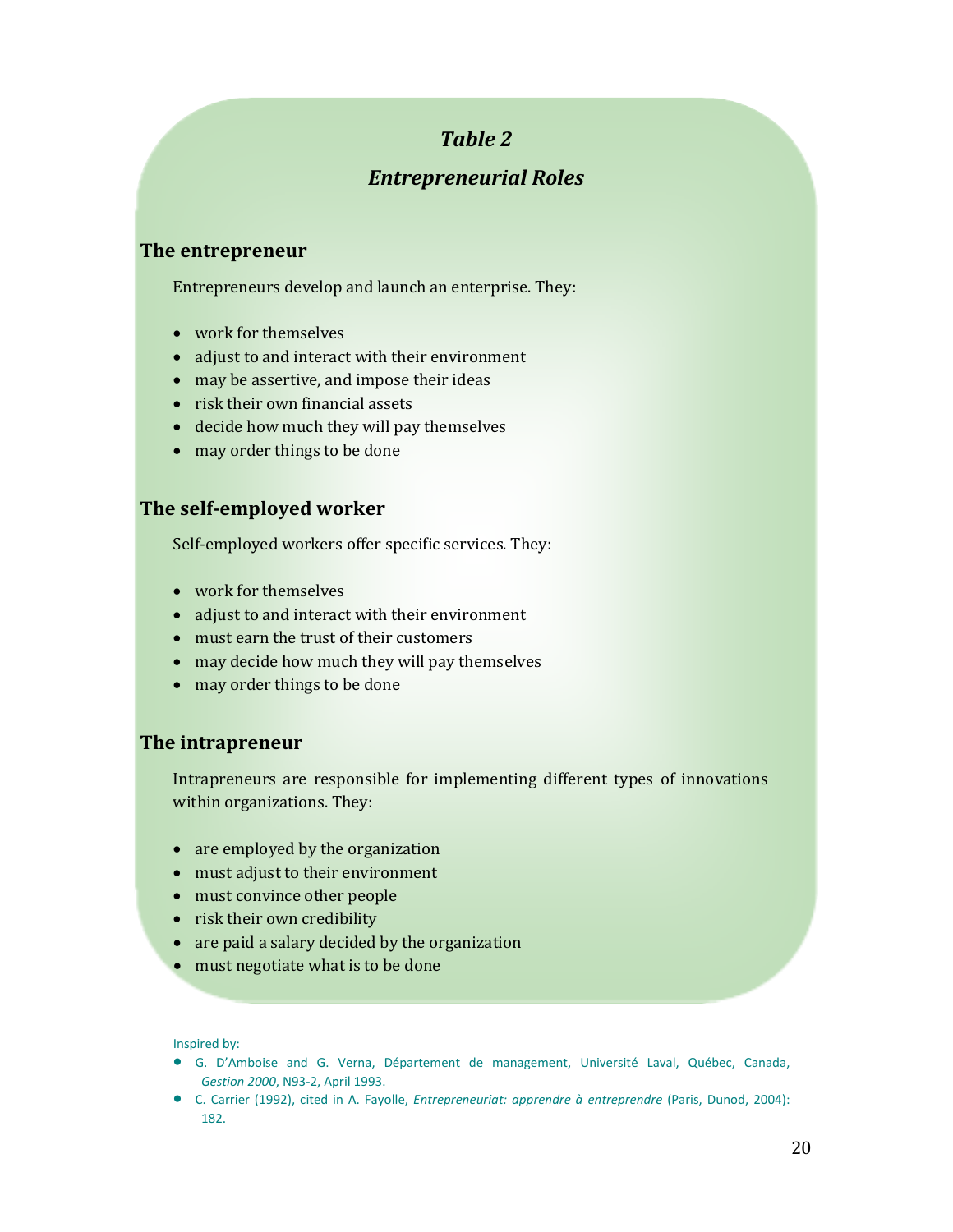## <span id="page-27-0"></span>**Chapter 3 – What do students learn in entrepreneurship and in the guidance-oriented approach to learning? When?**

## <span id="page-27-1"></span>*Antoine must invite entrepreneurs into the classroom*

*In the Secondary II Science and Technology course, the teacher suggested inviting local entrepreneurs who managed businesses in which technology was important. As a result, a bicycle manufacturer, a designer of computer systems for indoor heating and an aircraft engine component manufacturer came to talk to the students.*

*Antoine was given the task of contacting the entrepreneurs and issuing the invitations. He telephoned the first company on his list, and although he was very polite, he was gently but firmly put in his place by a telephone receptionist who felt her company had better things to do with its time than "come to your school." After this first failure, Antoine told the class he did not want to make the other two calls. The teacher asked him to make them anyways and said, "But we'll help you prepare, so they'll listen to you." Antoine was unconvinced, but did not dare say no to his teacher.*

*Thirty minutes later, the group had identified:*

- *what needed to be said about the school, to show that the visit would be interesting for the entrepreneur*
- *what needed to be said about the business, to show that the students were interested in it*
- *the name(s) that needed to be given, so that people would listen*
- *the easiest and most natural ways for Antoine to express himself*

*The teacher wrote everything on the blackboard and then photographed it. Antoine had the photograph in front of him when he called the other two businesses. Although he was afraid the telephone receptionists would think he was reading from a script, he forged ahead, and to his surprise both receptionists listened to everything he had to say. He was disappointed that he did not receive an immediate answer, but was thrilled, four days later, when he was able to tell the class that the two businesses would send someone to visit the school, and that in one case it would be the business founder himself.*

*Because the whole group had played a role in Antoine's success, the teacher asked them what had made the difference between Antoine's first attempt and his subsequent attempts. The students found that:*

<span id="page-27-2"></span>• *The group had identified effective strategies to ensure that Antoine would be taken seriously.*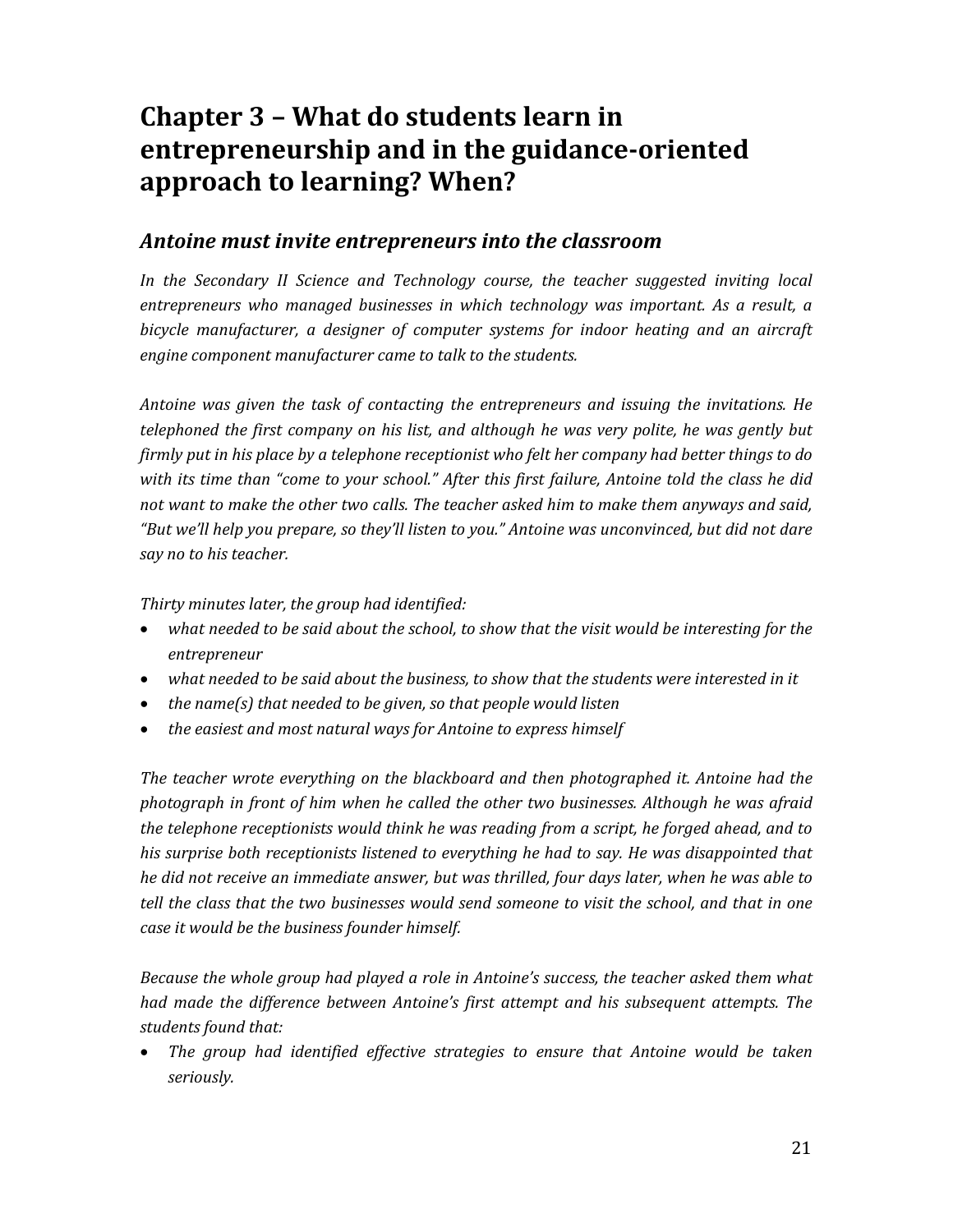- *The group had worked systematically: everyone had made suggestions, no value judgments had been made, and the group had talked among themselves to select the most effective proposals.*
- *Antoine had used the proposed strategies.*

*At the end of the discussion, the teacher summarized the situation as follows, "We were able to achieve our goal because both we and Antoine worked methodically. And Antoine is much happier today than he was when he told us his first call hadn't been successful." "It's true that I feel much better this time," said Antoine.*

*Once again, the students had acquired learning from the broad area of learning* Career Planning and Entrepreneurship*. They had used and developed strategies associated with carrying out a plan, and Antoine's sense of personal effectiveness had improved.*

## <span id="page-28-0"></span>**The broad area of learning** *Career Planning and Entrepreneurship*

The Québec Education Program (QEP) presents five broad areas of learning, all connected to problems faced by students in important spheres of their lives (*Health and Well-Being, Career Planning and Entrepreneurship, Environmental Awareness a[nd](#page-27-2) Consumer Rights and Responsibilities, Media Literacy, Citizenship and Community Life).*<sup>8</sup> Each broad area of learning encompasses issues that are important to individuals and communities, and one is dedicated entirely to career planning and entrepreneurship. Not only do the focuses of development reflect the objectives of the guidance-oriented approach, but the broad area of learning *Career Planning and Entrepreneurship* also includes entrepreneurship in a general guidance approach for students (the guidance-oriented approach to learning).

Students must be equipped to make choices all along their educational path. Schools have an important role to play in this respect, since they help to develop the personal qualities needed for students to fulfill their potential. The broad area of learning *Career Planning and Entrepreneurship* is designed to help students complete projects designed to achieve selffulfillment and integration into society, based on three main focuses of development:

### **1. Self-knowledge and awareness of his/her potential and how to fulfill it**

 $\overline{a}$ 

Teachers can address the identity-related aspects of the broad area of learning (selfknowledge and awareness of his/her potential and how to fulfill it) by providing students with opportunities to reflect on who they are, for example by asking them to examine their entrepreneurial profile.

<sup>8</sup> Québec, Ministère de l'Éducation, du Loisir et du Sport. *Québec Education Program*, *Broad Areas of Learning*, Chapter 2.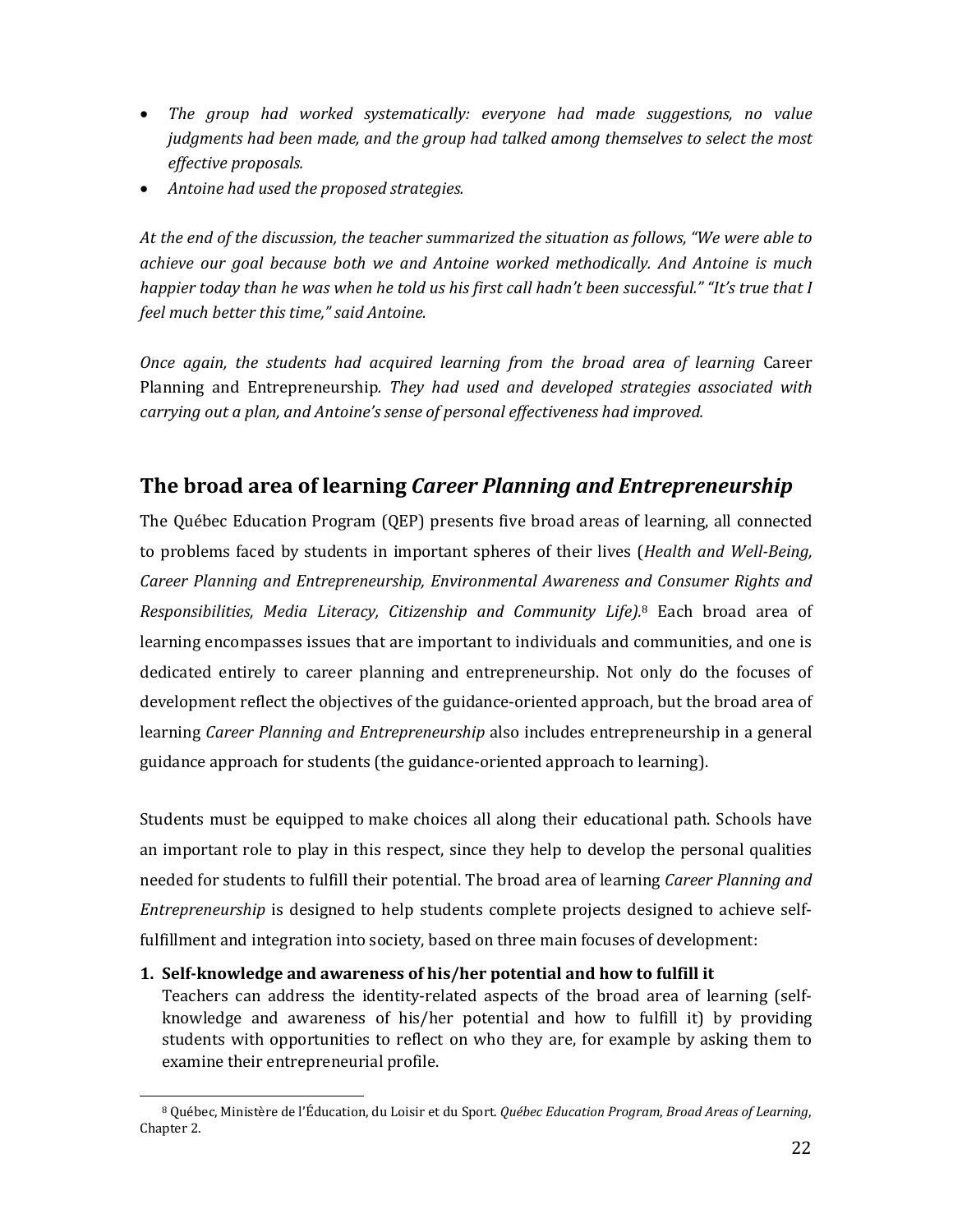#### **2. Adoption of strategies related to planning**

This refers to the development of winning strategies and working methods that allow students to enhance their sense of personal effectiveness and gain more confidence in their ability to take action, implement their plans and be enterprising.

#### **3. Familiarity with the world of work, social roles and occupations and trades**

As they become more familiar with the world of work, students learn about its dynamics, structures (employment sectors), operation and social roles, including entrepreneurial roles (entrepreneur, intrapreneur, self-employed worker).

## <span id="page-29-0"></span>*The three focuses of development: examples*

#### <span id="page-29-1"></span>**1. Students learn to develop their self-knowledge and awareness of their**

#### **potential and how to fulfill it**

*In the example given at the beginning of the chapter, Antoine was discouraged by his first telephone call, realizing that it was difficult for him to forge contacts with people he did not know, and to ask for something that would benefit his school. It was even more difficult for him to repeat the exercise after the initial refusal. This led him to question what he knew about himself, his strengths and his weaknesses. The teacher and other students, instead of criticizing him, worked together to identify solutions that would help him with his task.*

The importance for students to learn about themselves and make choices in their personal life and life at school is clear. However, identity development depends on a number of elements, and selfknowledge is a daily challenge. To meet that challenge, students must know not only who they are as people, but also how to find out more about themselves. In entrepreneurship, students must look at themselves in order to identify similarities and differences in their entrepreneurial profile. This helps to consolidate their identity, as they discover that they have certain aptitudes and qualities such as leadership, self-confidence, a sense of organization or a sense of responsibility.

Self-reflection is an integral part of the guidance-oriented approach, in that it allows students to discover and acknowledge their personal characteristics (preferences, aptitudes, values) and forge their own identities.

### **A broad range of experience**

<span id="page-29-4"></span><span id="page-29-3"></span><span id="page-29-2"></span>It is important for students to have as many experiences as possible, from elementary school to the end of secondary school, so that they are able to develop a self-image that is more accurate and stable over time. Action is conducive to reflection and exploration, and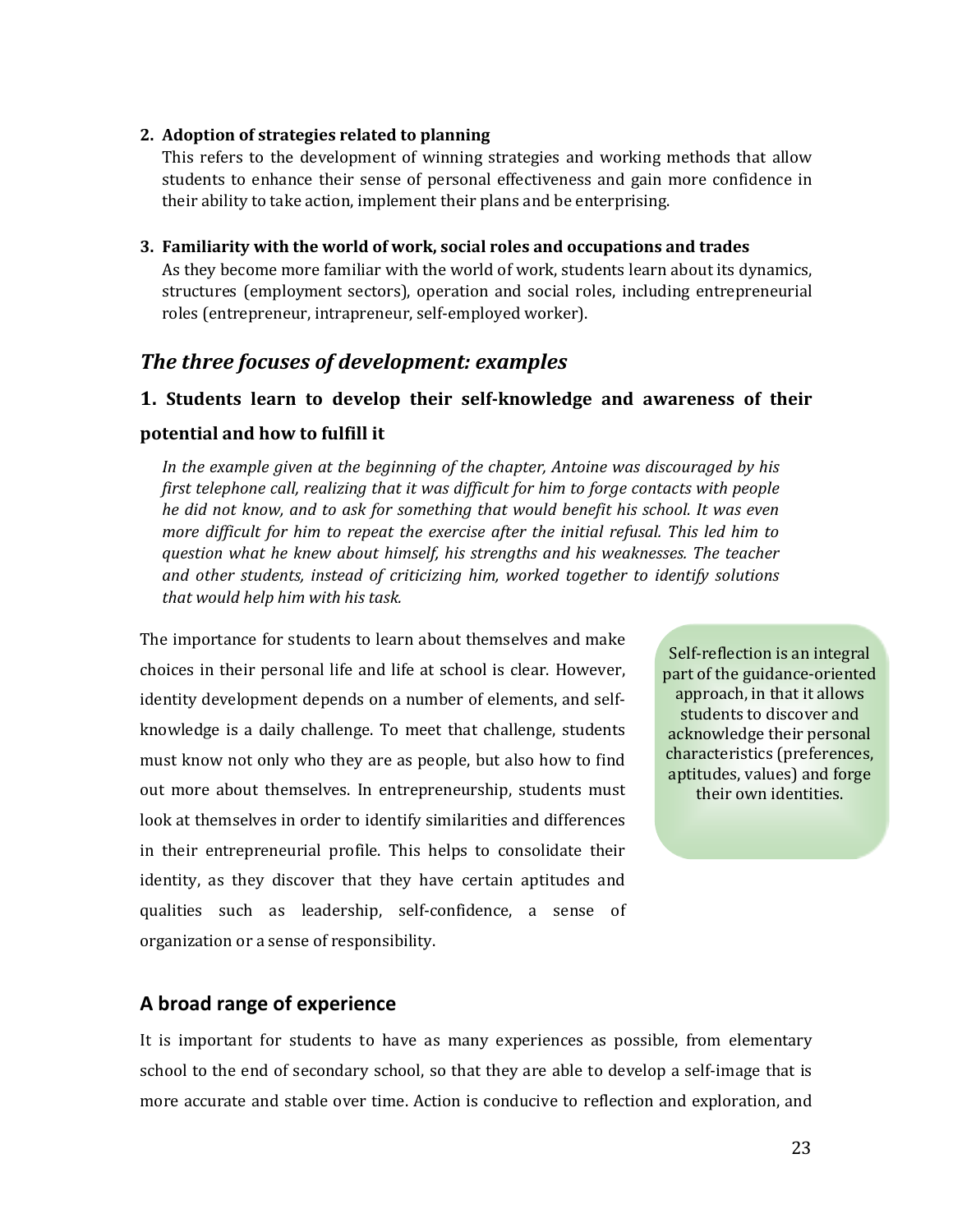fosters self-discovery: "Everything can be used as a subject for reflection and self-discovery, and everything creates a need to improve, acquire competencies and test oneself—because "this is the real thing!"<sup>[9](#page-29-2)</sup> Students are more motivated to become involved in projects, because the experience is meaningful to them and helps them to build a positive self-image through action. "Without a positive self-image, there is no commitment in action, no projection into the future, and no possibility of success."[10](#page-29-3)

## <span id="page-30-0"></span>**2. Students learn to adopt strategies related to planning and strengthen their sense of personal effectiveness**

*In the same example, Antoine, by allowing all the students in the class to suggest strategies and identify solutions, managed to make additional calls and received positive answers. As he pointed out: "It's true that I feel a lot better." He improved his working method, realized that he was capable of doing the job and getting positive results, and strengthened his sense of personal effectiveness.*

In addition to helping students become more confident in their ability to act and complete projects, it is also important to help them adopt strategies, develop good working methods, ensure that they remain effective as their project progresses, and think about which elements are conducive to success and which are not. This allows them to develop and consolidate their sense of personal effectiveness. If they are to be able to undertake and commit to projects, they must feel capable of effective action. The concept of personal effectiveness refers to "the individual's belief in his or her ability to successfully complete a task, learning activity, challenge or change, and this motivates him or her to commit to action and take every possible step to complete it successfully".<sup>[11](#page-29-4)</sup> In other words, the more successful students are in their entrepreneurial experiences, the more likely they are to develop a sense of personal effectiveness.

Entrepreneurship and the guidance-oriented approach to learning both contribute to the students' sense of competency and confidence in their ability to succeed, by giving them opportunities to take action, achieve varying types of success that promote their self-esteem, and put their failures into perspective.

 $\overline{a}$ 

<sup>9</sup> Québec, Ministère de l'Éducation, du Loisir et du Sport, *Introduction to Entrepreneurial Culture* (Québec: Gouvernement du Québec, 2005), 32.

<sup>10</sup> Michel Huber, *Conduire un projet-élèves* (Paris: Hachette Éducation, 2005), 35. [*Translation*]

<sup>11</sup> Albert Bandura, Les adolescents: leur sentiment d'efficacité personnelle et leur choix de carrière (Québec, Septembre éditeur, 2009), 5. [*Translation*]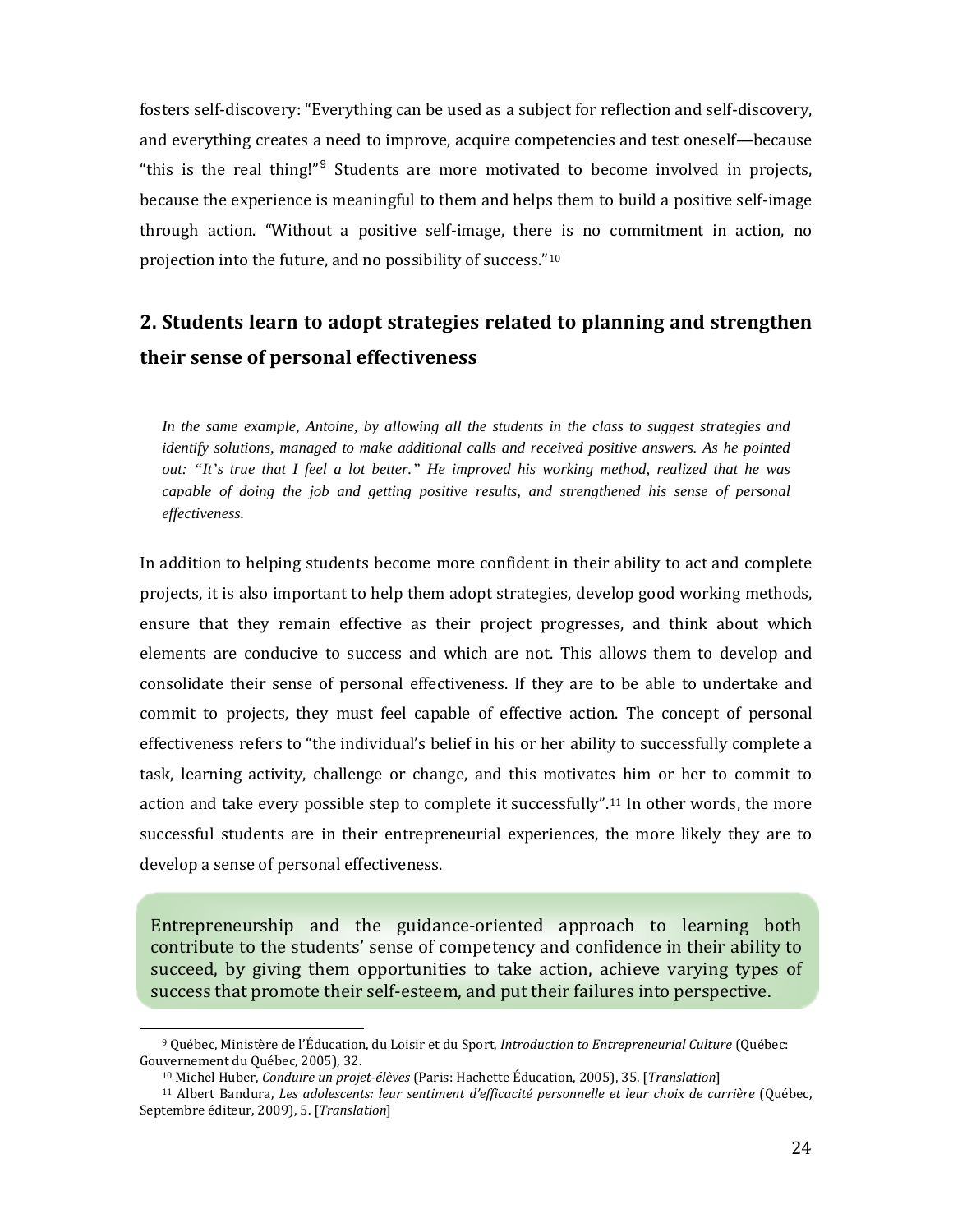A student's attitude towards action has an impact on whether his or her project, entrepreneurial or not, will succeed or fail. Attitudes are derived from the student's disposition, such as his or her desire or motivation to commit to a project through action, which includes the desire to be enterprising and succeed. It is therefore important for students to recognize the attitudes that are conducive or detrimental to the success of a project. This will help them to overcome obstacles and ensure that, even if the project fails, they will learn something about themselves, change their behaviour or attitudes and go on to be successful in new projects.

## <span id="page-31-0"></span>**3. Students learn to develop familiarity with the world of work, social roles and occupations and trades**

*Antoine and the other students in the class learned about hierarchy within an organization (receptionist, manager), understood the various roles played by different individuals (the people who had to be "named" in order to gain the listener's attention), and, while searching for information about the organizations, discovered the products they offered.*

With the guidance-oriented approach to learning, students are able to become familiar with academic and career-related paths, and this is a key element in building a career project. Clearly, it is difficult to choose something if they are unfamiliar with it, or if it has no meaning for them. Lack of knowledge is one of the reasons why some young people make limited or stereotypical choices, or find it difficult to put together a stimulating academic or career-related plan that can be updated in the short and longer term. It may also explain, at least in part, why there are so few active entrepreneurs in Québec.

In addition, through entrepreneurship, students are able to try out different occupations and consider entrepreneurship as a potential career choice. Not only does the "entrepreneurial project" (which will be defined in Chapter 4) demystify entrepreneurship, but it can also be an opportunity to discover a host of trades and occupations. For example, students may be able to try their hand at being designers, illustrators, writers and revisers. In one particular classroom, a video game programmer came to teach programming techniques to a group of students as part of an entrepreneurial project to develop a video game. Activities such as these help determine the students' career horizon; the more they are involved in action, the more aware they will be of their strengths and weaknesses, interests, comfort zones and other personal characteristics.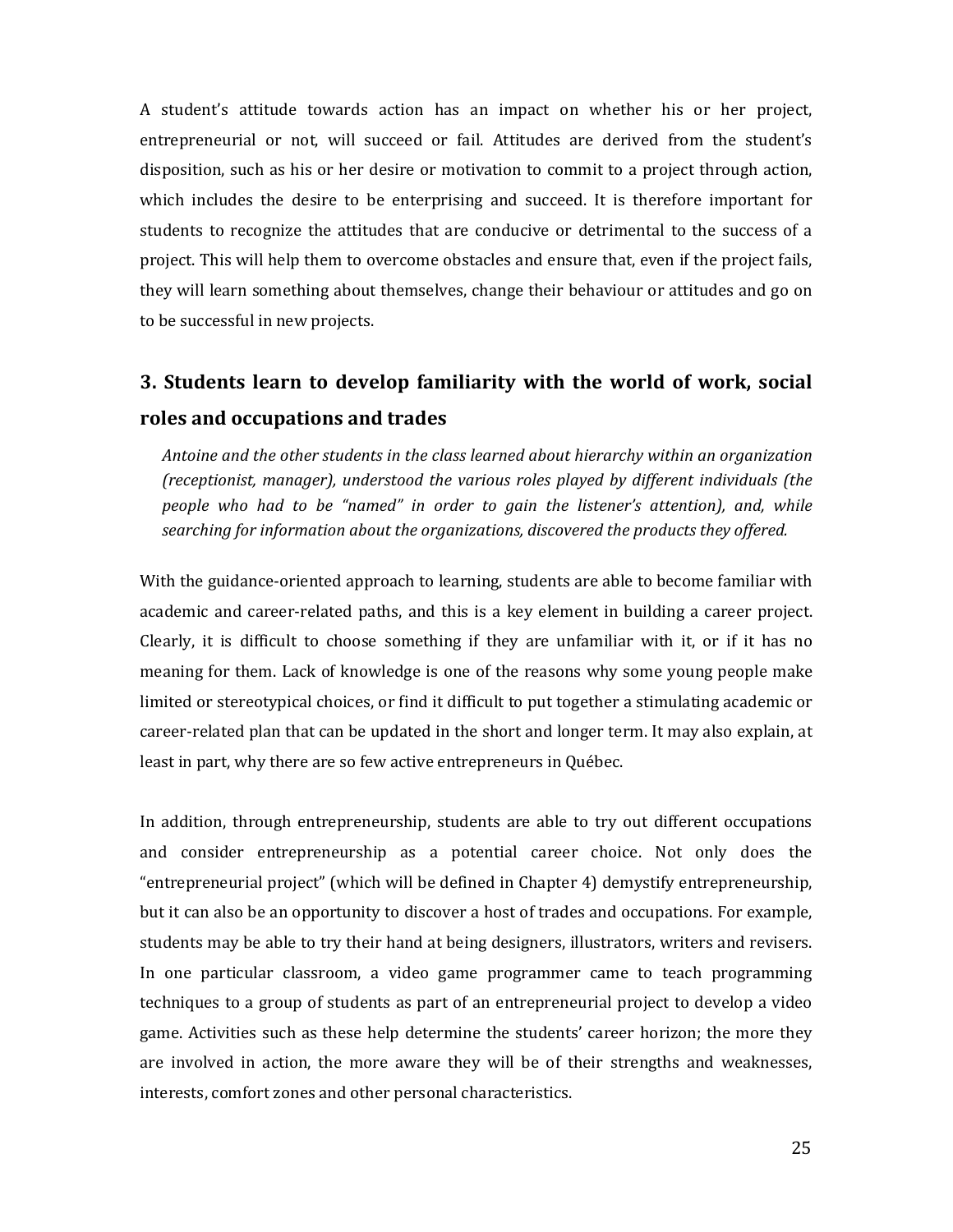As they develop familiarity with the world of work, students become better able to understand the various entrepreneurial roles. This task will require them to be more independent and proactive in searching for and checking information and perceptions about training courses, trades, careers and occupations, through practice, information gathering or exploration. In the classroom, they will be asked to compare their perceptions and prejudices regarding entrepreneurs with those of other students—for example, salaries, prestige, and the entrepreneurial roles they consider as being more masculine or feminine. Familiarity with the world of work will help broaden their career horizons by allowing them to understand and become more comfortable with career paths about which they may not otherwise have known.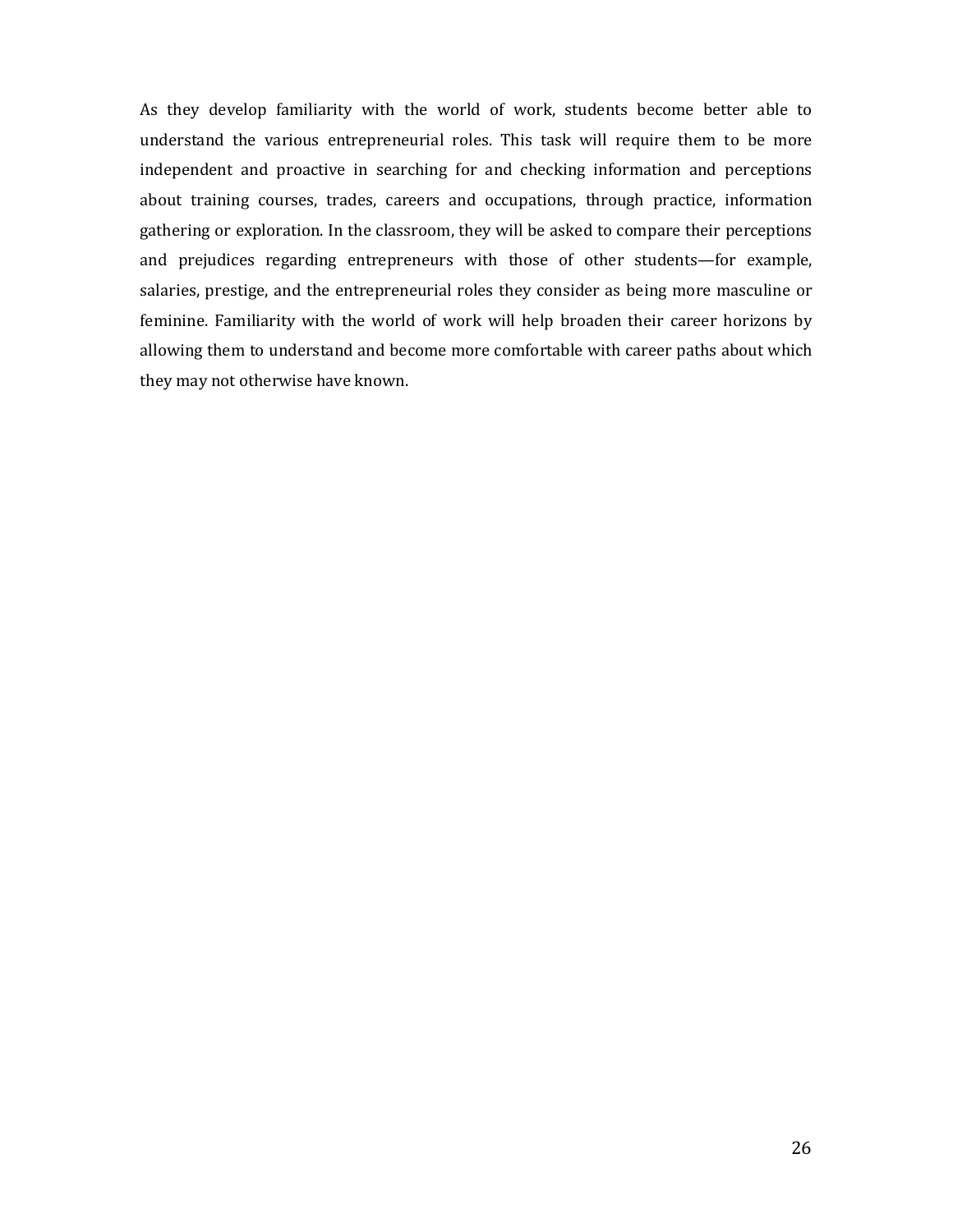## **Table 3. The broad area of learning** *Career Planning and Entrepreneurship***, the guidance-oriented approach to learning and entrepreneurship**

## **Briefly**

| <b>Broad area of</b><br>learning                                                                                                                    | Guidance-oriented approach to<br>learning                                                                                                                                                                                                                                                                                                                                                    | Entrepreneurship                                                                                                                                                                                                                                                                                                          |
|-----------------------------------------------------------------------------------------------------------------------------------------------------|----------------------------------------------------------------------------------------------------------------------------------------------------------------------------------------------------------------------------------------------------------------------------------------------------------------------------------------------------------------------------------------------|---------------------------------------------------------------------------------------------------------------------------------------------------------------------------------------------------------------------------------------------------------------------------------------------------------------------------|
| Enables students<br>"to make and<br>carry out plans<br>designed to<br>develop their<br>potential and help<br>them integrate<br>into adult society". | Enables students to prepare a career-<br>related project through which they can<br>achieve personal fulfillment and<br>integrate into society. With the<br>guidance-oriented approach to<br>learning, students can develop<br>strategies that will help them be<br>successful at school, make informed<br>choices, develop their ability to choose<br>and prepare for different transitions. | Enables students to develop their desire<br>to be enterprising and to think about the<br>career opportunities offered by<br>entrepreneurship. If exposed to an<br>entrepreneurial culture at school,<br>students can develop strategies that will<br>allow them to commit to and<br>successfully complete their projects. |

## **The focuses of development of the broad area of learning, prescribed for elementary and secondary school**

| Self-knowledge and awareness of his/her potential and how to fulfill it                                                                                                                                                                                                                                                                                                                                           |                                                                                                                                                                                                                                                                                                                                                                                                                                                                |                                                                                                                                                                                                                                                                                                                                                                                                                                                            |  |
|-------------------------------------------------------------------------------------------------------------------------------------------------------------------------------------------------------------------------------------------------------------------------------------------------------------------------------------------------------------------------------------------------------------------|----------------------------------------------------------------------------------------------------------------------------------------------------------------------------------------------------------------------------------------------------------------------------------------------------------------------------------------------------------------------------------------------------------------------------------------------------------------|------------------------------------------------------------------------------------------------------------------------------------------------------------------------------------------------------------------------------------------------------------------------------------------------------------------------------------------------------------------------------------------------------------------------------------------------------------|--|
| <b>Elementary</b>                                                                                                                                                                                                                                                                                                                                                                                                 | <b>Secondary Cycle One</b>                                                                                                                                                                                                                                                                                                                                                                                                                                     | <b>Secondary Cycle Two</b>                                                                                                                                                                                                                                                                                                                                                                                                                                 |  |
| • Recognition of their talents,<br>strengths, interests and<br>personal and career<br>aspirations<br>• Awareness of school work,<br>taste for challenge and<br>awareness of personal<br>responsibility for their<br>successes and failures<br>• Familiarity with the resources<br>of the school system, the<br>options offered and their<br>requirements, and factors<br>related to success in school<br>subjects | • Recognition of their talents,<br>strengths, interests and<br>personal and career<br>aspirations<br>•Motivation, taste for challenge<br>of personal<br>and<br>awareness<br>responsibility<br>for<br>their<br>successes and failures<br>• Familiarity with the resources<br>of the school system, the<br>options offered and their<br>requirements<br>• Awareness of factors related to<br>success in school subjects<br>•Satisfaction with a job well<br>done | • Recognition of their talents,<br>strengths, interests and<br>personal and career<br>aspirations<br>• Awareness of personal<br>responsibility for their<br>successes and failures<br>• Awareness of the connection<br>between self-knowledge and<br>plans for the future<br>• Familiarity with the resources<br>of the school system, the<br>options offered and their<br>requirements<br>• Awareness of factors related to<br>success in school subjects |  |
| Adoption of strategies related to planning<br>Elementary                                                                                                                                                                                                                                                                                                                                                          | <b>Secondary Cycle One</b>                                                                                                                                                                                                                                                                                                                                                                                                                                     | <b>Secondary Cycle Two</b>                                                                                                                                                                                                                                                                                                                                                                                                                                 |  |
| • Awareness of the connection<br>between self-knowledge and<br>plans for the future<br>• Self-visualization in different<br>roles<br>• Plans for the future based on<br>their interests and aptitudes<br>• Strategies<br>associated<br>with<br>different facets of a plan<br>(information, decision-making,<br>planning and carrying out)                                                                         | • Awareness of the connection<br>between self-knowledge and<br>plans for the future<br>• Self-visualization in different<br>roles<br>• Plans for the future based on<br>their interests and aptitudes<br>• Strategies<br>associated<br>with<br>different facets of a<br>plan<br>(information, decision-making,<br>regulation<br>planning,<br>and<br>finalizing)<br>• Strategies for collaboration                                                              | • Awareness of the connection<br>between self-knowledge and<br>plans for the future<br>• Self-visualization in different<br>roles<br>• Exploration of plans for the<br>future based on their interests<br>and aptitudes<br>$\bullet$ Learning<br>$\sigma$ of<br>strategies<br>associated with different facets<br>of launching a business<br>• Learning of<br>strategies<br>for<br>collaboration                                                           |  |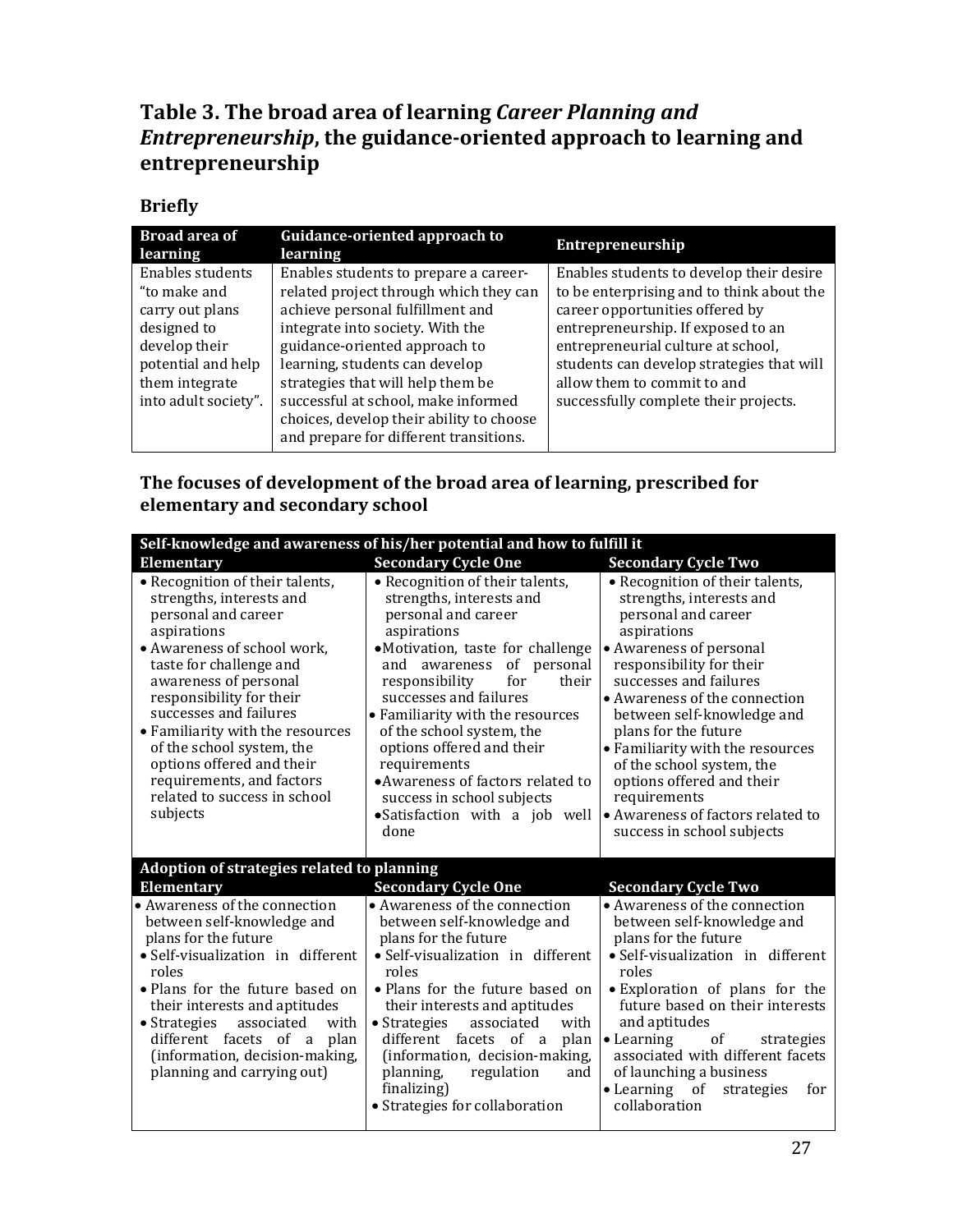| Familiarity with the world of work, social roles and occupations and trades                                                                                                                                                                                                                                                                                                                                                                                                                                                                                              |                                                                                                                                                                                                                                                                                                                                                                                                                                                                                                                                                                                                       |                                                                                                                                                                                                                                                                                                                                                                                                                                                                                                                                                                                                                                                                                                               |  |
|--------------------------------------------------------------------------------------------------------------------------------------------------------------------------------------------------------------------------------------------------------------------------------------------------------------------------------------------------------------------------------------------------------------------------------------------------------------------------------------------------------------------------------------------------------------------------|-------------------------------------------------------------------------------------------------------------------------------------------------------------------------------------------------------------------------------------------------------------------------------------------------------------------------------------------------------------------------------------------------------------------------------------------------------------------------------------------------------------------------------------------------------------------------------------------------------|---------------------------------------------------------------------------------------------------------------------------------------------------------------------------------------------------------------------------------------------------------------------------------------------------------------------------------------------------------------------------------------------------------------------------------------------------------------------------------------------------------------------------------------------------------------------------------------------------------------------------------------------------------------------------------------------------------------|--|
| <b>Elementary</b>                                                                                                                                                                                                                                                                                                                                                                                                                                                                                                                                                        | <b>Secondary Cycle One</b>                                                                                                                                                                                                                                                                                                                                                                                                                                                                                                                                                                            | <b>Secondary Cycle Two</b>                                                                                                                                                                                                                                                                                                                                                                                                                                                                                                                                                                                                                                                                                    |  |
| • Nature and demands of roles<br>relating to family and<br>community responsibilities<br>• Occupations and trades<br>related to different school<br>subjects or to the immediate<br>community<br>• Products, goods and services<br>associated with these<br>occupations and trades<br>• Workplaces (local factories,<br>businesses and companies)<br>• Main functions and entry<br>requirements related to a job<br>• How to balance work, family<br>and social responsibilities<br>• Requirements of the world of<br>work compared with those of<br>the student's trade | $\bullet$ Nature and demands of roles in<br>society and family and<br>community responsibilities<br>• Occupations, trades and<br>lifestyles related to different<br>school subjects or to the<br>immediate community<br>• Products, goods and services<br>associated with these<br>occupations and trades<br>· Workplaces (local factories,<br>businesses and companies)<br>• Main work functions and entry<br>requirements related to a job<br>• The legislative framework<br>governing employment<br>· How to balance work, family<br>and social responsibilities<br>• Demands of the working world | $\bullet$ Awareness of the nature and<br>demands of roles in society and<br>family and community<br>responsibilities<br>• Occupations and trades related<br>to different school subjects or<br>to the immediate community<br>• Products, goods and services<br>associated with these<br>occupations and trades<br>• Knowledge of work methods in<br>certain contexts (factory,<br>business, company, home)<br>• Knowledge of the demands of<br>the working world<br>• Main work functions and entry<br>requirements related to a job<br>• Knowledge of the main<br>elements of the legal<br>framework regarding<br>employment<br>• Knowledge of how to balance<br>work, family and social<br>responsibilities |  |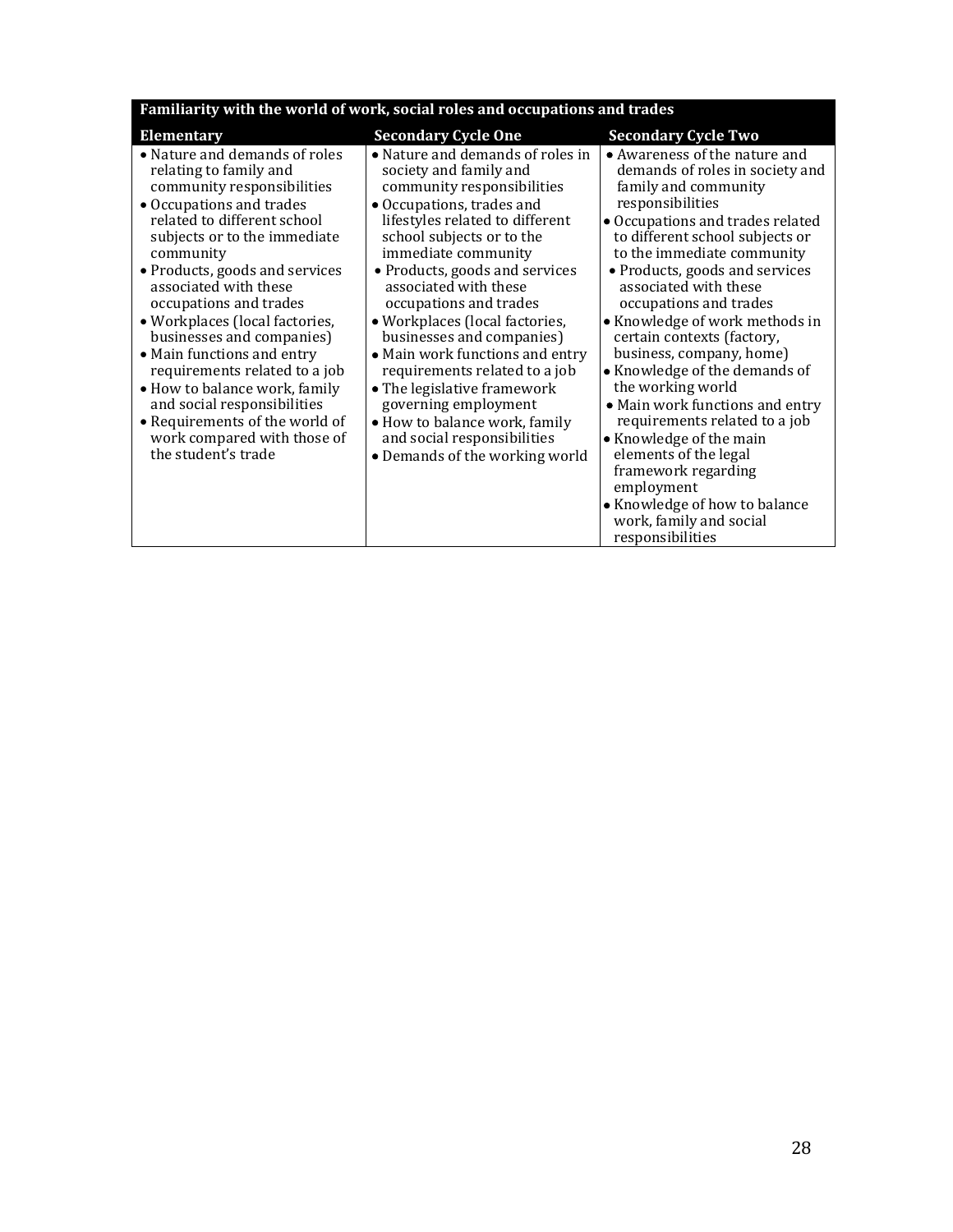## <span id="page-35-0"></span>*What students learn in the* **Entrepreneurship** *program*

## <span id="page-35-1"></span>*Meeting with the owner of a local coffee and pastry shop*

*In his Entrepreneurship course, Jean-Philippe made the other students smile when he said creativity was needed to successfully operate a combined coffee and pastry shop on the town's main street. The students made comments such as: "You need to be creative to invent the iPad, not to sell pastries" and "All you need is to make good bread or be nice to the customers". Andréanne, the teacher, asked the students if any of them were prepared to take up the challenge of proving that Jean-Philippe was right. His two best friends felt obliged to support him, even though they were not convinced.*

*The three students went to meet the coffee shop owner and were thrilled with the discussion they had with him. They soon had the evidence they needed to show that Jean-Philippe was right. The owner agreed to come into class and talk about his business. He told them that, three years earlier, he had almost been forced to close down his store. His customers loved his bread and pastries, but there were not enough of them to make the business profitable. He decided to give his shop its own, unique personality. He himself was from Brittany, in France, and with the help of a specialist, he decided to transform his coffee shop into a true Breton café. He completely redecorated the premises and devised an advertising campaign based on the new theme. He was able to show the students photographs of the café before and after the transformation, and explained the impact of the transformation on his turnover. In the end, he managed to avoid bankruptcy, and the business prospered.*

*After the entrepreneur's visit, Andréanne asked a series of questions to help the students make the most of their meeting:*

- *What had they learned about the demands of entrepreneurship?*
- *What qualities did the entrepreneur have?*
- *What strategies had he used to avoid bankruptcy? Did the students think they had the same qualities as the entrepreneur, or other qualities?*
- *Did the students think they had the qualities to become entrepreneurs who could launch businesses and then deal with the fact that, although their products were of excellent quality, they were not attracting enough customers?*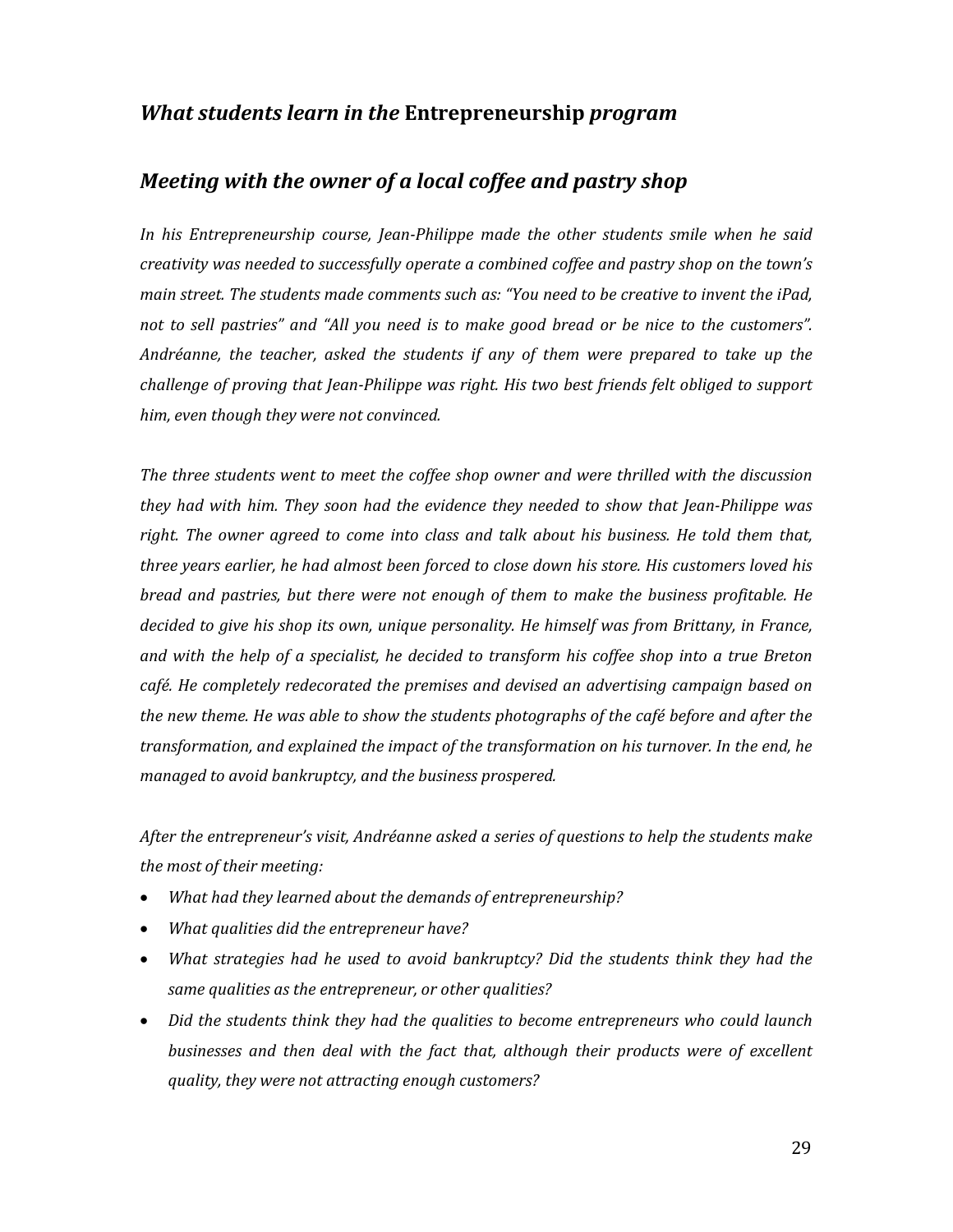- *Did they feel more connected to the coffee shop entrepreneur or to the intrapreneur who had visited the classroom a few weeks earlier?*
- *What did the specialists do to help the entrepreneur identify the community's needs?*

### **Implementing an entrepreneurial project**

*A few weeks later, when the students were exploring which good, service or event might meet a need at the school, Jonathan said, "What we need most is a way to help people who find school boring to enjoy it more, and to help those who are going to fail." Mélanie agreed with this, but pointed out, "The teachers are the only ones who can do something about that." The rest of the class agreed with Mélanie. However, the teacher, Andréanne, did not let the matter rest there. She asked the students, "So, the 32 of you, with all your brain power, can't do anything to help other students learn to enjoy school or pass their courses? When your friends are sad because of a breakup, do you send them off to see a psychologist? If they have questions about their homework, do you send them back to see the teacher? And if their computer freezes, do you send them to the computer superstore?" Her questions sparked an entrepreneurial project launched by seven of her students, who decided to set up a "peer help service," in the form of a group of students who would provide academic and moral support for other students, so that they would enjoy or be more successful at school.* 

*The seven students who launched the project began by recognizing the needs of students who did not enjoy school or were not successful. They were even able to name those needs, but did not know how to address them. Then, with the help of the school's spiritual animator, they identified several ways of helping these students. They then listed their own fields of interest and qualities, and quickly saw that they had the tools they needed to provide the necessary help. It was at this point that they came up with the idea of the "peer helper" system. When the time came to implement their project, they divided up the work as follows:*

- *Academic support*
- *Moral support*
- *Service promotion*
- *Receiving requests for help and statistics*

*Given that there were seven students in the group, more than one student was assigned to each task.*

*By the end of the activity, three months later, the entrepreneurial project had helped 57 students.*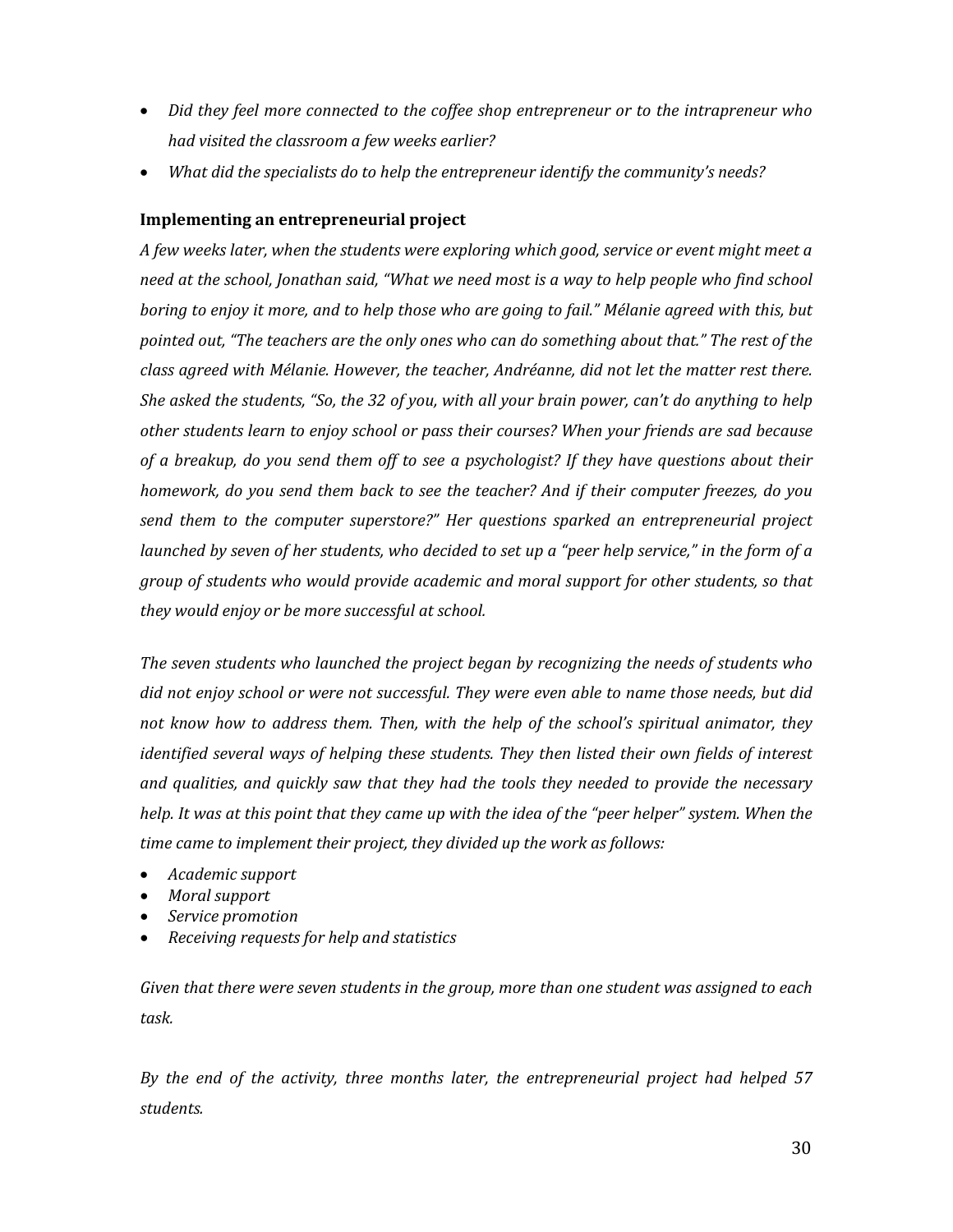*When they reviewed their project with Andréanne, the students realized that their results indicators were not precise enough. They knew how many students they had helped, but did not know how many academic failures they had helped prevent. It was also hard to assess whether they had helped students to enjoy school more. People had commented on this aspect, but they had not collected information systematically. During the review, the students were surprised to find that the concept of supply and demand also applied to a service such as theirs. All seven students recognized the entrepreneurial qualities that the project had either confirmed or uncovered. Andréanne concluded the review with the following comment, "And to think you were convinced that only teachers could help prevent failures!"*

*Although the teacher suggested that the students could try out another project, four of them continued to work with the school's spiritual animator to help students in difficulty.*

## <span id="page-37-0"></span>**The Entrepreneurship Program**

The *Entrepreneurship* program has been available to Secondary IV and Secondary V students since 2009 as an optional course in the applied general education path, and can also be taken by students in the general education path. The program is divided into two or four units, and aims to develop two competencies, namely *Determines his/her suitability for entrepreneurship* and *Implements an entrepreneurial project.* It is offered at a key moment in the guidance process, so that students are able to continue following their general education path while exploring their entrepreneurial profile and, from there, the world of entrepreneurship in more detail. It is an excellent way for students to learn how to make choices and discover whether or not they are suited to entrepreneurship.

The *Entrepreneurship* program encourages the development and consolidation of entrepreneurial qualities, through projects, meetings with entrepreneurial people and visits to organizations and companies. An entrepreneurial project is designed to raise student awareness of entrepreneurship, and differs from a school project in that it must meet certain criteria (explained later in this document).

In the *Entrepreneurship* course, students learn to know themselves, discover potential new academic paths and clarify their career direction. In addition, they become involved in an intensive process designed to test their suitability for entrepreneurship and enhance their personal and career-related achievements by forging dynamic contacts with the community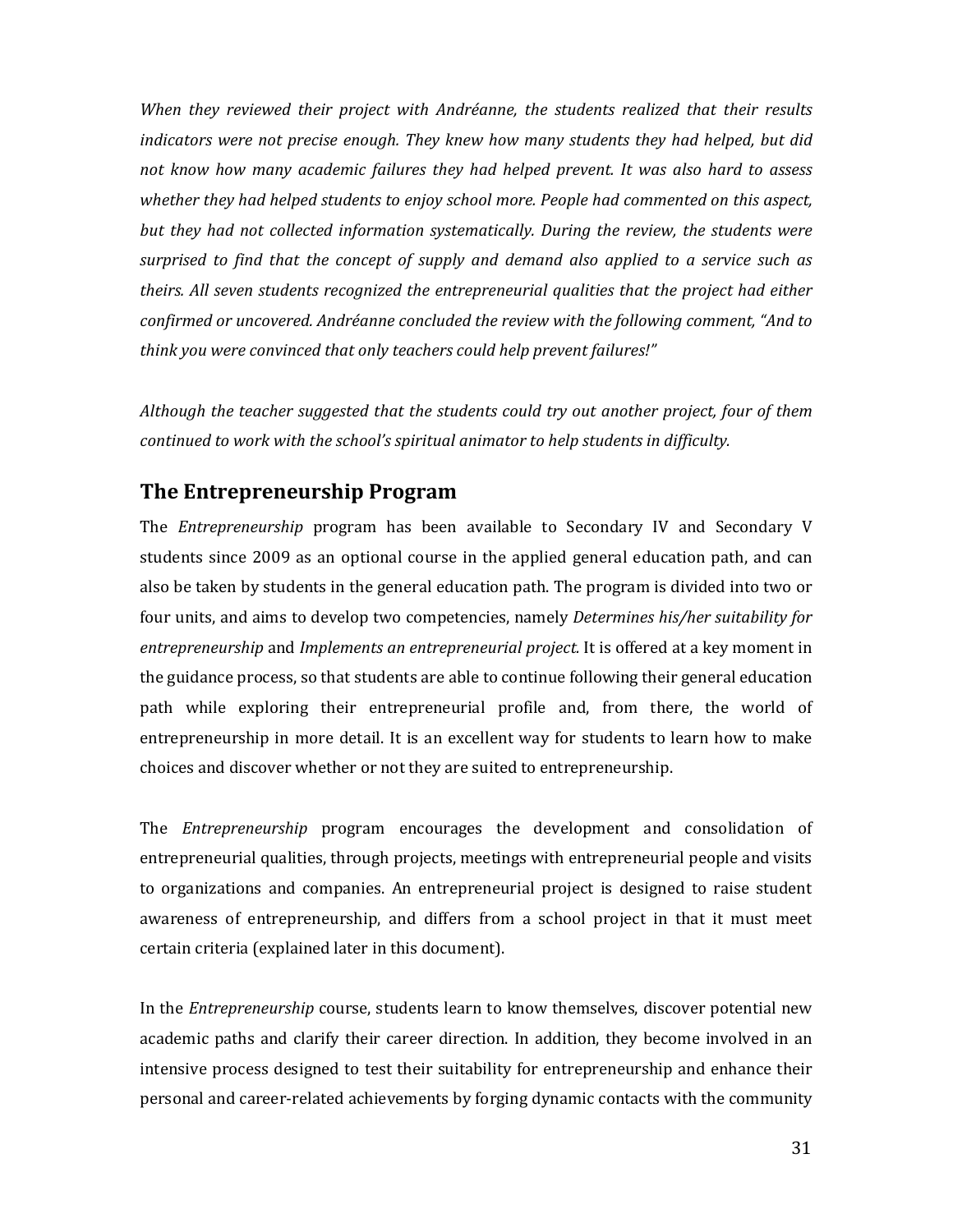and playing an active role in society. They also become aware of the impact their actions may have in the community, and they develop their self-knowledge. By taking initiatives, they are able to overcome challenges and play an active role in their own future (entrepreneurial spirit). This awareness leads them to take a critical look at their actions, identify their strengths and weaknesses, and identify elements that may be useful in other circumstances. Students who take the program may decide they want to go further in developing their entrepreneurial profile, becoming more enterprising and discovering the world of work.

<span id="page-38-0"></span>In addition, in the Entrepreneurship course the students call on family, school or community resource-people. The school, therefore, should try to involve different organizations in the process, and forge good relationships with the community as a whole.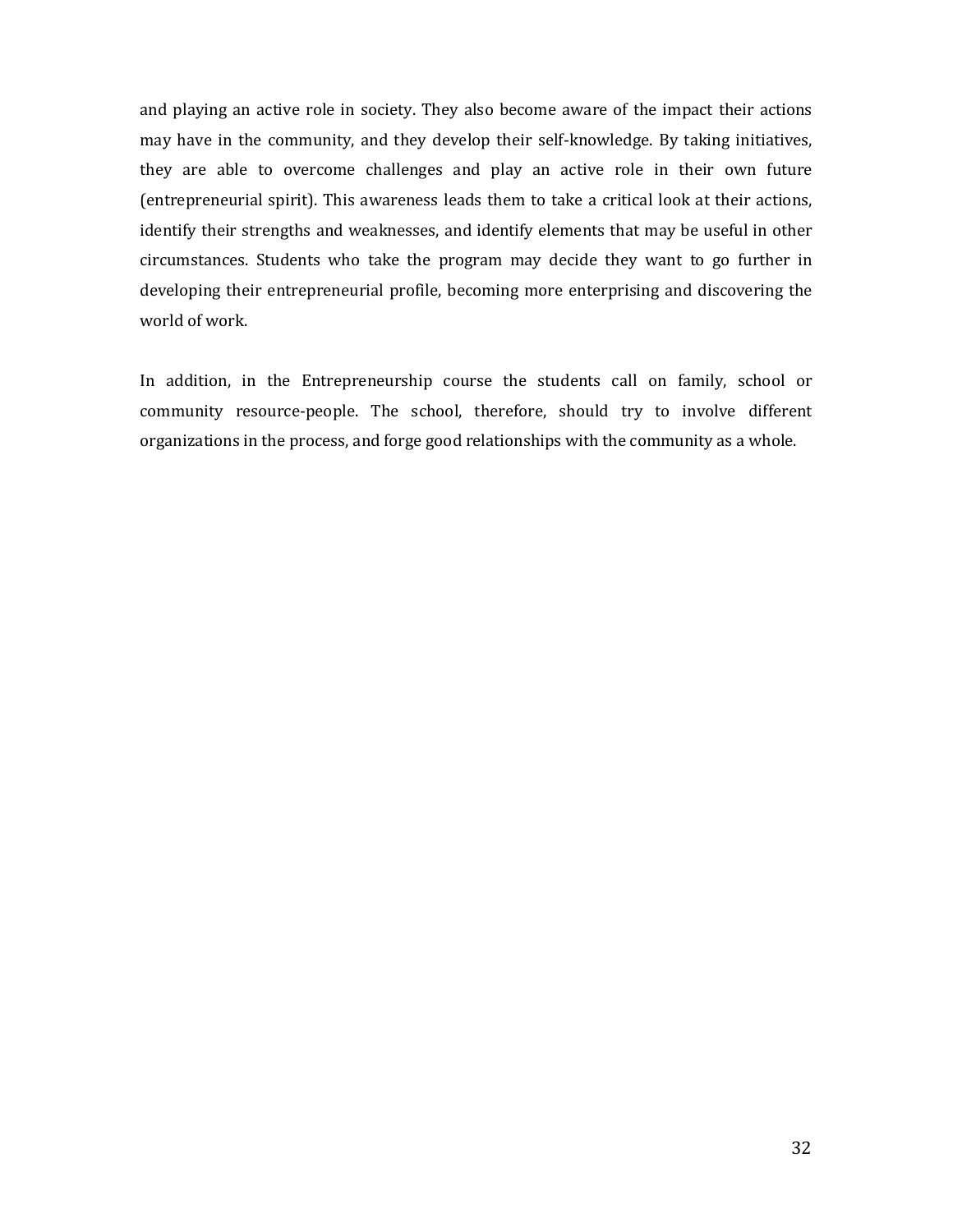## <span id="page-39-0"></span>**Chapter 4 – The entrepreneurial experience and the entrepreneurial project**

Two types of activities may be offered to students to develop their entrepreneurial profile and entrepreneurial spirit: entrepreneurial experiences and entrepreneurial projects. Experiences are smaller in scope and provide students with activities related to entrepreneurship. Projects are more extensive in scope, involve more steps, and require students to create a good or service or organize an event that meets a need in their community.

Entrepreneurship can be built into every school activity, transforming it into a source of motivation for students and a means of fostering the emergence of their own entrepreneurial spirit that will not only help them with their entrepreneurial project, but also with their studies in general. It will be easier for them to develop an entrepreneurial spirit if they have the opportunity to take part in several different entrepreneurial projects and experiences.

"Becoming involved in meaningful projects motivates students because they must use their entrepreneurial characteristics to achieve a specific goal. Meeting the proposed challenge fuels their need to succeed and their desire to re-experience an activity in which they felt valued. It is this chain of meeting challenges, using competencies and applying entrepreneurial characteristics that fosters the development of the students' sense of personal effectiveness and motivates them to be more enterprising and complete other projects, be they personal or academic in nature."[12](#page-38-0)

## <span id="page-39-1"></span>*An entrepreneurial experience*

 $\overline{a}$ 

*Alain, a Secondary III French teacher, was looking for an activity for his students that would help them to develop their verbal communication competency. More specifically, he was looking for a way to help the students*:

• *understand the what, how and why of a given situation*

<sup>12</sup> Québec, Ministère de l'Éducation, du Loisir et du Sport, *Développer et vivre une culture entrepreneuriale* (Québec, 2006), 17. [*Translation*]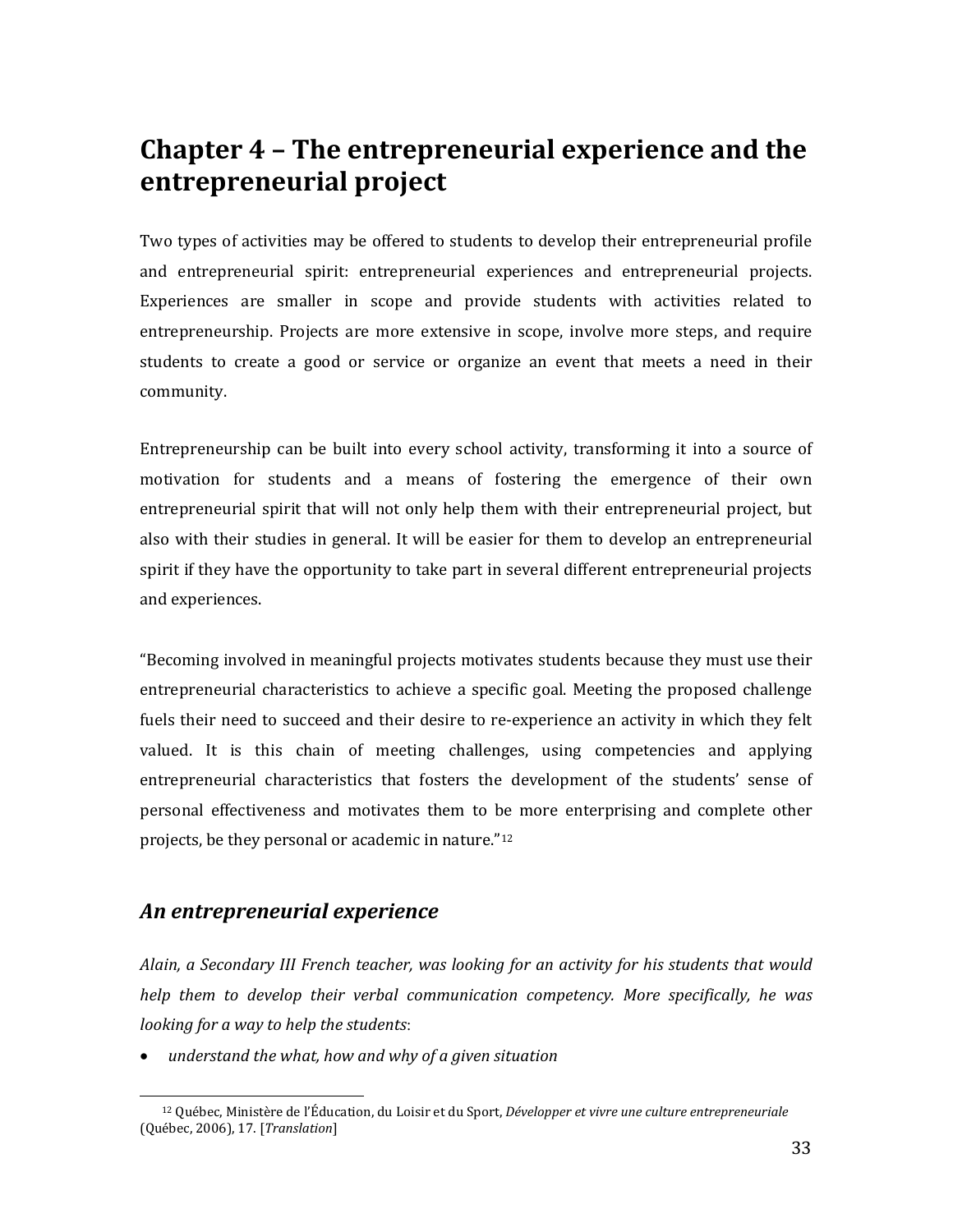- *explain facts and phenomena*
- *clarify a concept (see the Secondary III French program, p. 80)*

*The death of Apple's founder, Steve Jobs, and the desire of the school's Cycle Two teachers to develop the school's entrepreneurial culture finally gave him the idea he needed. For his activity, he decided to take a humorous approach and talk to the students about the fact that companies are almost always created in the family garage. This was true for Apple, and also for Louis Garneau, the bicycle and sports clothing manufacturer with whom the students were familiar because his factory was located in their village.*

*Alain clarified his idea and asked the students to make a presentation on the early days of a new company:*

- *Why does someone decide to launch a business?*
- *How does the business start (size, premises, number of employees)?*
- *Why and how does a business expand?*

 $\overline{a}$ 

• *What is the definition of "business plan," "market survey" and "marketing strategy"?*

*As Alain had expected, the students made presentations on* Cirque du Soleil *and* Bombardier*. He learned that* Cirque du Soleil *was not created in a garage, but on the stilts on which one of its founders walked from Baie-Saint-Paul to Québec City to attract the attention of potential investors. He also learned that J. Armand Bombardier had created his first snowmobile because his sick son had not been able to get to hospital in a snowstorm.*

*Other students made presentations on less well-known companies, most of which were created in the family garage or basement, or in small local premises. After the presentations, the students were familiar with how businesses are launched, and were able to explain briefly, in their own words, what a business plan, market survey and marketing strategy were.*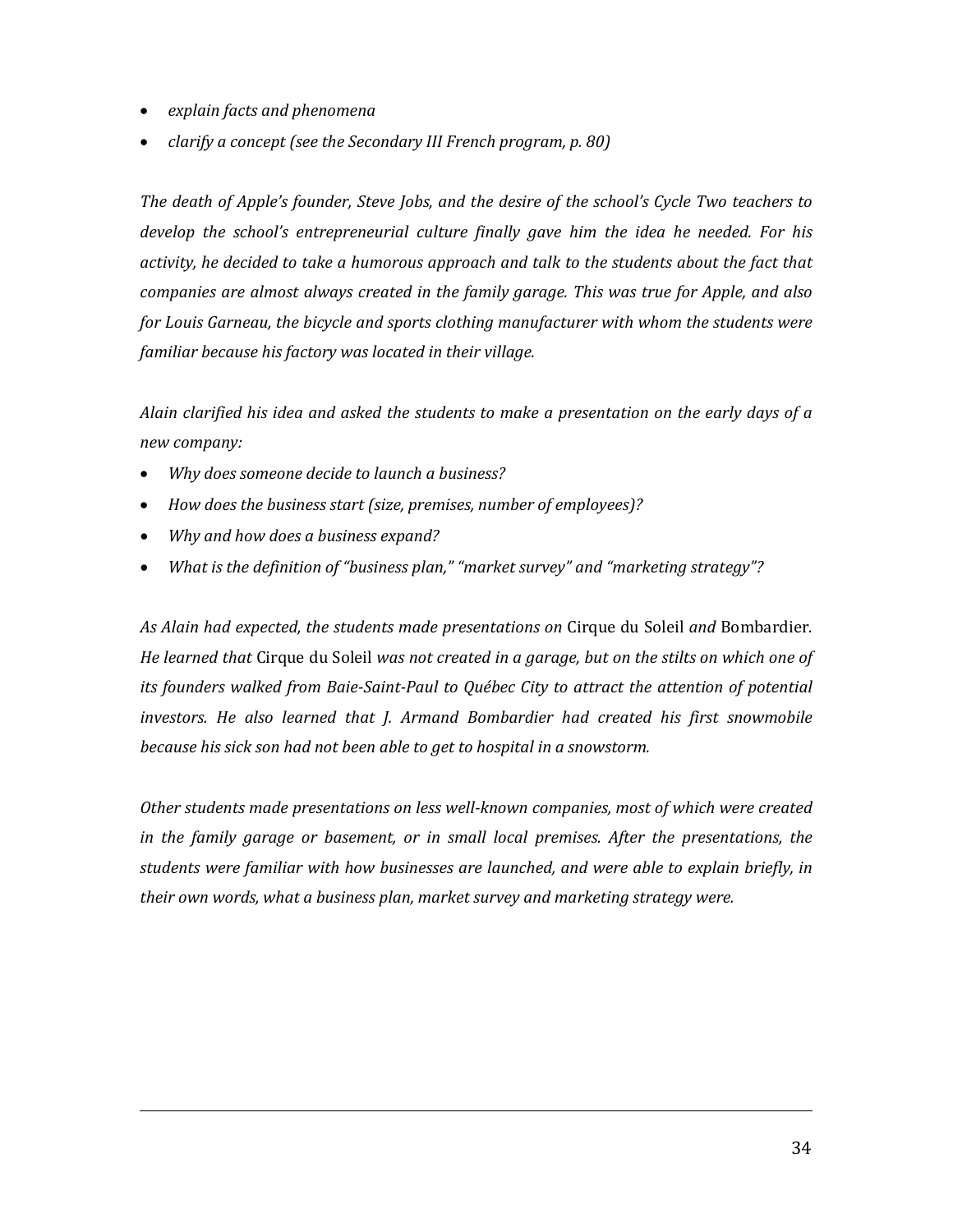## <span id="page-41-0"></span>*The entrepreneurial experience: to become familiar with certain aspects of entrepreneurship*

An entrepreneurial experience is a real-life experiential activity through which students become familiar with elements of entrepreneurship. It:

- is of short duration
- may be chosen by a teacher
- has impacts on students
- may be part of a project or a learning and evaluation situation

#### **Entrepreneurial experiences**

As we saw earlier, the guidance-oriented approach to learning is a structured, ongoing academic and career-related support process for students throughout their educational path in elementary and secondary school. It takes the form of a series of activities inside and outside the classroom. Entrepreneurial experiences can become part of this support process, as shown by the example at the beginning of this chapter where the teacher raised questions about well-known entrepreneurs as part of an activity in his French class.

Entrepreneurial experiences are, therefore, familiarisation and awareness-raising activities (visits to companies, speakers invited into the classroom, a parents' meeting chaired by elementary school students, etc.) that may or may not be part of an entrepreneurial project. They are not as rich as entrepreneurial projects. Projects involve students in a series of actions, while experiences may be the catalysts that trigger the students' interest in the world of entrepreneurship. Students should be encouraged to take part in several different entrepreneurial experiences, so that they can gradually build their entrepreneurial profile. Through the guidance-oriented approach to learning, schools are able to offer services and activities, carry out projects or encourage experiments whose goals are appropriate for the students' grade level, level of maturity, situation, needs and interests.

Familiarisation and awareness-raising entrepreneurial experiences are available throughout the student's school career. They are discovered and explored gradually, beginning in elementary school, although they tend to be broader in scope in secondary school (see Diagram 1).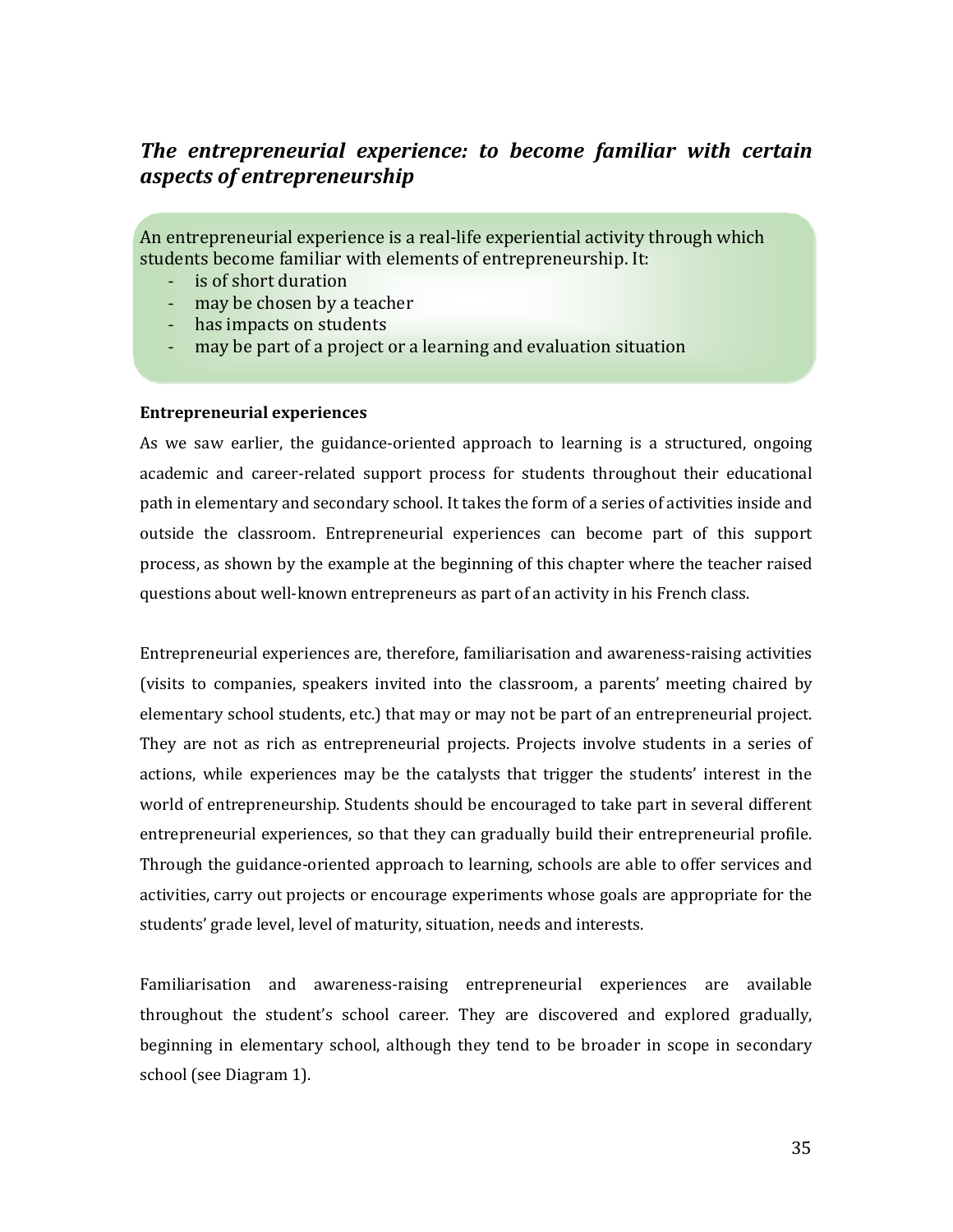### <span id="page-42-0"></span>*An entrepreneurial project*

*Helen teaches English in Secondary IV. In early October, as she was preparing her students to write an open letter, she asked them to bring in letters that had recently appeared in the newspapers and that had attracted their interest, so that the class could analyze them. The group decided to take a more detailed look at two of the letters, which were both on the subject of taxing in schools. The choice was far from banal. Some students knew that taxing existed in their school, and because they were so concerned about it, discussions on the structure of the open letter were set aside for a while, so that the students could talk about instances of taxing that they knew or had heard about. Some students said nothing could be done about it, while others felt it was the adults' responsibility. When Helen felt that all the various points of view had been aired, she asked the class, "Is there something we can do, in our English class, to prevent and counter taxing?" The students were surprised. They did not think there was anything they could do, and did not understand how the question had anything to do with learning English. Helen reminded them of the power of the spoken and written word to inform, convince, propose and encourage action, generate emotions, and so on.*

*Mélanie gained the group's attention by suggesting that they could explain what to do about taxing and circulate the information on Facebook and in school via spots on the school radio. This was the spark they needed. Seven or eight hands were raised and ideas were proposed. The students had understood that written and verbal communication could be used to counter taxing.*

*Vincent, the school's spiritual animator, came to the next English class to talk to the students about the impact of taxing on the climate at school, and to encourage them to do something about it. He explained what the school was already doing about taxing, and told them their contribution would be important. "If the messages and information about taxing come from you, they will have an impact on the other students. But taxing is hard to wipe out. A weeklong awareness campaign simply isn't enough. You have to keep it going throughout the year. It's important for the other students to remember your advice. If they only hear it once or twice, they'll forget it. You have to repeat the same message in different ways. The students need to know what to do if they are victims of taxing or witness it."*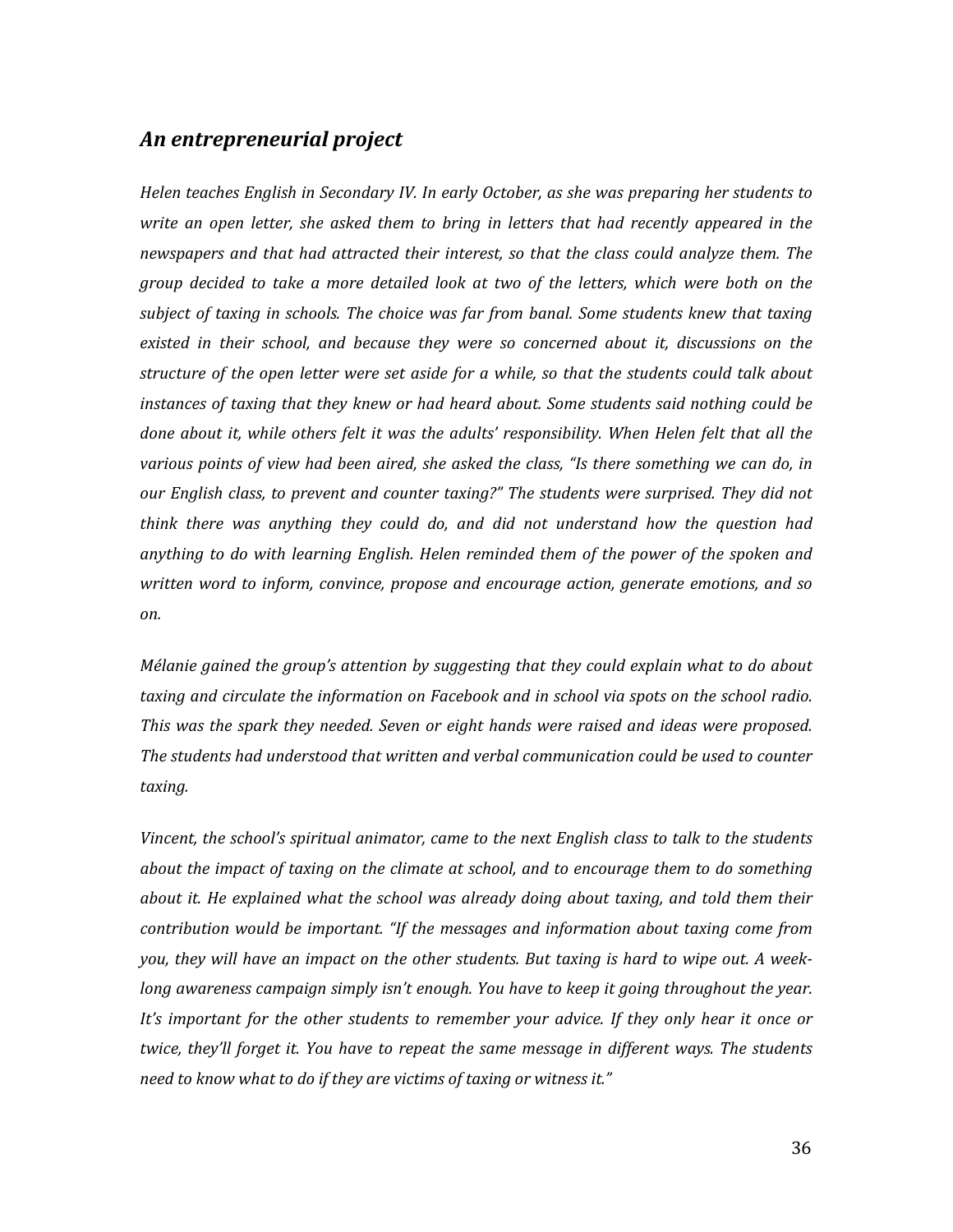*In their next class, the students agreed on a schedule of verbal and written communications texts over a period of several months, including open letters to the local newspaper, a Facebook page with weekly updates, information leaflets and other means. As the students suggested subjects and communication methods, Helen noted the learning she could include in her Secondary IV program.*

*It took moral support from Helen and Vincent, as well as the enthusiasm of two students in particular, for the group to see their project through to the end. In February, Laurie asked, "Can we please talk about something else for a change?" and the rest of the class agreed that they, too, were "fed up." Then Vincent came to class to tell them that, in January, three students who had reported an instance of taxing said they did so because they had heard the group's messages. It was the first time the group had tangible evidence that their work was effective, and it gave them the encouragement they needed. Their messages were circulated for the rest of the school year.*

*In June, when the students reviewed their year, they had a lot to say about their experience. Helen and Vincent wrote notes on the board as the students talked about what they had done. Helen then used her notes to show the entrepreneurial aspects of the project: identifying a need (an urgent need), setting up a service, creating a structure, using entrepreneurial qualities, etc. As for Vincent, he helped the students examine the repercussions of their actions and their impact in helping to build a friendlier, more supportive world.*

## <span id="page-43-0"></span>*Entrepreneurial projects: hands-on learning*

An entrepreneurial project is a process that motivates students to discover, explore and try out entrepreneurship. It:

- fosters student creation of a good, service or event that meets an identified need of a target client group
- generates innovative action in areas of interest to the students, thereby triggering their passion and commitment
- has impacts for students, especially with respect to their entrepreneurial profile, entrepreneurial spirit and understanding of the world of entrepreneurship
- has an impact on the community (school staff, target clientele, other students, community)
- <span id="page-43-1"></span>can be incorporated into a learning and evaluation situation (LES)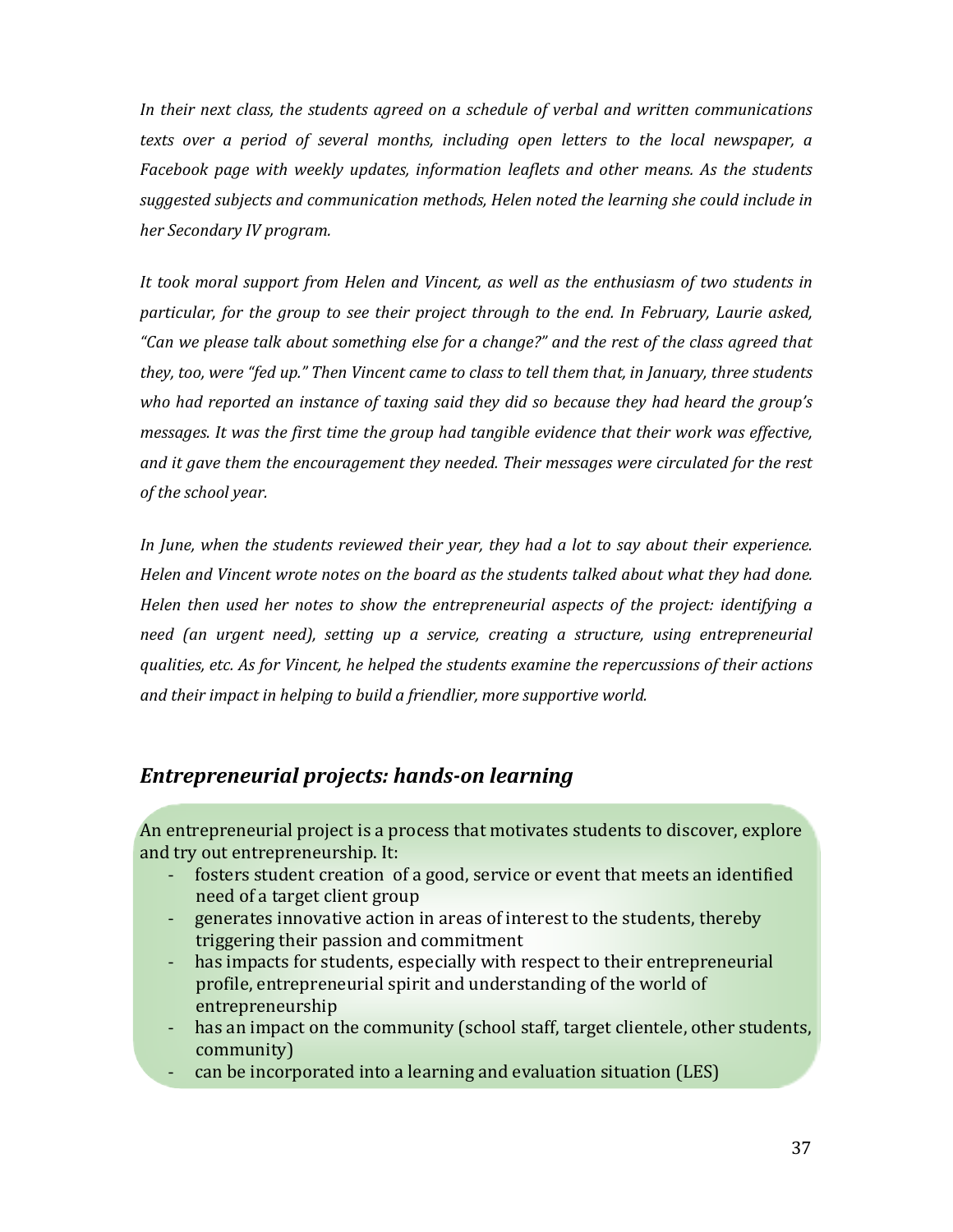An entrepreneurial project is a motivational process for students, designed to provide an innovative response to a need or problem of a target client group. It results in the creation of a good, service or event that has an impact on both the target client group and the community as a whole. Through their entrepreneurial projects, students develop their entrepreneurial spirit, i.e. a mentality conducive to taking initiatives, meeting challenges and becoming the architects of their own future. For example, in the project on taxing described at the beginning of this chapter, students were encouraged to ask questions, analyze, make decisions and then begin different stages of the project. This project, like all entrepreneurial projects, was particular in that it generated impacts for both the students and the community, met a need, required action and allowed the students to become involved and be enthusiastic. Their enthusiasm was all the more important and meaningful because they felt personally concerned by the problem or need identified.

#### <span id="page-44-0"></span>*Characteristics of an entrepreneurial project*

Entrepreneurship, like the guidance-oriented approach to learning, is based on the idea of placing students in a situation where they must take action and allowing them to experiment in a real situation, so that they become stakeholders in the project and, as far as possible, its architects and actors. To be considered "entrepreneurial," a project must exhibit some clearly defined characteristics:

#### **Elicit enthusiasm and commitment among students**

 $\overline{a}$ 

An entrepreneurial project brings a group of students together around a shared action (e.g. raising student awareness of taxing). The students analyse the problem and its manifestations and then study the possible solutions. They make choices and decide on the form of organization. They divide up the various tasks according to their preferences and aptitudes, and assume the associated responsibilities. An entrepreneurial project therefore elicits commitment from the students, in both the underlying thinking process and the implementation stage. It also motivates them and encourages them to develop entrepreneurial qualities. "Many of the subjects who took part in entrepreneurial projects agreed that the activities had allowed them to develop entrepreneurial qualities, including a sense of effort, team spirit, self-confidence and motivation."[13](#page-43-1)

<sup>13</sup> Joannie Laberge, *Élaboration d'une typologie des projets entrepreneuriaux présents dans les écoles secondaires du Québec et impact sur la réussite scolaire et personnelle des élèves* (Québec: Université Laval, 2009). Master's thesis. [*Translation*]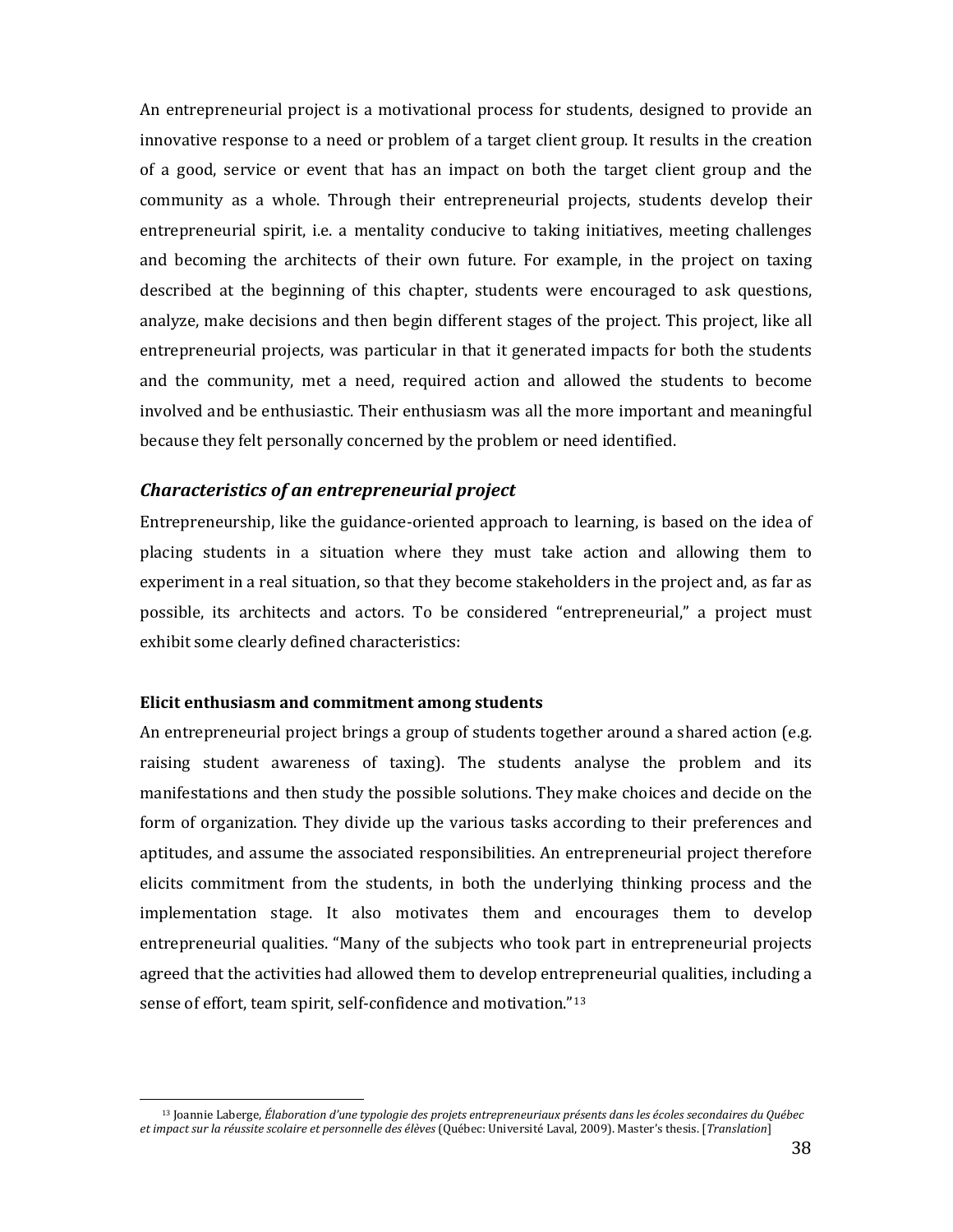It is therefore important for the project to be devised, as far as possible, by the students themselves, and for the students to be primarily responsible for it. This ensures that they select projects that fall within their fields of interest, so that they are sufficiently motivated and able to persevere and to complete the project. "Primarily responsible" means that students should be involved in decision-making, think about the various stages of the project, forge contacts with the community, and so on. By carrying out and coordinating the project, the students are able to envisage the impact of their actions within the community.

It is also important for students to be involved in the various stages of implementing the project, so that they experience and understand the tasks involved in offering a good, service, event, economic activity, and so on. The more motivated they are, the greater their commitment to the project will be, and vice-versa. As they implement their entrepreneurial project, they will acquire work methods and a more general understanding of entrepreneurship, including the steps required to market a good, and how the labour market works.

#### **Encourage experimentation**

When they become involved in an entrepreneurial project, students have the opportunity to try out different tasks and enrich their entrepreneurial profiles as a result. All the roles they play during their projects are designed to generate motivation and sustain the level of effort needed to complete the project. In addition, as they complete the various stages of entrepreneurial projects, they will understand similarities with the situation in real businesses, as well as the different professional and social roles. For example, in the project on taxing, the students were involved in the different stages of designing a verbal and written communication schedule, encountered the ensuing social roles and became aware of the need to work with other specialists (awareness officer, author, linguist, graphic designer, printer, etc.). As a result, they learned more about entrepreneurship and were introduced to different professional roles.

#### **Impacts for students**

Throughout the project on taxing, the students developed communication strategies through discussions with other team members and project partners. They developed or consolidated certain entrepreneurial characteristics, such as team spirit, cooperation and leadership. They were also able to compare their own perception of their entrepreneurial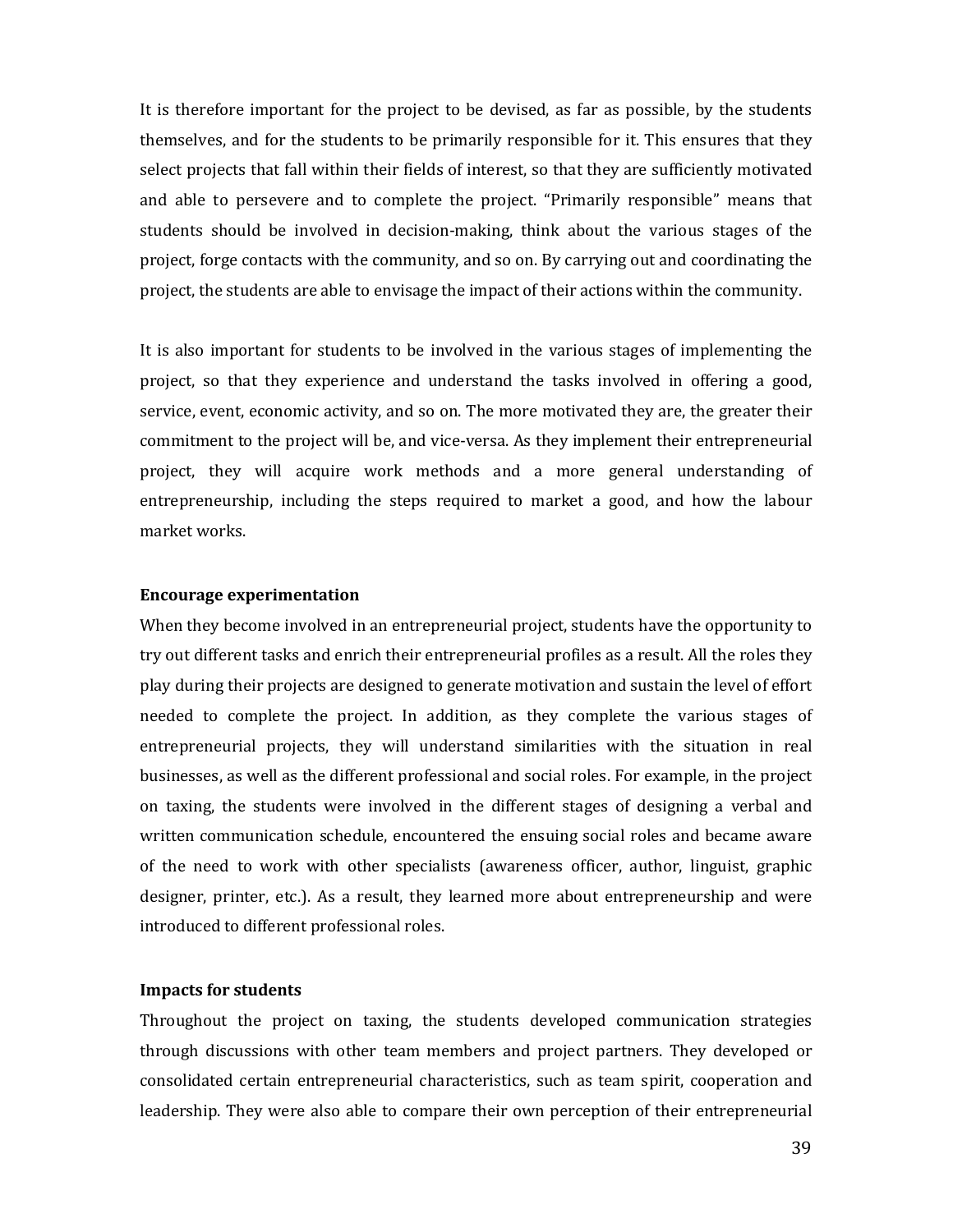profile with that of their classmates. Some also benefited from comments to the effect that their work had had a positive impact by encouraging students to report taxers.

When carrying out an entrepreneurial project, students also have opportunities to clarify aspects of their personality, including their entrepreneurial profile. For example, in a project to produce an electronic game, which involves drafting instruction cards for participants, the students responsible for writing the text may receive very positive feedback from the team, and will realize that they have the skills needed to perform the task. In this case, positive comments from fellow team members on their ability to write well will add or confirm information on their personal characteristics.

Similarly, in a project to market a product, the student responsible for leading a meeting to find an image that can be used to represent the product may be told that he or she has good moderation and speaking skills. The project therefore provides constructive comments and feedback that will add or corroborate information to help the student structure his or her self-concept.

#### **Forge contacts with the community**

In schools, the guidance-oriented approach to learning encourages collaboration with parents and local socio-economic groups. This type of close relationship with the community should be a priority in entrepreneurial projects, so that students are able to forge solid contacts that will help them obtain the resources they need for their project. Local businesses can be excellent resources, and can contribute much to both the development and impact of a project. In the case of elementary school students, the "community" may be the school, or their parents, neighbours and family. For secondary school students, it is a broader network encompassing local or even provincial and national businesses and organizations.

In their relationship with the community, students continue to construct their identity. The meeting opportunities provided by the project reveal or confirm to students aspects of their personalities that are assets in their personal and working lives. But the students are not the only ones benefitting from the projects; the community also benefits from innovations and the involvement of its young people.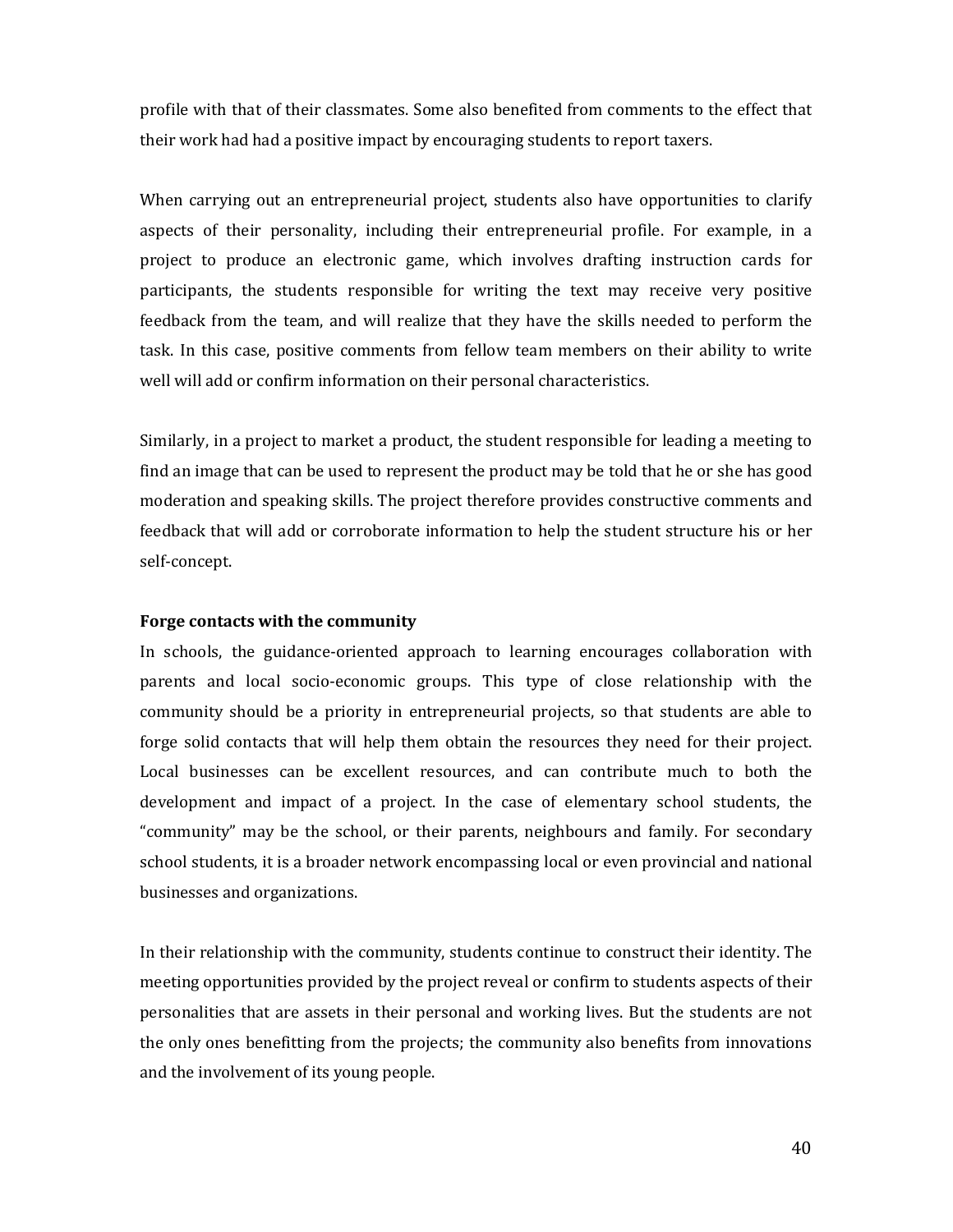When it comes to forging meaningful contacts with the community, teachers are not alone, and can obtain valuable help from youth entrepreneurship awareness and promotion officers. These people were hired by the Secrétariat à la jeunesse under the Youth Entrepreneurship Challenge action plan, which forms part of the Youth Action Strategy. As specialists in entrepreneurship, they help to build the future of entrepreneurship in Québec by supporting teachers and helping them to forge contacts with communities, local businesses, local development organizations and other stakeholders.

## <span id="page-47-0"></span>**Experiences and projects: some shared elements**

Entrepreneurial experiences and entrepreneurial projects can take many different forms, but both can help students discover their own potential, learn about entrepreneurship, explore their knowledge, characteristics and the immediate community, and experiment through action. In other words, they allow students to think, analyze and become aware. Both are instrumental in developing students' entrepreneurial spirit and encouraging them to commit fully to what they want to do, so that they will be able to complete their projects successfully. Entrepreneurial experiences and entrepreneurial projects both foster the development of students' entrepreneurial profiles and are important elements of the school's entrepreneurial culture. Entrepreneurial experiences may take place within entrepreneurial projects, or they may be completely separate.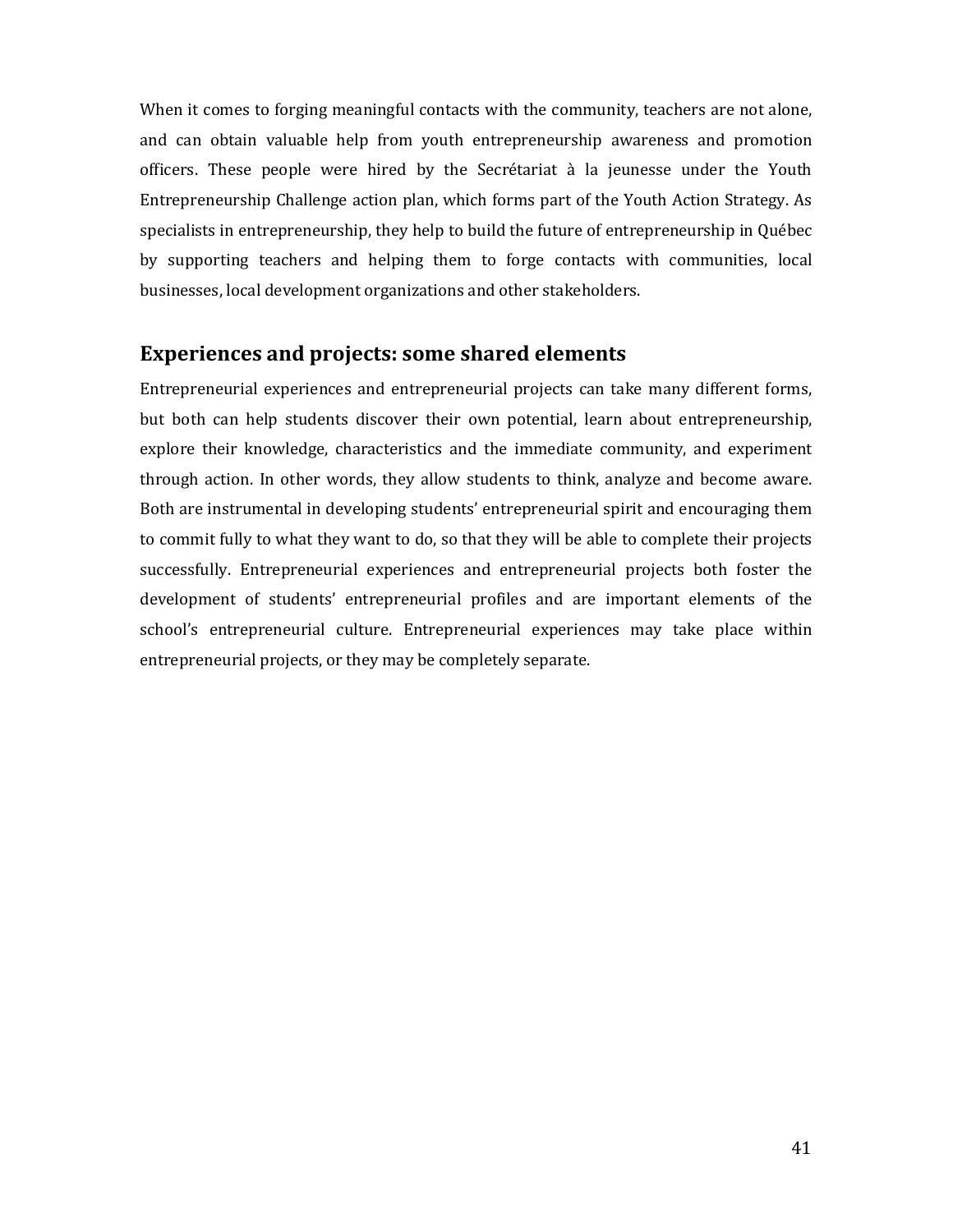

## **Entrepreneurial projects, entrepreneurial experiences and the guidance-oriented approach to learning**

Both entrepreneurial projects and entrepreneurial experiences can form part of a guidanceoriented approach to learning, in three ways.

1. They provide students with opportunities to look at themselves, and hence to consider identity-related concerns, when they are asked to identify similarities and differences between their profile and the entrepreneurial profile.

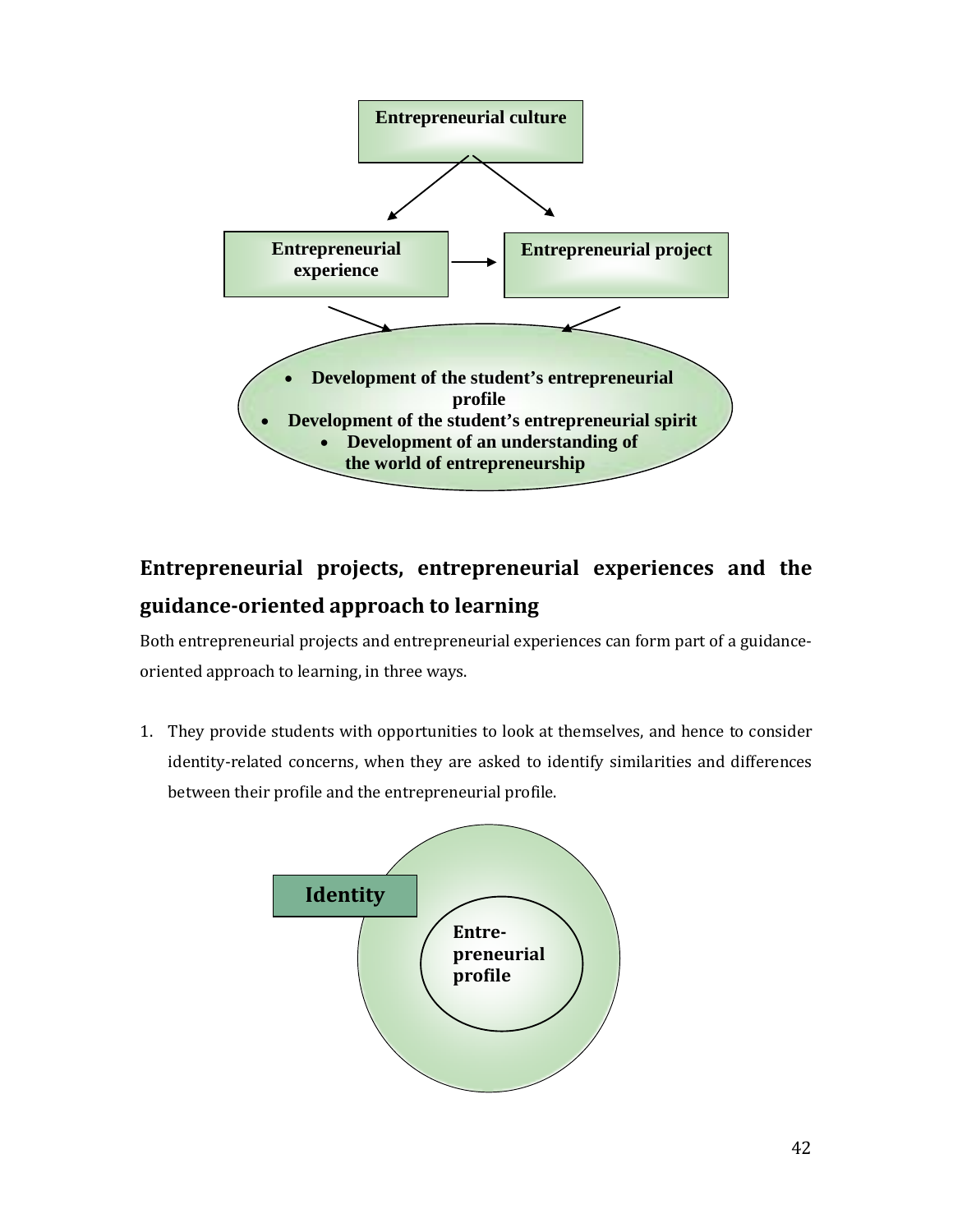2. They allow students to visualize themselves in the world of work when they become aware that entrepreneurship may be a career path (business).



3. They allow students to become more confident in their ability to complete projects and take action (be enterprising).

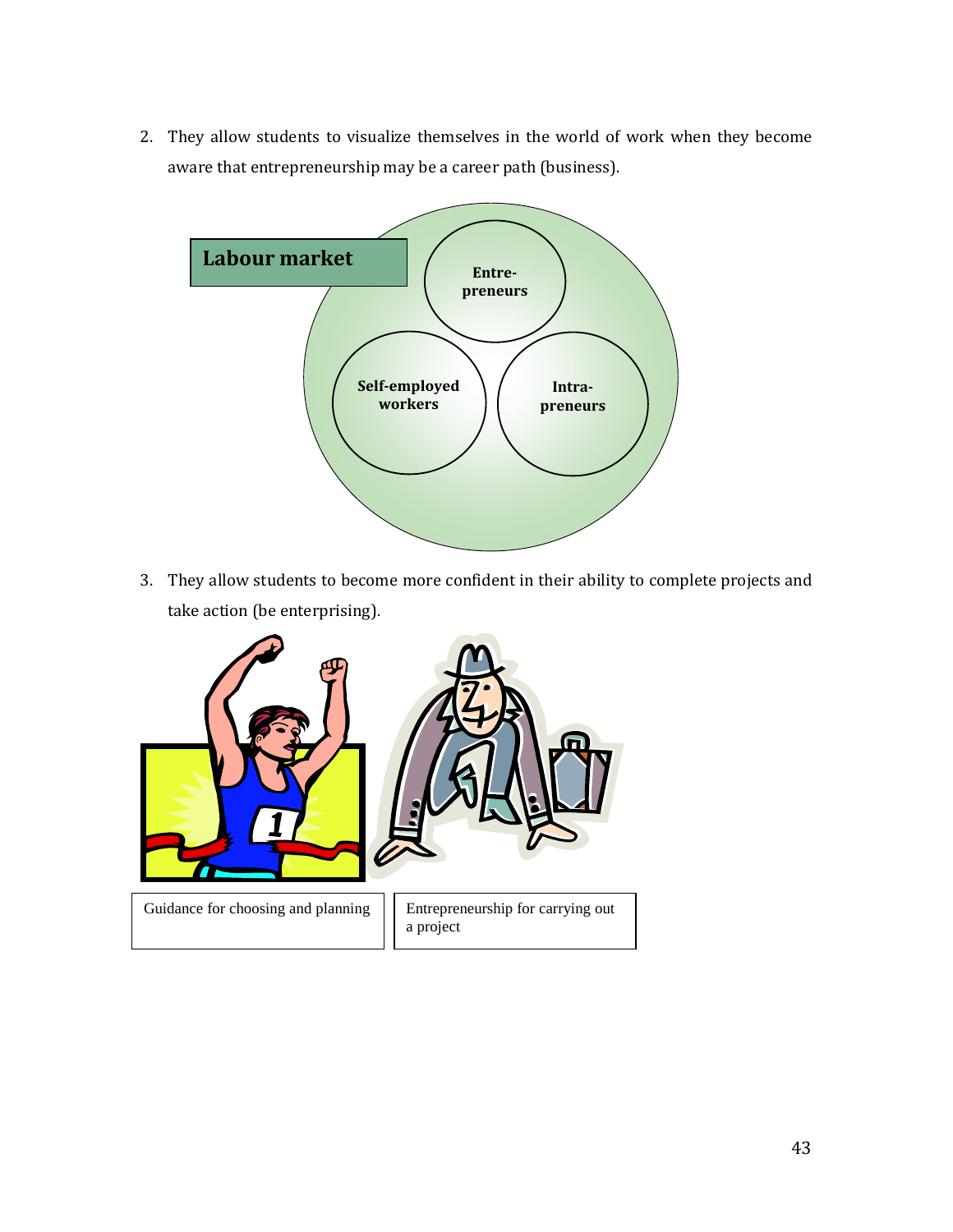## <span id="page-50-0"></span>*Diagram 1*

<span id="page-50-1"></span>*The academic path of students in entrepreneurship*



**Discover** (gradually, beginning in elementary school and continuing throughout secondary school)

- Discover the existence of entrepreneurship
- Discover their entrepreneurial qualities
- Become aware of their entrepreneurial spirit
- Discover the resources available in the immediate community
- Discover their potential to complete a project

**Explore** (increasingly, from the end of elementary school and continuing throughout secondary school)

- Explore their entrepreneurial profile
- Apply their entrepreneurial spirit in different contexts
- Explore their aptitudes and strategies
- Explore, in more depth, their own qualities, potential and ability to complete a project
- Explore entrepreneurship's different social roles
- Explore the community and begin to build their network of contacts

**Experiment** (gradually, and more intensively in secondary school)

- Test their entrepreneurial profile in action, through entrepreneurial experiences
- Experiment with decision-making and apply entrepreneurship learning in different situations
- <span id="page-50-2"></span>• Experiment with responsibility for all elements of an entrepreneurial project, including implementation and forging contacts with the wider community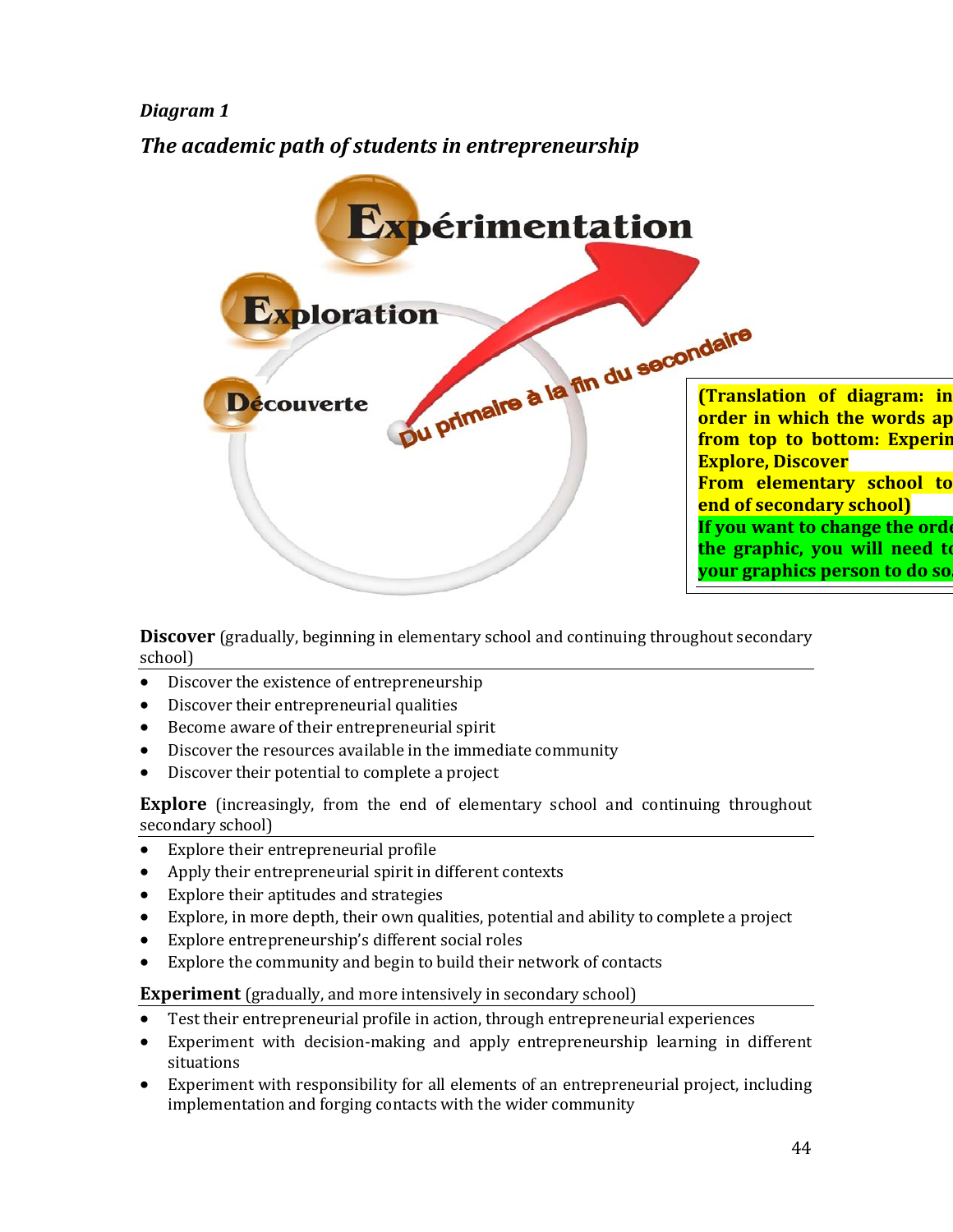- Apply their entrepreneurial spirit in different contexts
- Become aware of their business spirit and make connections with their career aspirations
- Think, analyze and become aware

#### **In elementary school**

In elementary school, students become more aware of their tastes, interests and strengths, and also become familiar with various aspects of the education system and the world of work. They imagine projects and make the choices required to carry them out. They learn about occupations, businesses and trades in their community. This activity helps them perceive the connections between their interests and aptitudes, school subjects and occupations.[14](#page-50-2)

#### **In secondary school**

In secondary school, entrepreneurial projects allow students to further explore and experiment through action, apply their entrepreneurial learning and make decisions. The activities also foster the development of subject-specific competencies and consolidate the student's entrepreneurial profile. When secondary school students review their entrepreneurial projects and entrepreneurial experiences, they are able to reflect on their own identity and entrepreneurial profile.

Secondary school is a key period for academic and career guidance. Entrepreneurship alone cannot meet all the students' guidance needs. However, when used as part of a guidanceoriented approach to learning, it helps them plan their future career over time. This is a process in which students are guided to single out the characteristics they could use to best advantage in the labour market and envisage their plans and aspirations for the future in such as way as to discover the occupations and trades best suited to their individual personality. By taking a look at what they have been able to accomplish in their entrepreneurial projects, and what they have understood from their entrepreneurial experiences, they are better able to plan their lives, seize opportunities as they arise and overcome the obstacles that they will inevitably encounter along their career path.

 <sup>14</sup> Gouvernement du Québec, Ministère de l'Éducation. *Québec Education Program, Preschool Education, Elementary Education* (Québec, 2001), 45.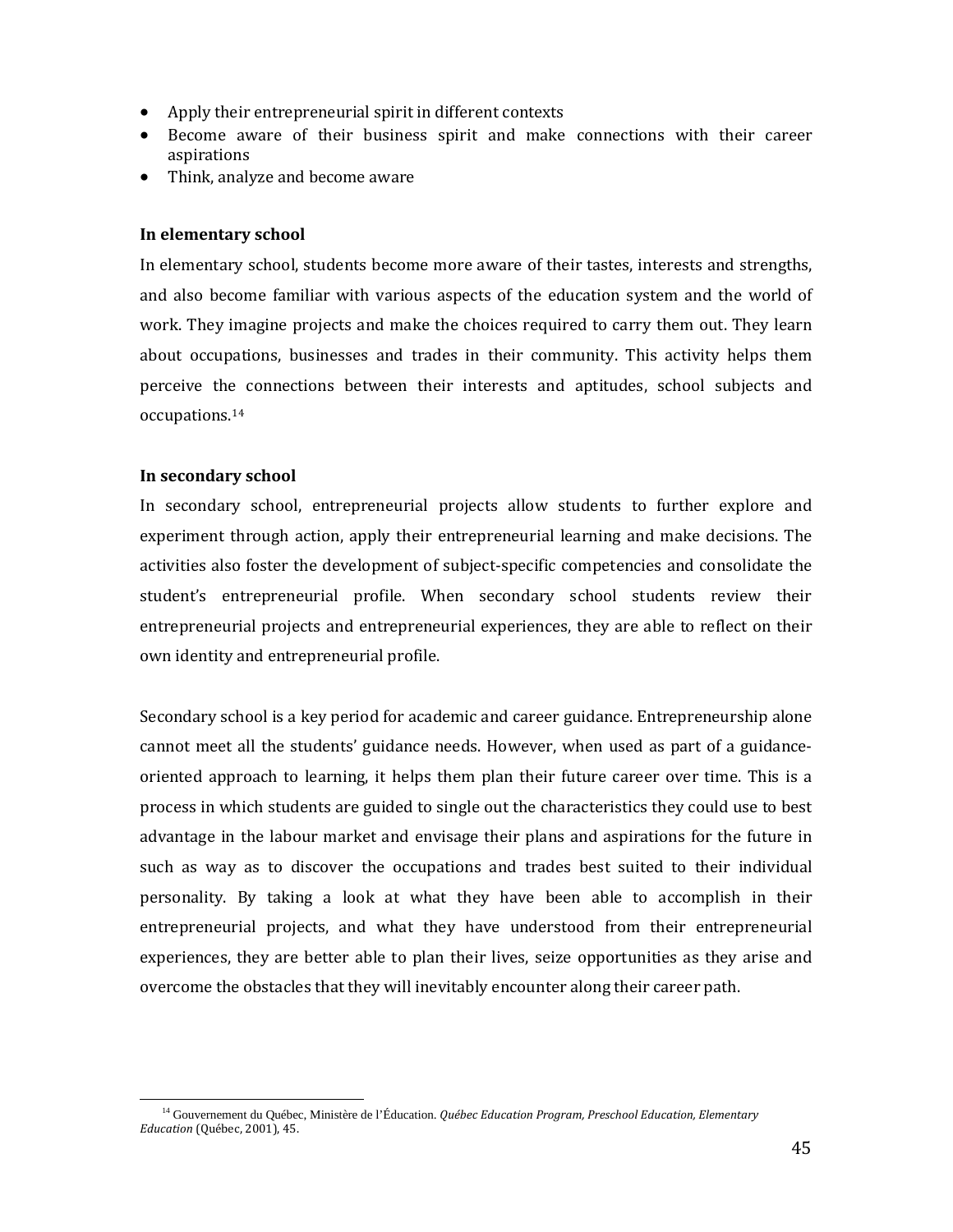## <span id="page-52-0"></span>**The contribution of complementary educational services personnel: instigators of projects and experiences, advisors and valuable collaborators**

Complementary educational services personnel are encouraged to take part in developing entrepreneurial projects and experiences, since they possess valuable expertise. Guidance counsellors, academic and career counsellors, psychologists, spiritual animators and special educators, indeed everyone working in complementary educational services, all have a contribution to make in maximizing the positive impacts of entrepreneurial projects and experiences on students. Teachers and complementary educational services personnel can easily complement one another, the former by providing pedagogical expertise and the latter by supporting students. Teachers can consult guidance counsellors to ensure that a project is consistent with the student's guidance process or relevant to his or her age, situation or interests, or to ask them for help in forging contacts with the community. Complementary educational services personnel can support teachers in identifying the students' needs, preparing a profile of the situation at school or in the classroom, or identifying goals that will be meaningful for the students.

Some community involvement projects suggested to students by the spiritual animator may provide excellent opportunities to develop an entrepreneurial culture. In these cases, students learn to know themselves as people, and learn to complete projects while working for the benefit and well-being of others and developing their social awareness.

<span id="page-52-1"></span>In short, complementary educational services personnel can be important resources in developing and carrying out entrepreneurial projects, on many different levels. Because of their knowledge of entrepreneurship, they may also be able to prepare and implement entrepreneurial projects themselves, with input and support from teachers. It is therefore important for teachers to adopt a collaborative approach, and focus on goals that are as complementary as possible, in order to reach students in different ways and appeal to various aspects of their personality.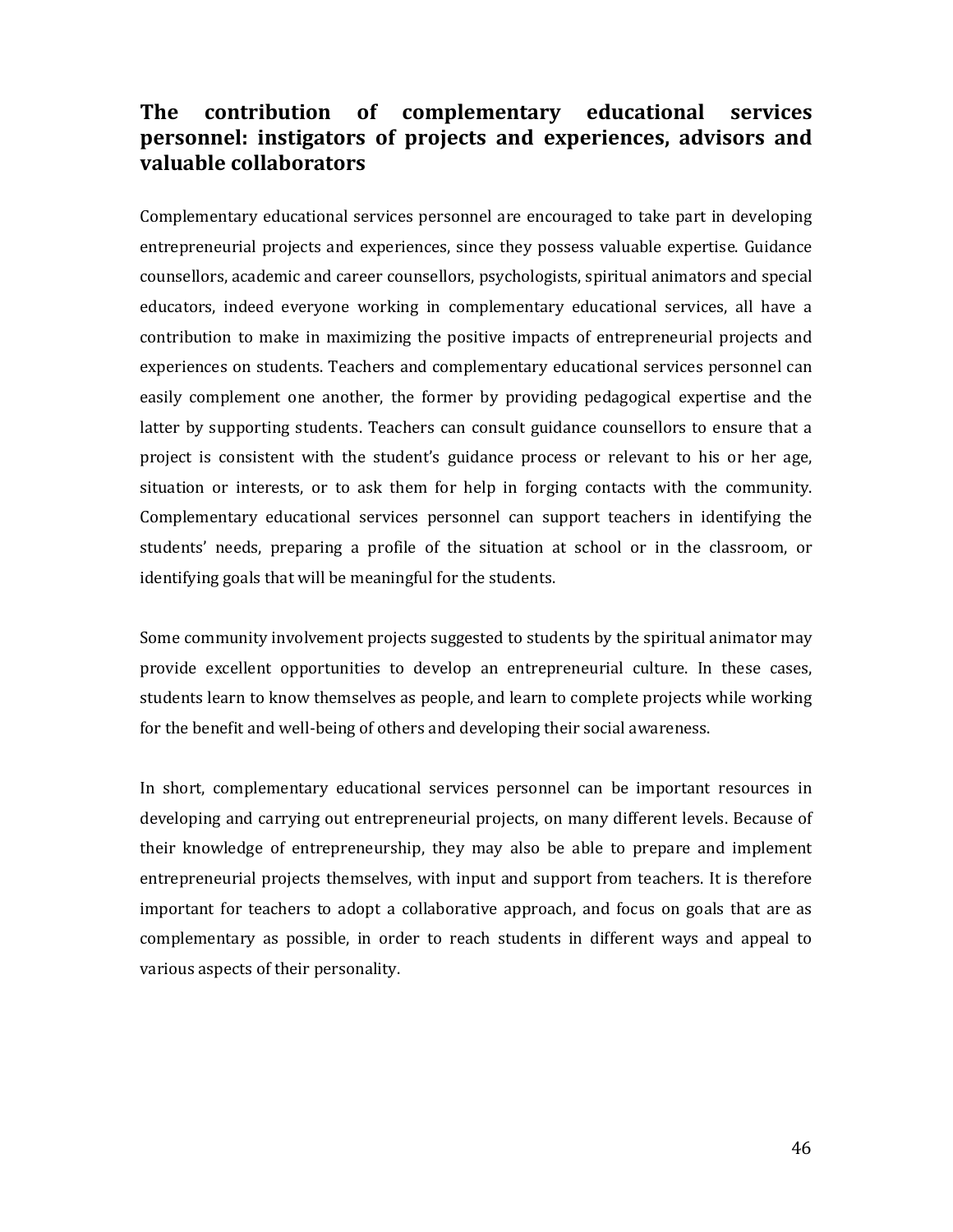## **Chapter 5 – Entrepreneurship and the guidanceoriented approach to learning in the classroom**

Teachers help to build their students' self-image simply by believing in them, helping them to discover themselves and explore different career opportunities.

*Guiding and supporting students in developing compet[enc](#page-52-1)ies means stimulating their ability to relate what they know to what they are going to learn,*<sup>15</sup> hence the importance of taking into consideration what students have achieved and learned in previous years in terms of their academic and career path. In pedagogical practices, the guidance-oriented approach to learning can be combined with entrepreneurship through:

- 1. Inclusion in the teacher's planning
- 2. Observations



The tables on the following pages present examples of entrepreneurial experiences and entrepreneurial projects in a teacher's planning.

 $\overline{a}$ 

<sup>15</sup> Québec, Ministère de l'Éducation, *Québec Education Program*, Secondary Cycle Two, Chapter 1, 18.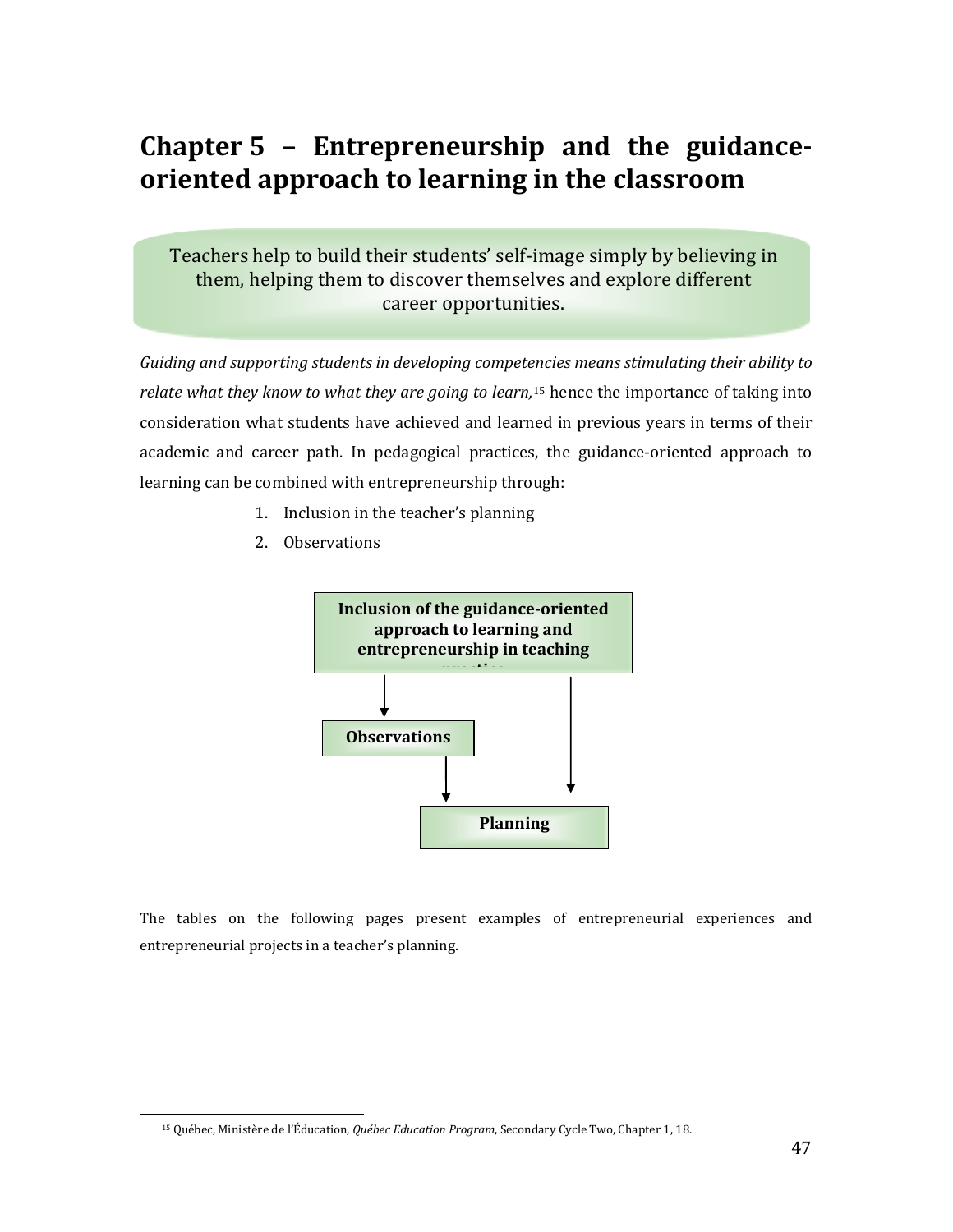## <span id="page-54-0"></span>*Table 4. Examples of projects and experiences included in plans*

| <b>Observation</b>                                                                                                                                                             |                                                                                                                                                                                                                                                                                                                                                                                                                                                                                                                                                                                                                                                                                                                                                            |                                                                                                                                                                                                                                                                                                                                                                                                                                                                                                                                                                                                                                                                                                                                                                                                                                                            |  |
|--------------------------------------------------------------------------------------------------------------------------------------------------------------------------------|------------------------------------------------------------------------------------------------------------------------------------------------------------------------------------------------------------------------------------------------------------------------------------------------------------------------------------------------------------------------------------------------------------------------------------------------------------------------------------------------------------------------------------------------------------------------------------------------------------------------------------------------------------------------------------------------------------------------------------------------------------|------------------------------------------------------------------------------------------------------------------------------------------------------------------------------------------------------------------------------------------------------------------------------------------------------------------------------------------------------------------------------------------------------------------------------------------------------------------------------------------------------------------------------------------------------------------------------------------------------------------------------------------------------------------------------------------------------------------------------------------------------------------------------------------------------------------------------------------------------------|--|
| "By observing my students, I can<br>identify the specific<br>characteristics, needs or<br>problems that could be the<br>starting point for an<br>entrepreneurial experience or | <b>Planning</b><br>"When I plan my year, I identify opportunities for<br>subject-specific learning as part of a guidance-<br>oriented approach to learning that includes<br>entrepreneurship."                                                                                                                                                                                                                                                                                                                                                                                                                                                                                                                                                             | <b>Brief Description</b><br>of the entrepreneurial experience or project<br>integrated into a subject<br>"I kill two birds with one stone: subject-specific<br>learning and learning in the broad area of learning                                                                                                                                                                                                                                                                                                                                                                                                                                                                                                                                                                                                                                         |  |
| project."                                                                                                                                                                      |                                                                                                                                                                                                                                                                                                                                                                                                                                                                                                                                                                                                                                                                                                                                                            | Career Planning and Entrepreneurship."                                                                                                                                                                                                                                                                                                                                                                                                                                                                                                                                                                                                                                                                                                                                                                                                                     |  |
|                                                                                                                                                                                | Entrepreneurial experience in Geography, History and Citizenship Education                                                                                                                                                                                                                                                                                                                                                                                                                                                                                                                                                                                                                                                                                 |                                                                                                                                                                                                                                                                                                                                                                                                                                                                                                                                                                                                                                                                                                                                                                                                                                                            |  |
| <b>None</b>                                                                                                                                                                    | <b>Subject-specific learning</b><br>Geography, History and Citizenship Education,<br><b>Elementary Cycle Three</b><br>Development of the competency To understand<br>the organization of a society in its territory<br>Broad area of learning, Career Guidance and<br><b>Entrepreneurship</b><br>Familiarity with the world of work, social roles<br>and occupations and trades:<br>• Occupations and trades related to different<br>school subjects or to the immediate<br>community (the situation of a local<br>entrepreneur)<br>What I suggest to students:<br>An entrepreneurial experience (a presentation by                                                                                                                                        | In Geography, History and Citizenship Education,<br>students must explain how a territory's resources<br>may constitute assets or limitations for an<br>occupied area. To prepare for a visit from an<br>entrepreneur involved in local resource<br>operations, timber for example, the students learn<br>about the company and prepare questions on the<br>following aspects:<br>The length of time the resource has been<br>harvested in the area<br>The reasons why the entrepreneur chose this<br>$\overline{\phantom{a}}$<br>particular region to set up the company<br>The entrepreneur's situation<br>The entrepreneur's experience and<br>entrepreneurial path<br>After the visit, the teacher and students will be<br>able to explain in what respect the territory's<br>resources are assets for society. They will see                          |  |
|                                                                                                                                                                                | an entrepreneur involved in the development of<br>local resources)<br><b>Entrepreneurial project in Ethics and Religious Culture</b>                                                                                                                                                                                                                                                                                                                                                                                                                                                                                                                                                                                                                       | how a region's resources are conducive to<br>carrying out many projects, including creating<br>businesses.                                                                                                                                                                                                                                                                                                                                                                                                                                                                                                                                                                                                                                                                                                                                                 |  |
| Observation:<br>Students are victims of<br>harassment at various moments<br>in the day.                                                                                        | <b>Subject-specific learning</b><br>Ethics and Religious Culture,<br>Elementary Cycle Three,<br>Development of the competency Engages in<br>dialogue<br>Visual Arts, Elementary Cycle Three,<br>Development of the competency To produce<br>media works in the visual arts<br>Broad area of learning, Career Guidance and<br><b>Entrepreneurship</b><br>Self-knowledge and awareness of his/her<br>potential and how to fulfill it:<br>• Recognition of his/her talents, strengths,<br>interests and personal and career aspirations<br>Adoption of strategies related to planning<br>• Strategies associated with different facets of a<br>project (marketing plan, production of<br>drinking glasses, distribution, etc.)<br>What I suggest to students: | In Ethics and Religious Culture, the students take<br>part in dialogue on the problem of harassment. At<br>the end of the activity, they will have reached a<br>consensus on the peaceful messages to be<br>circulated. In Visual Arts, the teacher plans to use<br>drinking glasses as a medium for a work of art.<br>The messages will be painted onto the glasses,<br>which will then be distributed.<br>With the students, the teacher will decide on the<br>different stages in the planning and production of<br>the project (which is large in scope, requiring one<br>glass for every one of the school's 600 students).<br>They also formulate a marketing plan for the<br>awareness campaign. The teacher will also plan<br>an activity to enable the students to measure the<br>impacts of the project on themselves and their<br>surroundings. |  |
|                                                                                                                                                                                | An entrepreneurial project (awareness campaign<br>involving the distribution of drinking glasses<br>bearing messages of peace, for example)                                                                                                                                                                                                                                                                                                                                                                                                                                                                                                                                                                                                                |                                                                                                                                                                                                                                                                                                                                                                                                                                                                                                                                                                                                                                                                                                                                                                                                                                                            |  |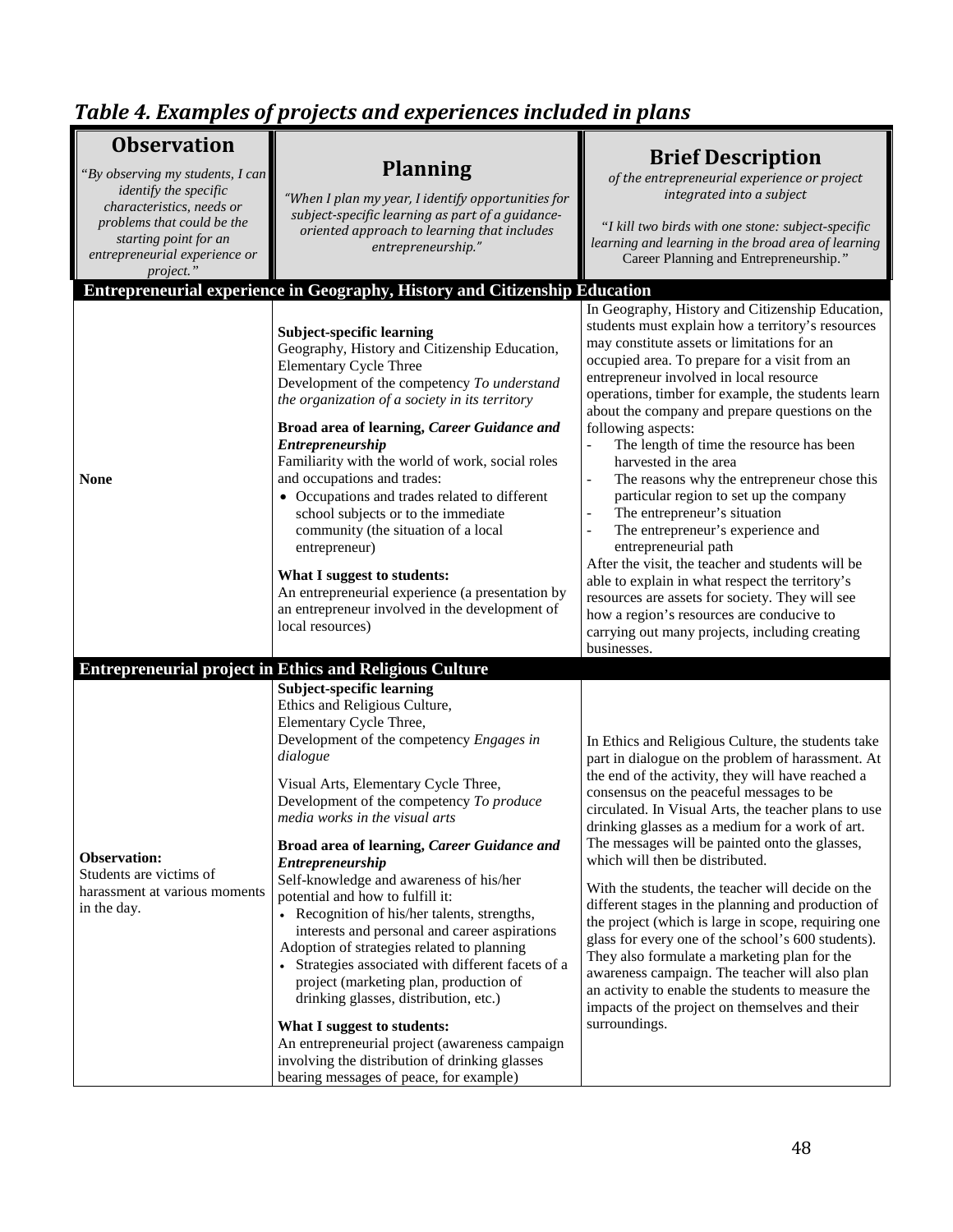| <b>Observation</b><br>"By observing my students, I<br>can identify the specific<br>characteristics, needs or<br>problems that could be the<br>starting point for an<br>entrepreneurial experience or<br>project." | <b>Planning</b><br>"When I plan my year, I identify opportunities for<br>subject-specific learning as part of a guidance-<br>oriented approach to learning that includes<br>entrepreneurship."                                                                                                                                                                                                                                                                                                                                                                                                                                                                                                                                     | <b>Brief Description</b><br>of the entrepreneurial experience or project<br>integrated into a subject<br>"I kill two birds with one stone: subject-specific<br>learning and learning in the broad area of<br>learning Career Planning and<br>Entrepreneurship."                                                                                                                                                                                                                                                                                                                                                                                                                                                                                                                                                                                     |
|-------------------------------------------------------------------------------------------------------------------------------------------------------------------------------------------------------------------|------------------------------------------------------------------------------------------------------------------------------------------------------------------------------------------------------------------------------------------------------------------------------------------------------------------------------------------------------------------------------------------------------------------------------------------------------------------------------------------------------------------------------------------------------------------------------------------------------------------------------------------------------------------------------------------------------------------------------------|-----------------------------------------------------------------------------------------------------------------------------------------------------------------------------------------------------------------------------------------------------------------------------------------------------------------------------------------------------------------------------------------------------------------------------------------------------------------------------------------------------------------------------------------------------------------------------------------------------------------------------------------------------------------------------------------------------------------------------------------------------------------------------------------------------------------------------------------------------|
|                                                                                                                                                                                                                   | <b>Entrepreneurial project in Applied Science and Technology</b>                                                                                                                                                                                                                                                                                                                                                                                                                                                                                                                                                                                                                                                                   |                                                                                                                                                                                                                                                                                                                                                                                                                                                                                                                                                                                                                                                                                                                                                                                                                                                     |
| The observation:<br>This year's cohort of students<br>is particularly interested in<br>mechanics.                                                                                                                 | Subject-specific learning<br>Applied Science and Technology, Secondary IV<br>Development of the competency Makes the most of<br>his/her knowledge of science and technology<br>Broad area of learning, Career Planning and<br>Entrepreneurship<br>Self-knowledge and awareness of his/her potential<br>and how to fulfill it:<br>• Awareness of the connection between his/her<br>self-knowledge and plans for the future (aptitude<br>and taste for mechanics)<br>Adoption of strategies related to planning<br>• Learning of strategies for collaboration<br>What I suggest to students:<br>An entrepreneurial project (creation of a bicycle<br>maintenance clinic for the school's annual cycling<br>competition, for example) | In Applied Science and Technology, the<br>students must control the operation of a<br>technical object. For this year's annual school<br>cycling competition, the teacher suggests that<br>the students set up a bicycle maintenance<br>clinic, working closely with professional<br>technicians. This will allow them to learn<br>about some of the technical characteristics of<br>bicycles, take them apart, check that they are<br>working properly, and make adjustments if<br>necessary.<br>In doing this, the students can develop<br>strategies for collaboration and discover their<br>mechanical aptitudes. They will also launch a<br>business offering a bicycle maintenance<br>service. They will develop a better<br>understanding of how a trade works, and can<br>also consider the possibility of launching their<br>own business. |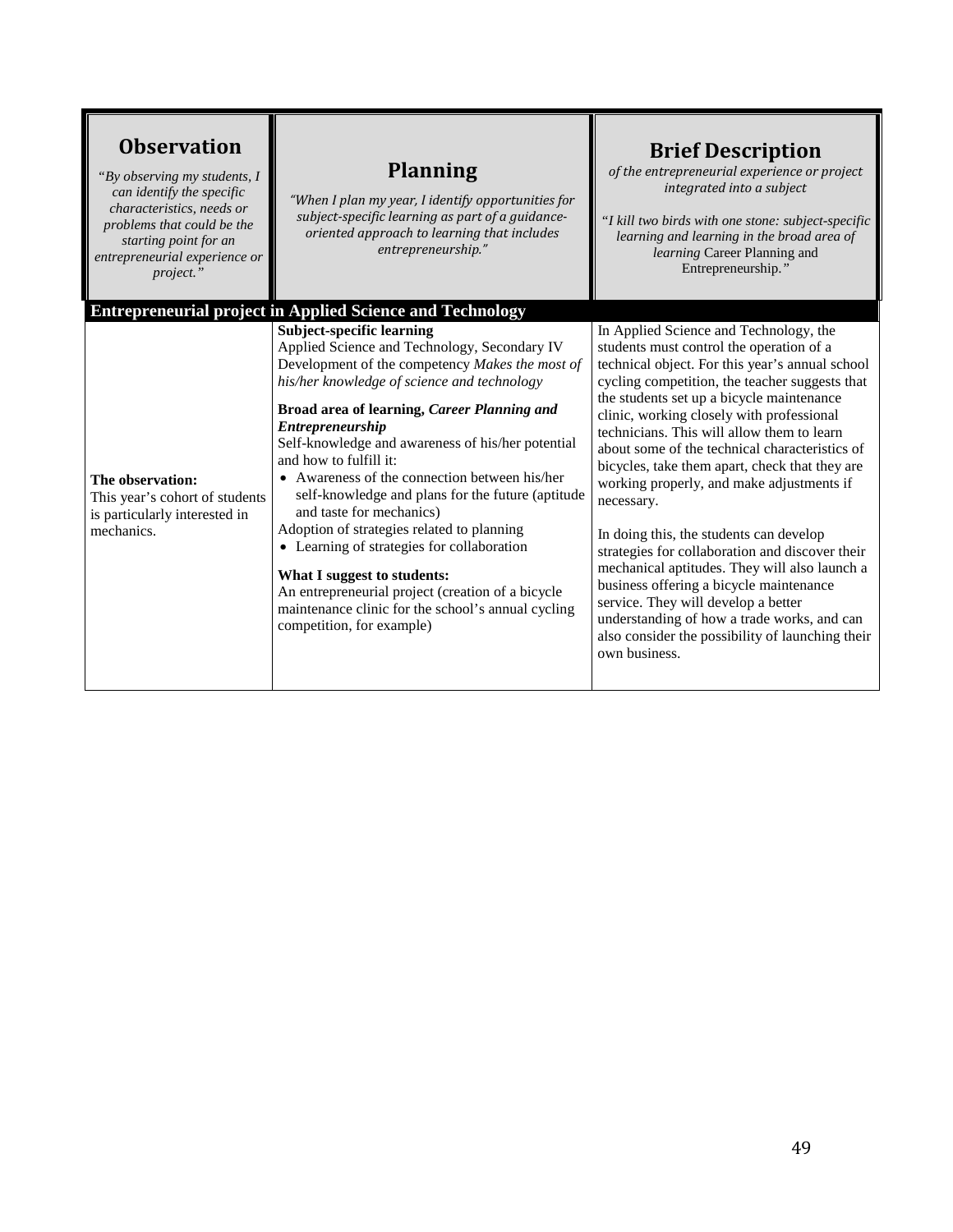## <span id="page-56-0"></span>*Building the guidance-oriented approach to learning and entrepreneurship into teaching practices*

### <span id="page-56-1"></span>**1. In the teacher's annual planning**

In their annual planning, teachers have the chance to identify opportunities to put subjectspecific content into context, via the broad area of learning *Career Planning and Entrepreneurship*. In doing this, they are able to introduce learning and evaluation situations that help students to think in more detail about themselves and their exploration of the world of work. The guidance-oriented approach to learning and entrepreneurship can be incorporated into a school subject either through a new learning and evaluation situation, or by altering an existing situation to focus more on guidance and entrepreneurship.

Generally speaking, the annual plan includes learning and evaluation situations, along with the projects and activities that will take place throughout the year so that students can acquire knowledge and develop competencies, as stipulated in the subject program. To incorporate the guidance-oriented approach to learning and entrepreneurship into the classroom, teachers must target projects, activities and learning and evaluation situations through which learning can be placed in a context.

In other words, teachers should ask themselves, along with guidance counsellors or academic and career counsellors, if certain activities, projects or situations could be altered to help students:

- understand more about the world of work, including the world of entrepreneurship
- reflect on who they are and decide which of their personal characteristics corresponds to an entrepreneurial profile (fields of interest, type of involvement, strengths and limitations, etc.)
- examine the resources and strategies used to carry out their project

Note: The table entitled *Examples of projects and experiences included in plans* on the previous pages shows how entrepreneurship and the guidance-oriented approach to learning can be incorporated into school life, based on the teacher's planning and observations.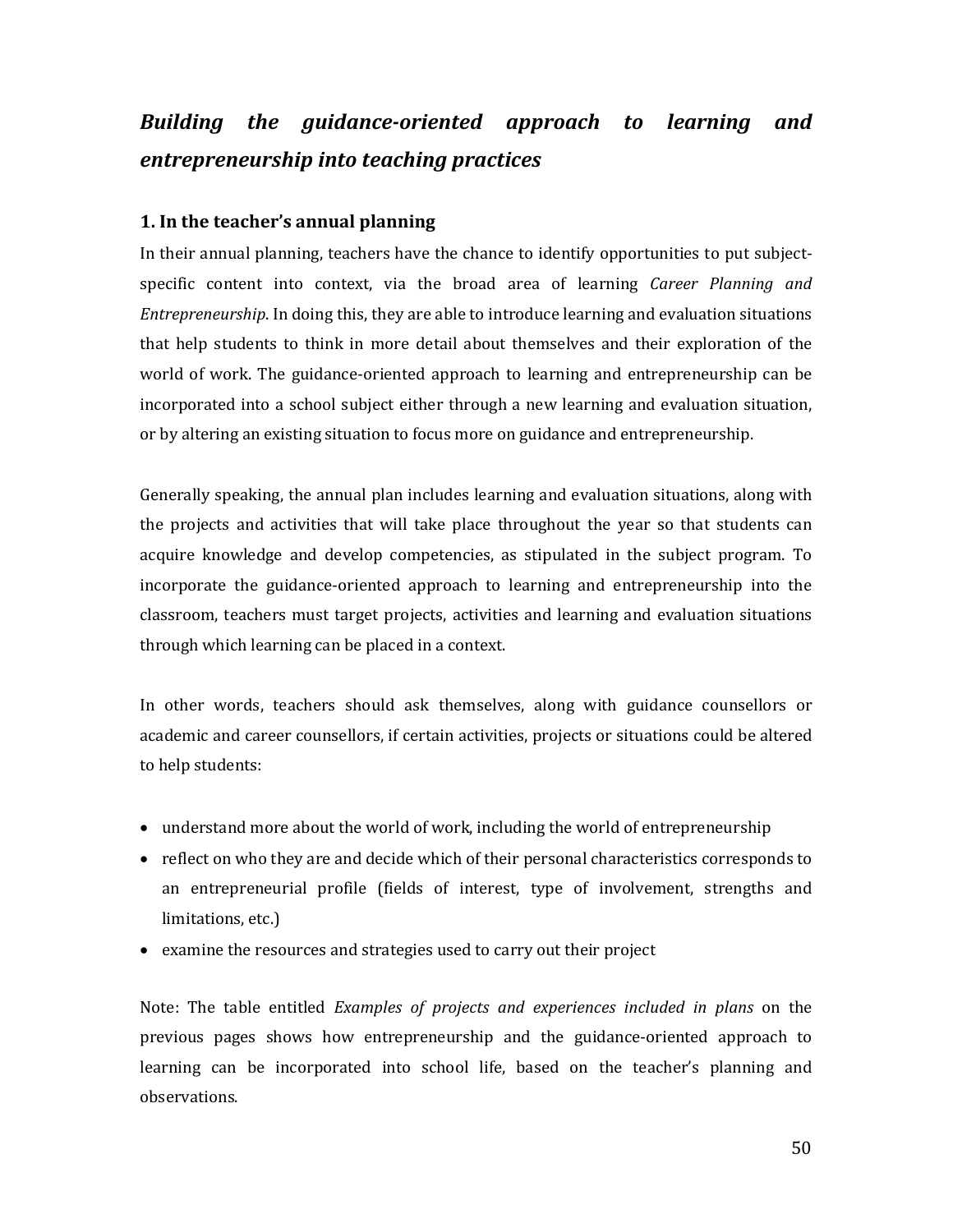### <span id="page-57-0"></span>**2. Observations made by the school staff or students**

#### **School staff**

School staff members—teachers, complementary educational services staff—are in an excellent position to witness students' experiences. As they observe and ask questions, staff members are able to identify students' concerns, preferences and problems. These observations can become the starting point for entrepreneurial experiences or projects incorporated into teachers' planning. The following questions may help teachers to identify the group's needs:

- Does the group of students have any specific features or characteristics that might serve as the premise for an entrepreneurial project?
- Has the teaching team noticed any particular problems that may serve as the basis for an entrepreneurial project?

Questions such as these can help teachers to set goals or identify needs that can be addressed by an entrepreneurial project.

#### **Students**

Students may also identify problems and propose solutions. If the group agrees on a particular solution, the learning will have more meaning for them, and the students will be more motivated and more involved in the project, especially if it is built on their suggestions or observations. In the example given in Chapter 4, the students chose a subject they felt was important: taxing. Some of them had been personally affected by taxing, and proposed ideas to help counter it through the entrepreneurial project. Although it was difficult at times, the students threw themselves wholeheartedly into the project because they were convinced that they could actually do something by raising student awareness of the problem, among other things

Teachers who include entrepreneurship and the guidance-oriented approach to learning in their pedagogical practices and in their classroom can help facilitate their students' learning in specific subjects and in the broad area of learning *Career Planning and Entrepreneurship*.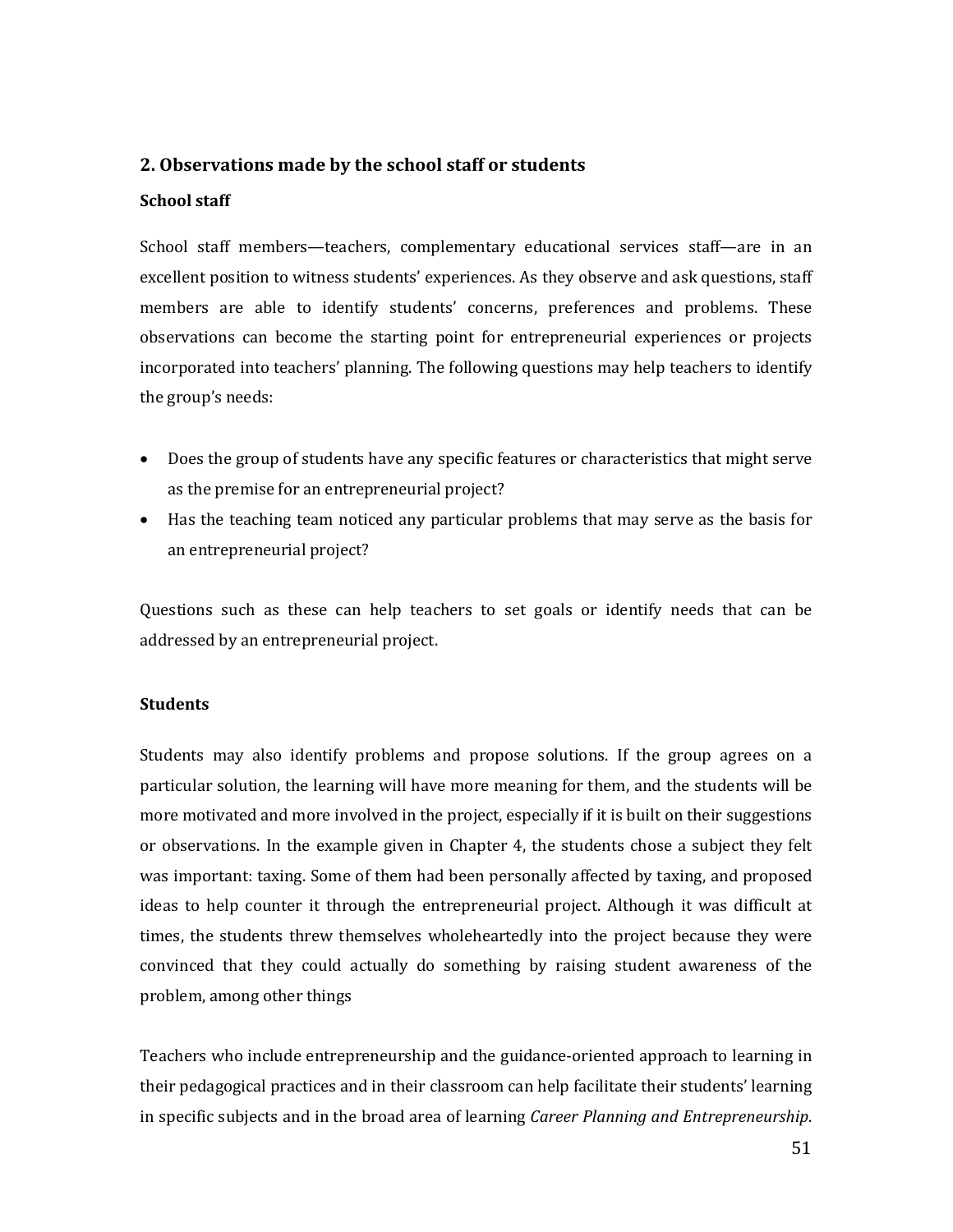They also help students to build a better self-image by helping them discover themselves as people and explore the world of entrepreneurship.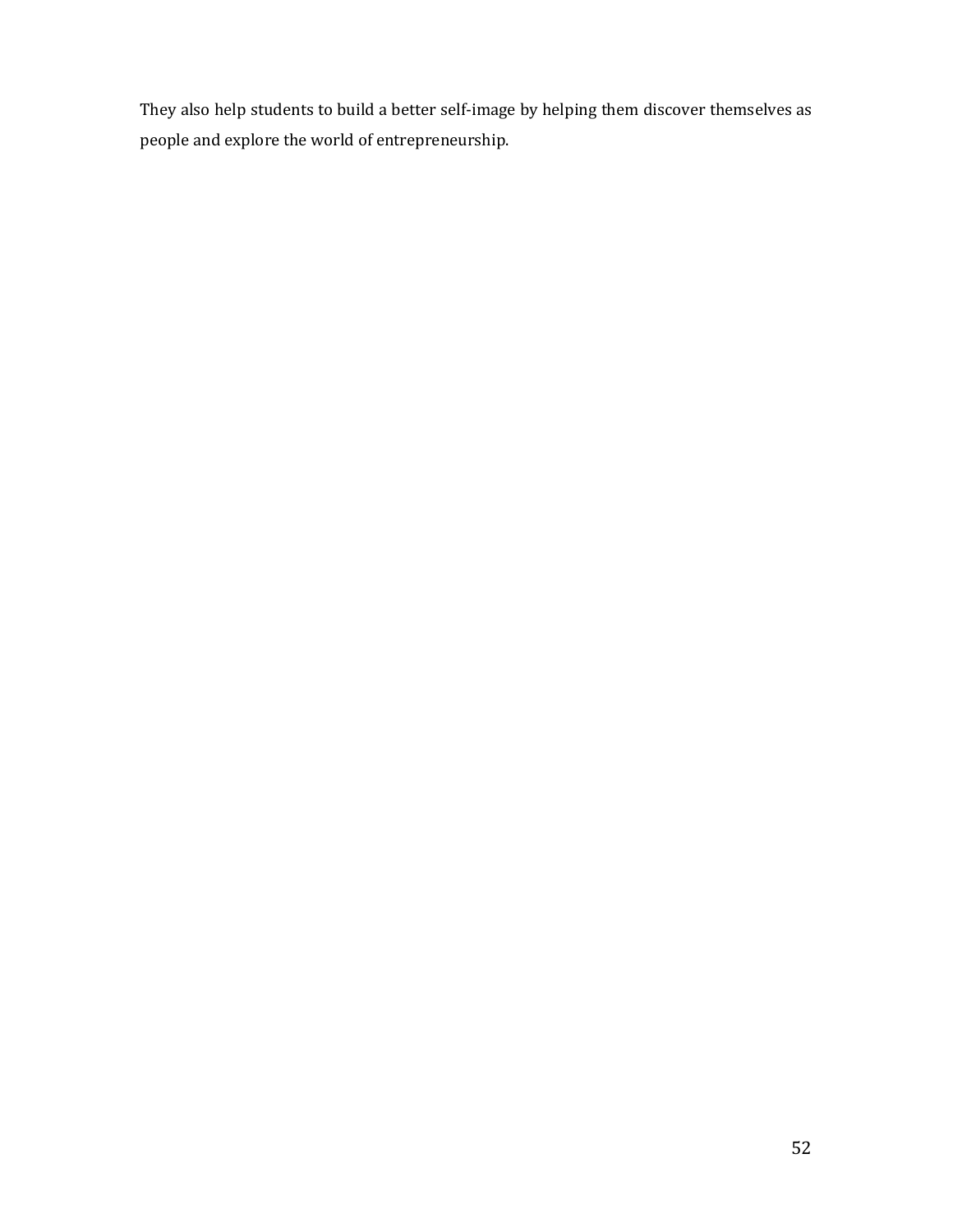## <span id="page-59-0"></span>**Conclusion**

Québec society has many concerns related to young people. One is contributing to their training by involving them in projects that foster their personal, social, educational and professional fulfillment. The answers to the question raised in the Introduction to this document show how entrepreneurship, when combined with a guidance-oriented approach to learning in schools, can foster the personal and identity-related development of students and help them achieve fulfillment. We have seen how entrepreneurship fits into the guidance-oriented approach to learning, and how it can help students to know themselves as people, identify their entrepreneurial strengths, improve their motivation and perseverance at school, stimulate their commitment to their projects, and hence fuel their desire to learn and be enterprising in their personal lives in general.

The role played by teachers in this process is fundamental. Teachers observe their students, encourage them and help them to discover their strengths and aptitudes as they complete their projects. Many other participants—all, in fact—can also become involved in entrepreneurship in schools, and can all contribute in their own way, based on their own skills, to the fulfillment and development of students and to their awareness of themselves as people. This cooperation between participants from schools, the world of work and the community reinforces the idea that entrepreneurship allows students to make connections, learn to cooperate, work with partners, co-workers and employers, and develop a network through which they can not only forge contacts, but also receive comments and feedback that will help them build their own identity.

Presented in this way, entrepreneurship, when combined with a guidance-oriented approach to learning in schools, can reach all students, not just those who perform well or are enterprising and anxious to succeed, but also those who face learning or adjustment problems and those who have lost their motivation but still need to believe in their dreams and have gratifying experiences that will allow them to pursue goals and achieve personal and professional fulfillment. In other words, entrepreneurship, when combined with a guidance-oriented approach to learning, aims to develop young people who take an active role in their lives and society, are self-aware and mindful of others, and who know their potential and are willing to use it in projects that reflect their interests.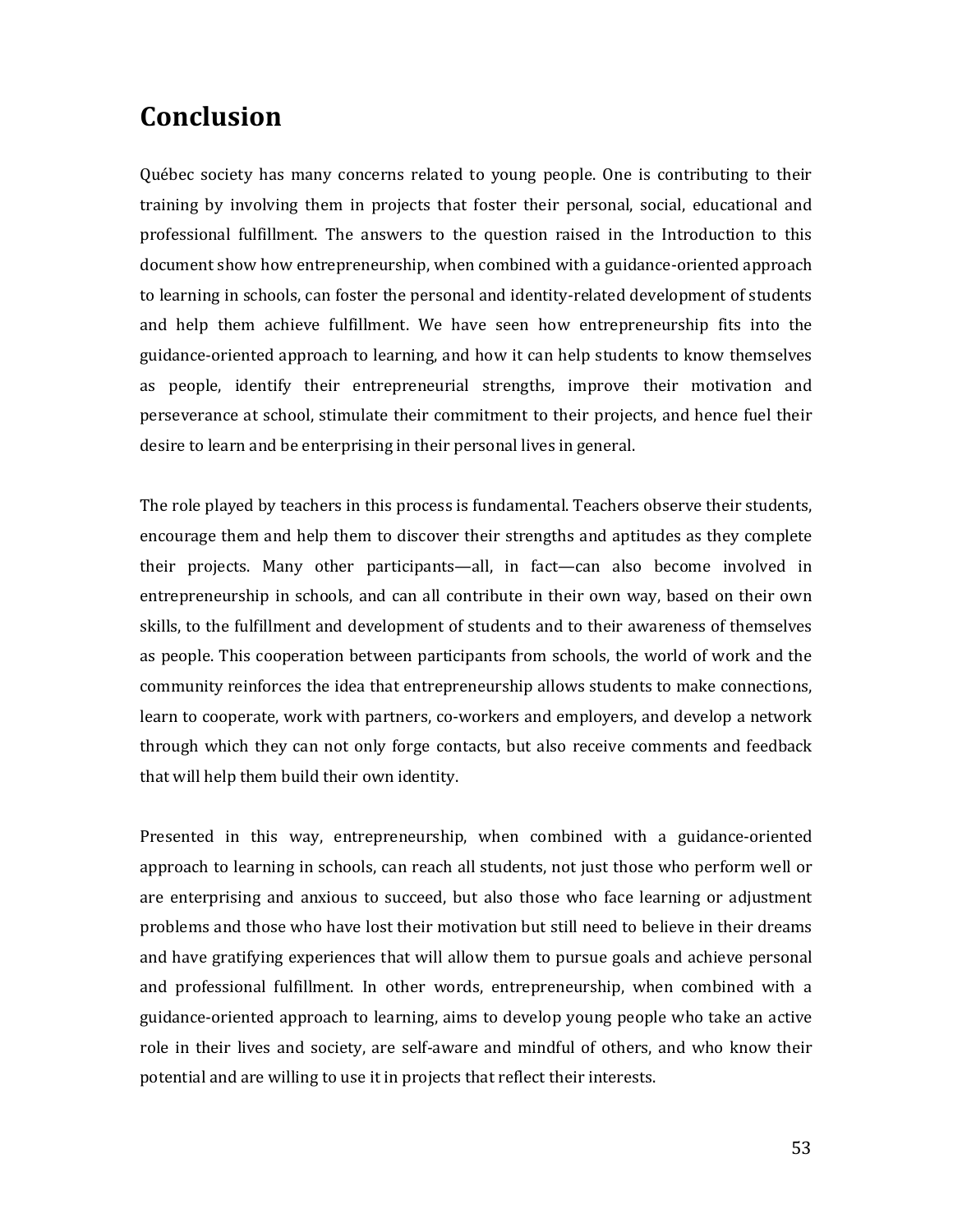## <span id="page-60-0"></span>**Bibliography**

- Bandura, Albert. *Les adolescents: leur sentiment d'efficacité personnelle et leur choix de carrière*. Québec: Septembre éditeur, 2009.
- Carrier, C. (1992), cited in Fayolle, A. *Entrepreneuriat: apprendre à entreprendre*. Paris: Dunod, 2004.
- D'Amboise, Gérald, and Gérard Verna, De L'ENTERPRENEUR à L'INTRAPRENEUR, Département de management, Université Laval, Québec, Canada. *Gestion 2000*, N93-2, April 1993.
- Fondation de l'Entrepreneurship (FDE). *Québec Entrepreneurial Index.* http://www.entrepreneurship.qc.ca/recherches-et-analyses/indice-entrepreneurial-quebecois.
- Gasse, Yvon, and Tania Guénin-Paracini. *Le développement de l'esprit d'entrepreneuriat: analyse des activités réalisées à la Commission scolaire de la Capitale*. Québec: Université Laval, 2007.
- Huber, Michel. *Conduire un projet-élèves*. Paris: Hachette Éducation, 2005.
- Laberge, Joannie. *Élaboration d'une typologie des projets entrepreneuriaux présents dans les écoles secondaires du Québec et impact sur la réussite scolaire et personnelle des élèves*. Québec: Université Laval, Master's essay in education, 2009.
- Lapointe, Claire, Dominic Labrie and Joannie Laberge. *Les effets des projets entrepreneuriaux à l'école sur la réussite scolaire et personnelle des jeunes: l'expérience québécoise*. Québec: Université Laval, Centre de recherche et d'intervention sur la réussite scolaire (CRIRES), 2010.
- Lévesque, Rino and Robert Boudreau. *L'école communautaire entrepreneuriale. Clé maîtresse pour un développement viable*. 2005 http://www.bibliotheque.assnat.qc.ca/01/MONO/2006/04/899952.pdf.
- Québec, Ministère de l'Éducation. *Québec Education Program, Preschool Education and Elementary Education*. Québec: Gouvernement du Québec, 2001.
- Québec, Ministère de l'Éducation. *Complementary Educational Services, Essential to Success.* Québec: Direction de l'adaptation scolaire et des services complémentaires, 2002.
- Québec, Ministère de l'Éducation. *Québec Education Program,* Cycle Two, Chapter 1. Québec: Gouvernement du Québec, 2001.
- Québec, Ministère de l'Éducation, du Loisir et du Sport. *Développer et vivre une culture entrepreneuriale*. Québec: Gouvernement du Québec, 2006.
- Québec, Ministère de l'Éducation, du Loisir et du Sport. *Québec Education Program, Broad Areas of Learning*, Chapter 2. Québec: Gouvernement du Québec, 2001